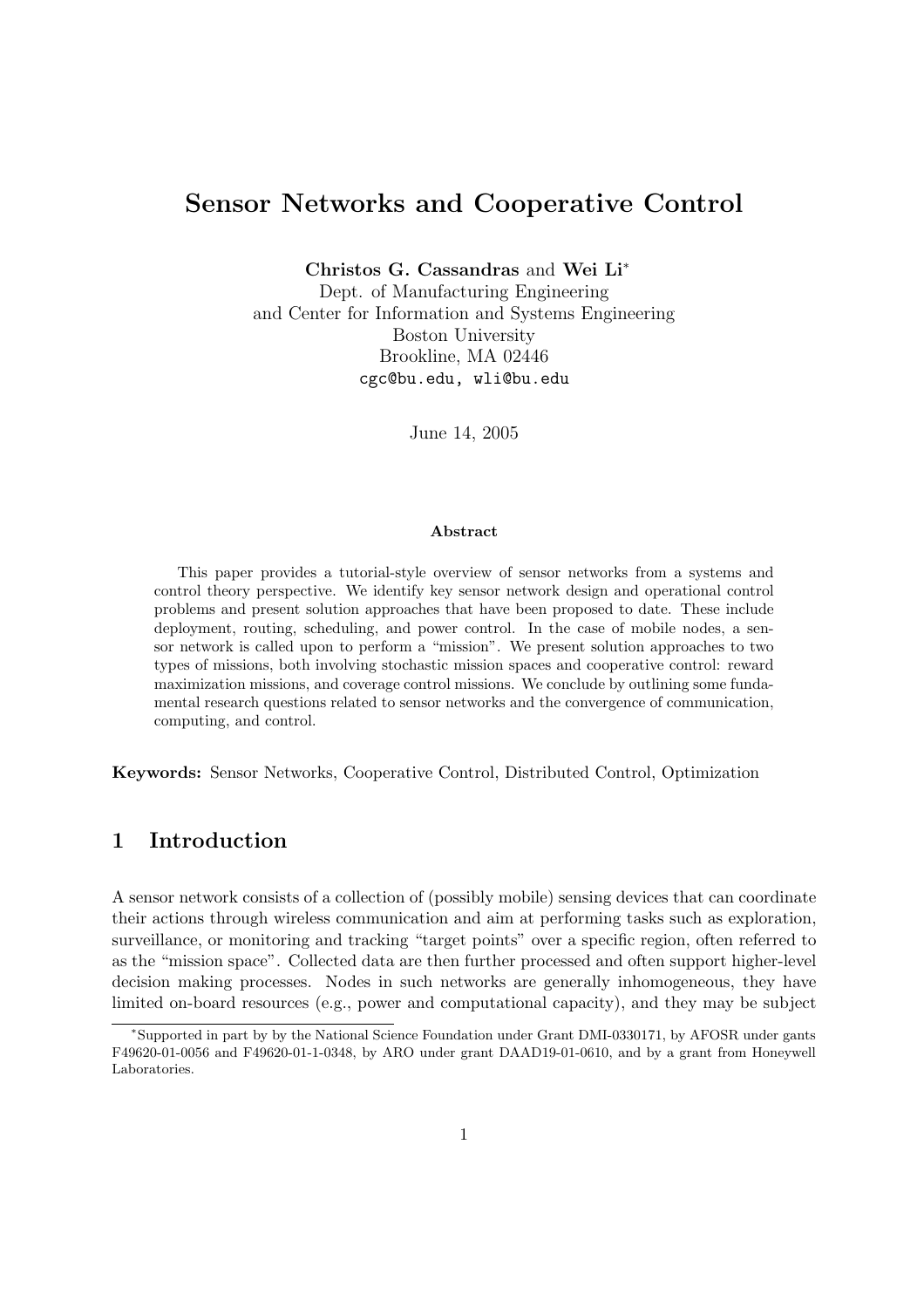to communication constraints. It should be pointed out that sensor networks differ from conventional communication networks in a number of critical ways. First, they allow us to interact with the *physical* world, not just computers, databases, or human-generated data. By inserting decision making and control functionality into such networks one can envision closing the loop on remote processes that would otherwise be inaccessible. Thus, sensor networks are expected to realize a long-anticipated convergence of communication, computing, and control [BGK05]. Second, at least some nodes in such a network are "active", e.g., they execute sensing processes or they are are mobile; therefore, they are characterized by dynamics making a sensor network as a whole a challenging dynamic system. In addition, nodes are typically small and inexpensive, operating with limited resources, often in adverse stochastic environments. This implies that optimization in designing and operating sensor networks is a real need and not a mere luxury. Moreover, the limited computational capabilities of nodes often make distributed control or optimization methods indispensable. Finally, when it comes to measuring the performance of sensor networks, the metrics can be quite different from those used in standard communcation networks, giving rise to new types of problems. For example, because of limited energy, we recognize that nodes have finite lives and we often seek control mechanisms that maximize an appropriately defined "network lifetime". Part of such mechanisms may involve switching nodes on and off so as to conserve their energy or finding means to periodically replenish their energy supply. When the nodes are mobile, mechanisms are also needed to determine desired trajectories for the nodes over the mission space and cooperative control comes into play so as to meet specific mission objectives.

The main goal of this paper is to provide a tutorial-style overview of sensor networks from a systems and control theory perspective. To do so, we identify key sensor network design and operational control problems and discuss some solution approaches that have been proposed to date. Emphasis is placed on rigorously formulating interesting optimization and cooperative control problems, describing the essential points of solution approaches without getting into technical details whenever these may be found in cited references. The last part of the paper addresses the "coverage control" problem, which we concentrate on because the formulation and solution presented constitute a new contribution and because this particular problem captures the main features and control challenges encountered in sensor networks: the need to define network performance in an unconventional manner, the involvement of cooperative control, the computational limitations of nodes that require a distributed control solution, and the role of communication constraints. Simulation results are presented throughout the paper to illustrate various control schemes and algorithms and open research problem are identified.

The rest of the paper is organized as follows. Section 2 describes the basic structure of sensor networks and classifies them in a way that distinguishes between  $(i)$  those with fixed, known data sources and nodes that are not mobile, and  $(ii)$  those where data sources may be unknown and nodes are mobile. In Section 3, we discuss the main problems related to the first network type, including deployment, power control, routing, and scheduling. In Section 4, we consider networks with mobile nodes which are called upon to perform a "mission". Different types of missions lead to defining different types of problems and we present two such problems, both involving stochastic mission spaces and cooperative control: reward maximization missions, and coverage control missions. In Section 5, we conclude by outlining some fundamental research questions related to sensor networks and the convergence of communication, computing, and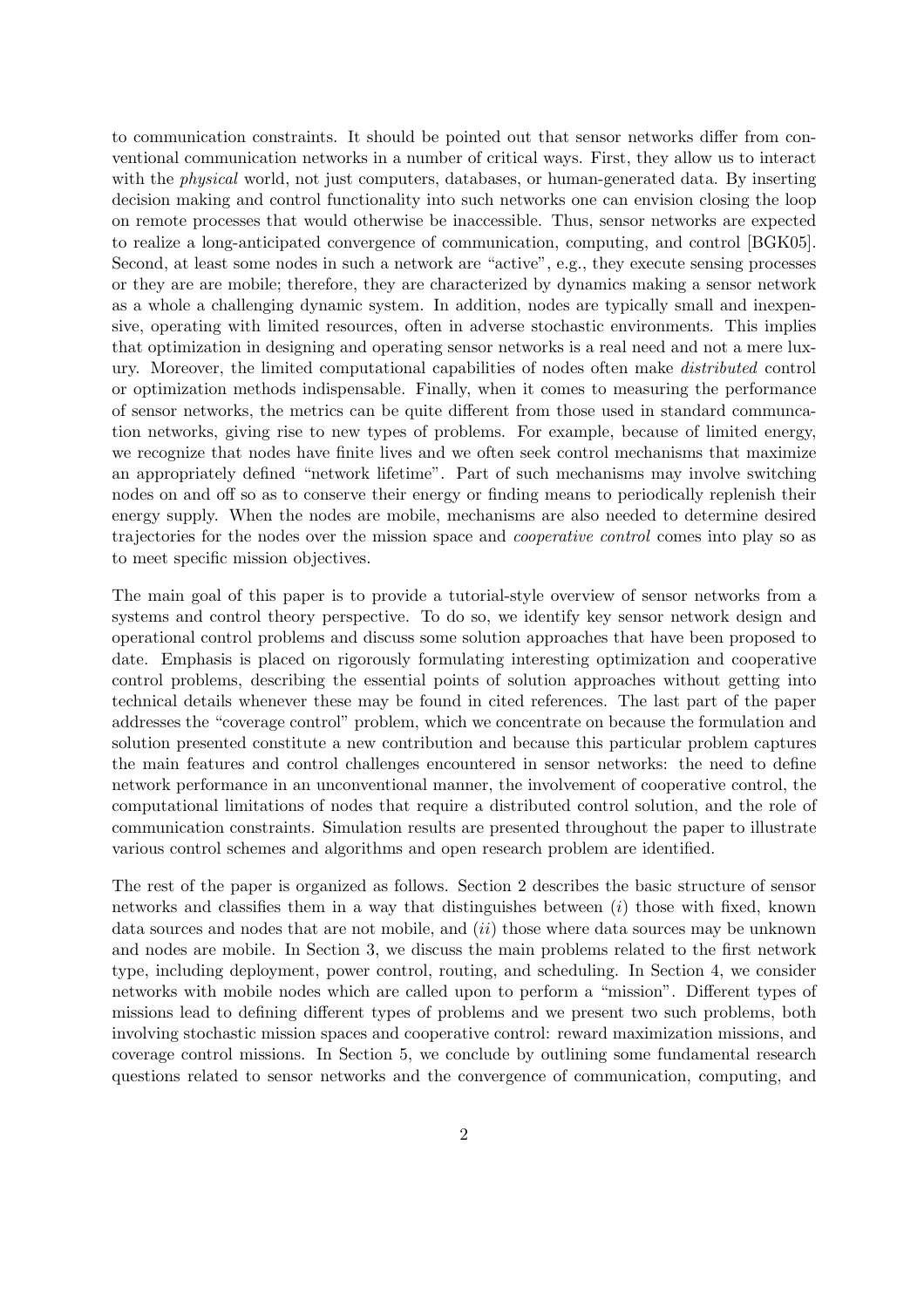control, as well as some more specific issues that developments to date have brought forth.

### **2 Sensor Network Structure**

In its most basic form, the main objective of a sensor network is to collect field data from an observation region (the "mission space"), denoted by  $R$ , and route it to a basestation, denoted by  $B$  (also referred to as "data collection point" or "sink"). At any time instant, there may exist multiple data sources in  $\mathcal R$  (also referred to as "target points" or simply "targets"). Nodes in a sensor network collaborate to ensure that every source is sensed and that the data gathered are successfully relayed to the basestation. During cooperation, a sensor node may fall into one of the following states: (i) Sensing: a sensing node monitors the source using an integrated sensor, digitizes the information, processes it, and stores the data in its onboard buffer. These data will be eventually sent back to the basestation. *(ii) Relaying*: a relaying node receives data from other nodes and forwards it towards their destination. *(iii) Sleeping*: for a sleeping node, most device functions are either shut down or work in low-power mode. A sleeping node does not participate in either sensing or relaying. However, it "wakes up" from time to time and listens to the communication channel in order to answer requests from other nodes. Upon receiving a request, a state transition to "sensing" or "relaying" may occur. (iv) Dead: a dead node is no longer available to the sensor network. It has either used up its energy or has suffered vital damage. Once a node is dead, it cannot re-enter any other state.

Instead of a flat structure, some sensor networks assume a more hierarchical one. In this case, besides sensors and a basestation, there are also nodes acting as clusterheads. These nodes generally have more powerful data processing and routing capabilites, at the expense of size and cost. Each clusterhead is in charge of a cluster of sensor nodes which is obtained by making a spatial or logical division of the network. By aggregating the data sent from sensor nodes, a clusterhead refines the observation of the cluster's region. Then, it may produce some postprocessed data and route them to the basestation. The links connecting clusterheads and the basestation may have larger data rate in order to support high-speed data transmission. Fig. 1 illustrates this 3-layer structure with sensor nodes  $(S)$ , routers  $(R)$  and a basestation  $(B)$ .

In most current applications, sensor networks have low data rates. According to the IEEE 802.15.4 standard, the transmission capacity of each channel is  $20kb/s$  (868MHz channel),  $40kb/s$  (915 $MHz$ ) or  $250kb/s$  (2.4 $GHz$ ). The data rate required for sensing may be much lower, which permits a sensor node to act as a data-source and a relay at the same time. Current sensor networks limit the transmission distance between nodes to less than 100 m (typically, 5-10 m depending on the environment) and the spatial density of nodes over a mission space varies between 0.1 and 20 nodes/ $m^2$ .

Let us start by considering sensor networks where all data sources are fixed and the nodes are not mobile. Then, the first and most basic problem we face is that of *deployment*, i.e., positioning the nodes so as to meet the goal of successfully transferring data from the sources to the basestation and, ultimately, to optimize some network performance metric. Once this is accomplished, there are numerous operational control issues at different layers (physical, data-link,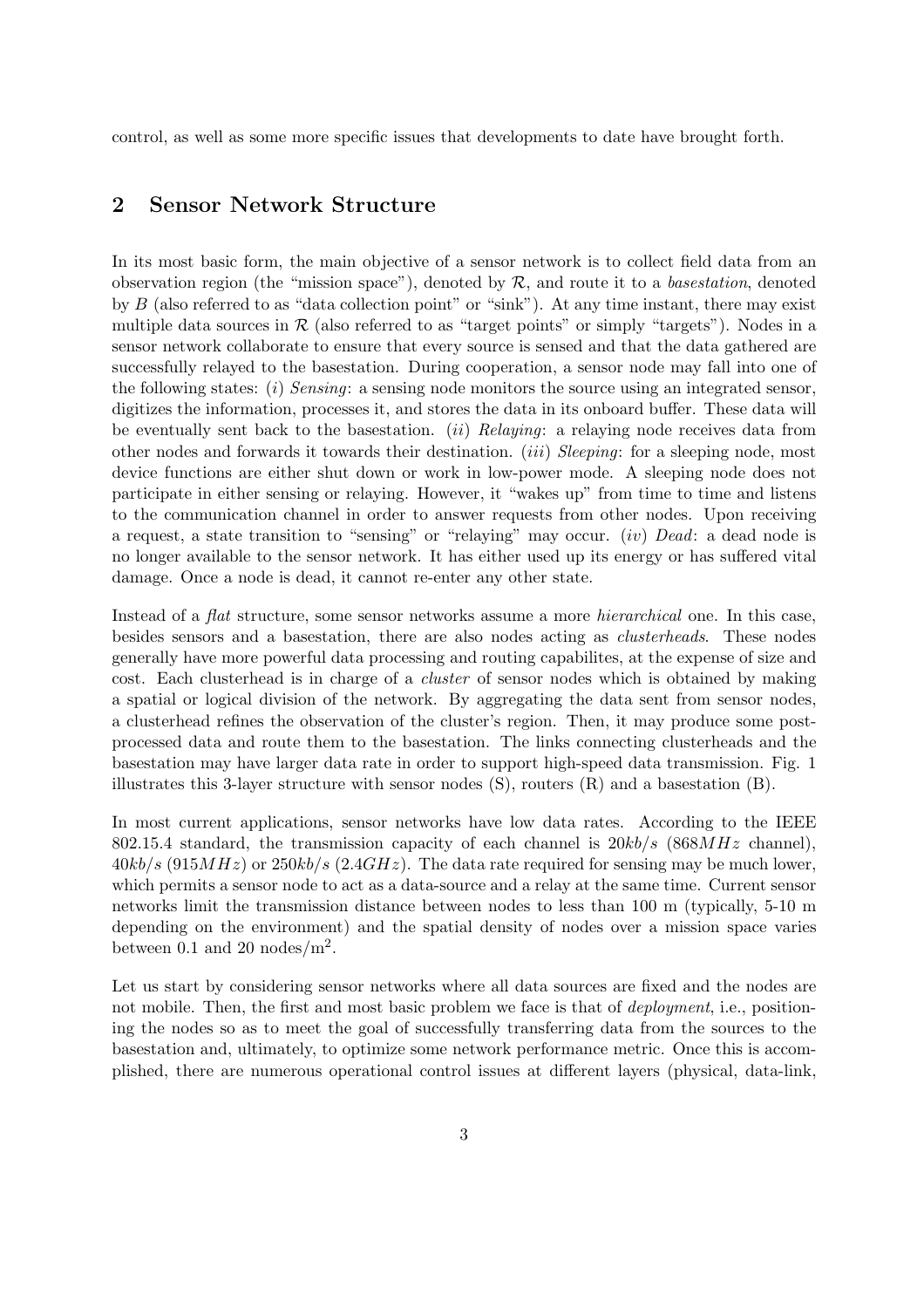

Figure 1: A 3-layer sensor network structure

network, transport, etc.); for a comprehensive overview, see [ASSC02] and [C.C03]. We shall limit ourselves here to some of the most important problems where dynamic control-oriented methodolgies may be used and precise mathematical formulations are possible. In particular, each node must, at a minimum, perform three tasks:  $(i)$  Routing, i.e. determining the destination node of data packets transmitted from some node i on their way to the basestation,  $(ii)$ Scheduling, i.e., determining the precise timing mechanism for transmitting packets of possibly different types, and *(iii) Power control*, i.e., making decisions aimed at conserving its energy in a way that benefits the network as a whole. In the next section, we will discuss these problems in some more detail.

The second class of sensor networks we will consider is one where nodes are mobile. This allows a sensor network to carry out missions such as visiting data source targets (so that the number of mobile nodes may be much smaller than that of the targets sought), searching for unknown data sources, and tracking targets that may be mobile as well. In this case, the role of cooperative control becomes essential, as nodes must collaborate to meet mission objectives with limited resources and under possibly critical time constraints. In Section 4.1, we will discuss a basic mission that requires cooperation among mobile nodes in visiting targets assigned different (possibly time-varying) rewards; the goal of the mission is to to maximize the total reward that can be collected. In Section 4.2, we consider a deployment problem for mobile sensor networks, which, in this case, is commonly referred to as the *coverage control* problem. We will present in some detail a recently developed solution for this problem.

## **3 Networks with Fixed Data Sources and no Mobility**

#### **3.1 The Deployment Problem**

The deployment of sensor nodes may be either deterministic or random. The latter situation arises in applications such as reconnaissance and exploration where sensors are randomly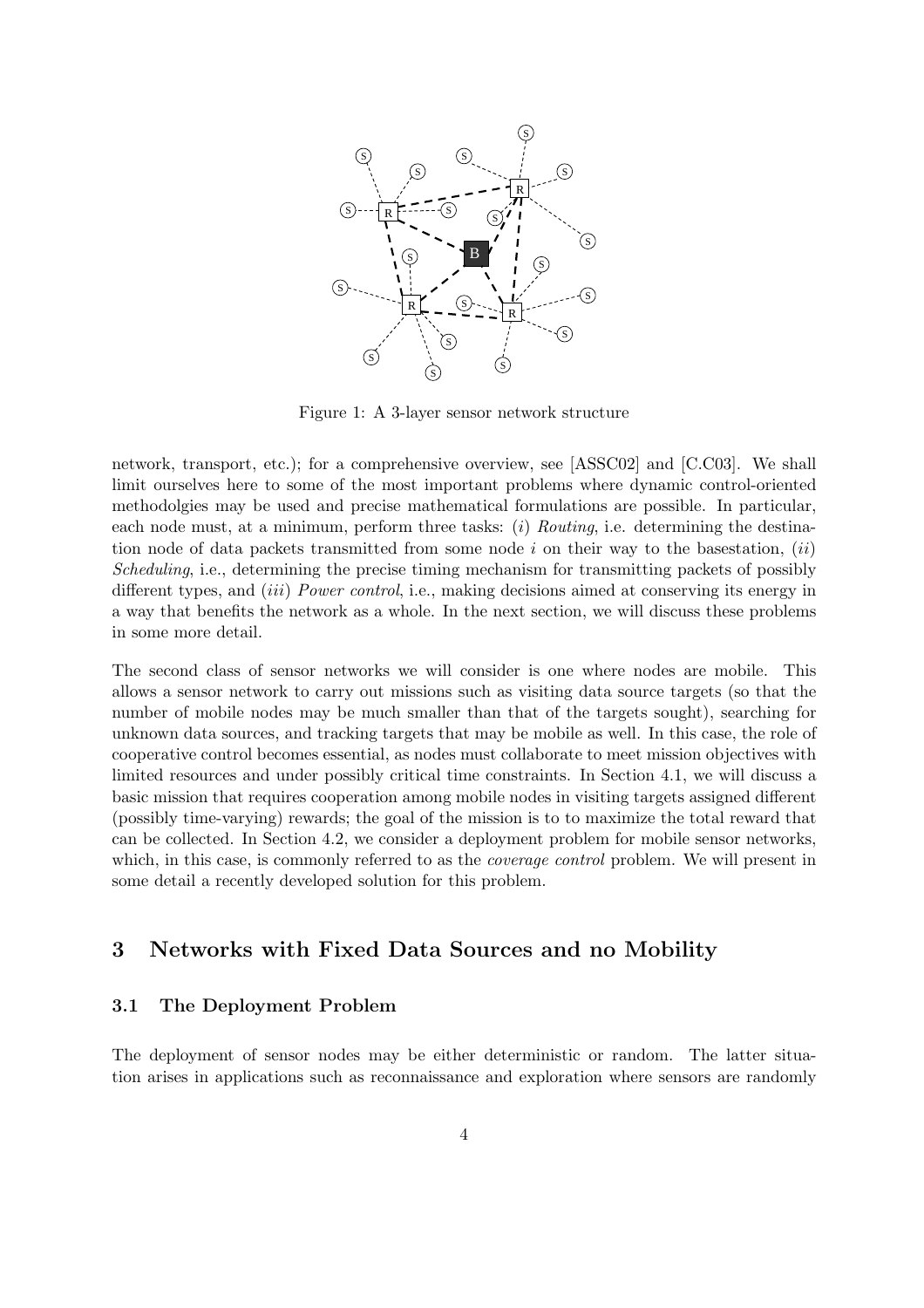dropped into the mission space and their exact location cannot be precisely controlled. In this case, research focuses on the relationship between sensor density and network performance. In [GK98], an analysis is provided of how critical communication power scales with the size of the network under connectivity constraints, thus indicating the relationship between lifetime and the density of the network. This work is extended in [SSS03] by also considering the failure rate of a sensor node. More recent work  $[MRK^+05]$  studies the deployment of heterogeneous sensors (i.e., normal nodes and clusterheads) and derives optimal node densities and energies that guarantee a desired lifetime, while ensuring connectivity and coverage.

Deterministic deployment takes place when the characteristics of the mission space are known in advance (e.g., in building monitoring). Fundamental questions in this case include: (i) How many sensor nodes are needed to meet the overall system objectives? (ii) For a given network with a certain number of sensor nodes, how do we precisely deploy these nodes in order to optimize network performance? *(iii)* When data sources change or some part of the network malfucntions, how do we adjust the network topology and sensor deployment? These questions can be resolved by an off-line scheme which is akin to the widely studied facility location optimization problem. One of the commonly applied approaches is to discretize the mission space and place sensor nodes along grid points. The resulting optimal deployment problem can be formulated as a linear program. Since all grid points and interconnected links must be considered, this results in significant combinatorial complexity. Alternatively, one can formulate a nonlinear optimization problem and seek to exploit the structure of a sensor network in order to develop decomposition approaches to solve it. In what follows, we review such an approach introduced in [LC05a].

Adopting the source/basestation structure of a sensor network discussed earlier, we consider M data sources residing at points  $s_m \in \mathbb{R}^2$   $(m = 1, \ldots, M)$  and a single basestation B, with location  $x_0 \in \mathbb{R}^2$ . Each data source has a fixed position and a given data rate denoted by  $r_m$  $(m = 1, \ldots, M)$ . To collect data at each data source, a sensor must be deployed at its location. In addition, since a data source may be far from the basestation and the distance may exceed the range of radio communication, we also need to deploy a certain number of sensor nodes that work as relays. Suppose there are N active sensor nodes and each has location  $x_k \in \mathbb{R}^2$   $(k = 1, ..., N)$ . Let  $W = (\mathcal{V}, \mathcal{E}, \mathbf{c}, \mathbf{e})$  be a flow network with underlying directed graph  $\mathcal{G} = (\mathcal{V}, \mathcal{E})$ , where  $\mathcal{V}$  is the set of nodes and  $\mathcal E$  is the set of links. A *capacity vector*  $\mathbf c = [c_1,\ldots,c_{|\mathcal E|}]$  and a *cost vector* **e** =  $[e_1, \ldots, e_{|\mathcal{E}|}]$  are defined on every link  $j \in \mathcal{E}$  with  $c_j, p_j \in \mathbb{R}^+$ . Each link j starts at node  $s(j)$ and ends at node  $t(j)$  and  $e_j$  denotes some cost metric per unit of data which generally depends on the node locations. Over this flow network, we can formulate an optimization problem which minimizes the total cost by controlling on each link j the *locations of sensor nodes*  $x_{s(j)}$  and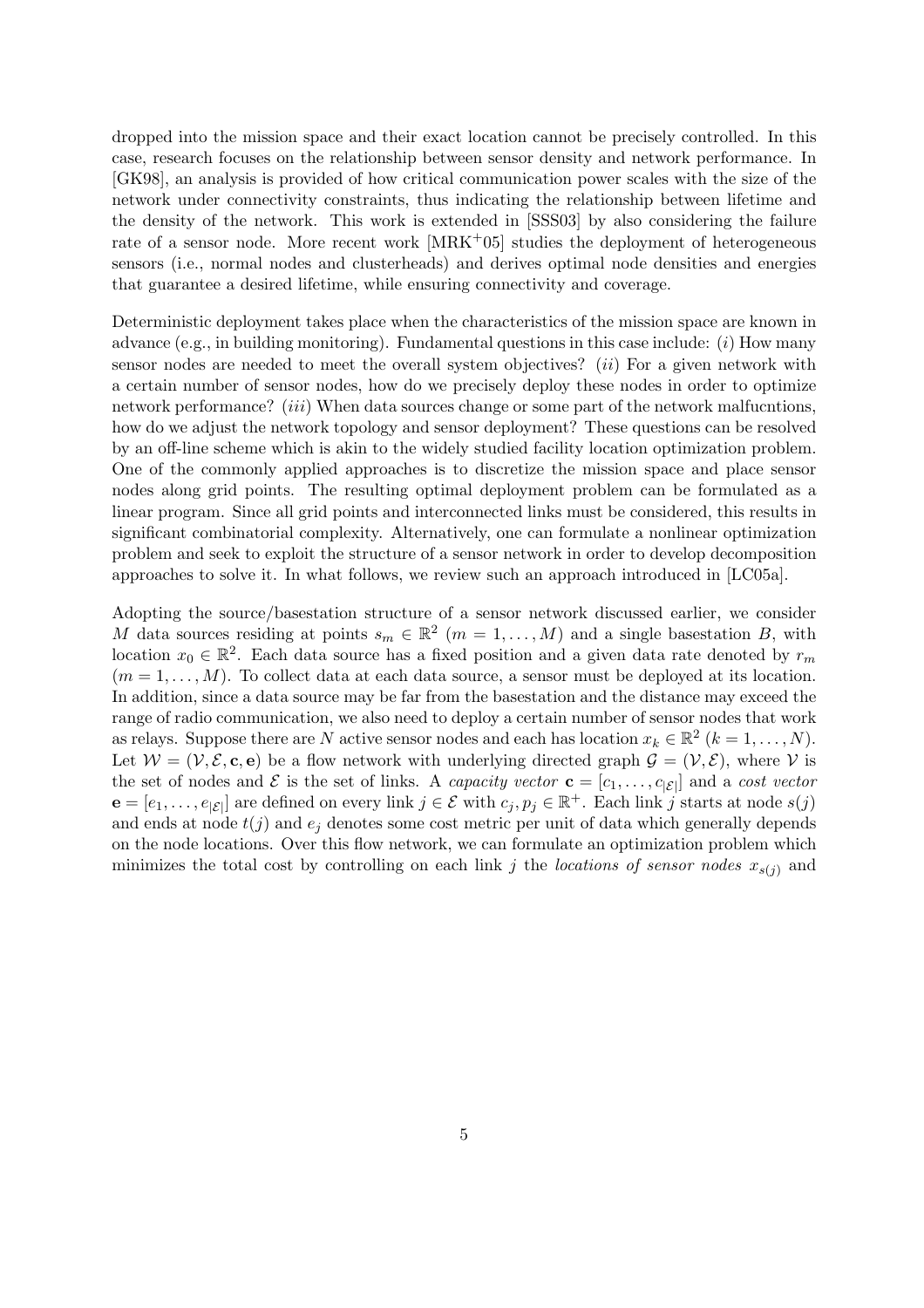$x_{t(j)}$  and the *data rate*  $f_j^m$  from each source  $m = 1, \ldots, M$ :

$$
\min_{x_i, \mathbf{f}^m} \sum_{m=1}^M \sum_{j \in \mathcal{E}} e_j(x_{s(j)}, x_{t(j)}) f_j^m \tag{1}
$$

$$
\text{s.t.} \quad \sum_{j \in \mathcal{E}} a_{ij} f_j^m = -r_m d_i^m \quad i \in \mathcal{V}, \ m = 1, \dots, M \tag{2}
$$

$$
\sum_{m=1}^{M} f_j^m \le c_j \quad j \in \mathcal{E}
$$
\n(3)

$$
f_j^m \ge 0 \quad j \in \mathcal{E}, \ m = 1, \dots, M \tag{4}
$$

$$
x_m = s_m \quad m = 1, \dots, M \tag{5}
$$

In (1), the decision variables are  $f^m$  and  $x_i$ , where a component  $f^m_i$  of the flow vector  $f^m$ denotes the data rate on link j  $(j \in \mathcal{E})$  that originates from source  $m$   $(m = 1, \ldots, M)$ . In the flow balance equations (2),  $\mathbb{A} = \{a_{ij}\}\$ is the node-link incidence matrix of graph  $\mathcal G$  such that for all  $i = 1, ..., N$  and  $j = 1, ..., |\mathcal{E}|$  [PS98]:

$$
a_{ij} = \begin{cases} +1 & \text{if arc } j \text{ leaves node } i \\ -1 & \text{if arc } j \text{ enters node } i \\ 0 & \text{otherwise} \end{cases}
$$

and  $\mathbf{d}^m = [d_i^m]$  is the flow balance vector for data source m such that

$$
d_i^m = \begin{cases} -1 & i = 0\\ +1 & i = m\\ 0 & \text{otherwise} \end{cases}
$$

The remaining three equations represent the link capacity constraints, flow non-negativity, and the fixed locations of the M sources.

Although this formulation is general, we shall consider our objective to be the determination of a *minimum power deployment*. In this case, the link cost  $e_j(x_{s(j)}, x_{t(j)})$  denotes the energy consumed per unit of data. The function  $e_j(x_{s(j)}, x_{t(j)})$  can be specified based on an energy model whose key parameters are the energy needed to sense a bit  $(E_{se})$ , receive a bit  $(E_{rx})$ , and transmit a bit over a distance  $d(E_{tx})$ . A  $1/d^n$   $(n \ge 1)$  path loss is commonly assumed [BCG01], in which case we can write:

$$
E_{tx} = \alpha_{11} + \alpha_2 d^n, \quad E_{rx} = \alpha_{12}, \quad E_{se} = \alpha_3 \tag{6}
$$

where  $\alpha_{11}$  is the energy/bit consumed by the transmitter electronics,  $\alpha_2$  accounts for energy dissipated in the transmit op-amp,  $\alpha_{12}$  is the energy/bit consumed by the receiver electronics and  $\alpha_3$  is the energy cost of sensing a bit. Hence, the energy consumed by a node acting as a relay that receives a bit and then transmits it a distance d onward is

$$
e(d) = \alpha_{11} + \alpha_2 d^n + \alpha_{12} \equiv \alpha_1 + \alpha_2 d^n \tag{7}
$$

Typical numbers for current radios are  $\alpha_1 = 180nJ/bit$  and  $\alpha_2 = 10pJ/bit/m^2$  ( $n = 2$ ) or  $0.001 pJ/bit/m<sup>4</sup>$   $(n = 4)$  [Hei00]. Therefore, in (1), we have

$$
e_j(x_{s(j)}, x_{t(j)}) = e(||x_{s(j)} - x_{t(j)}||) = \alpha_1 + \alpha_2 ||x_{s(j)} - x_{t(j)}||^n
$$
\n(8)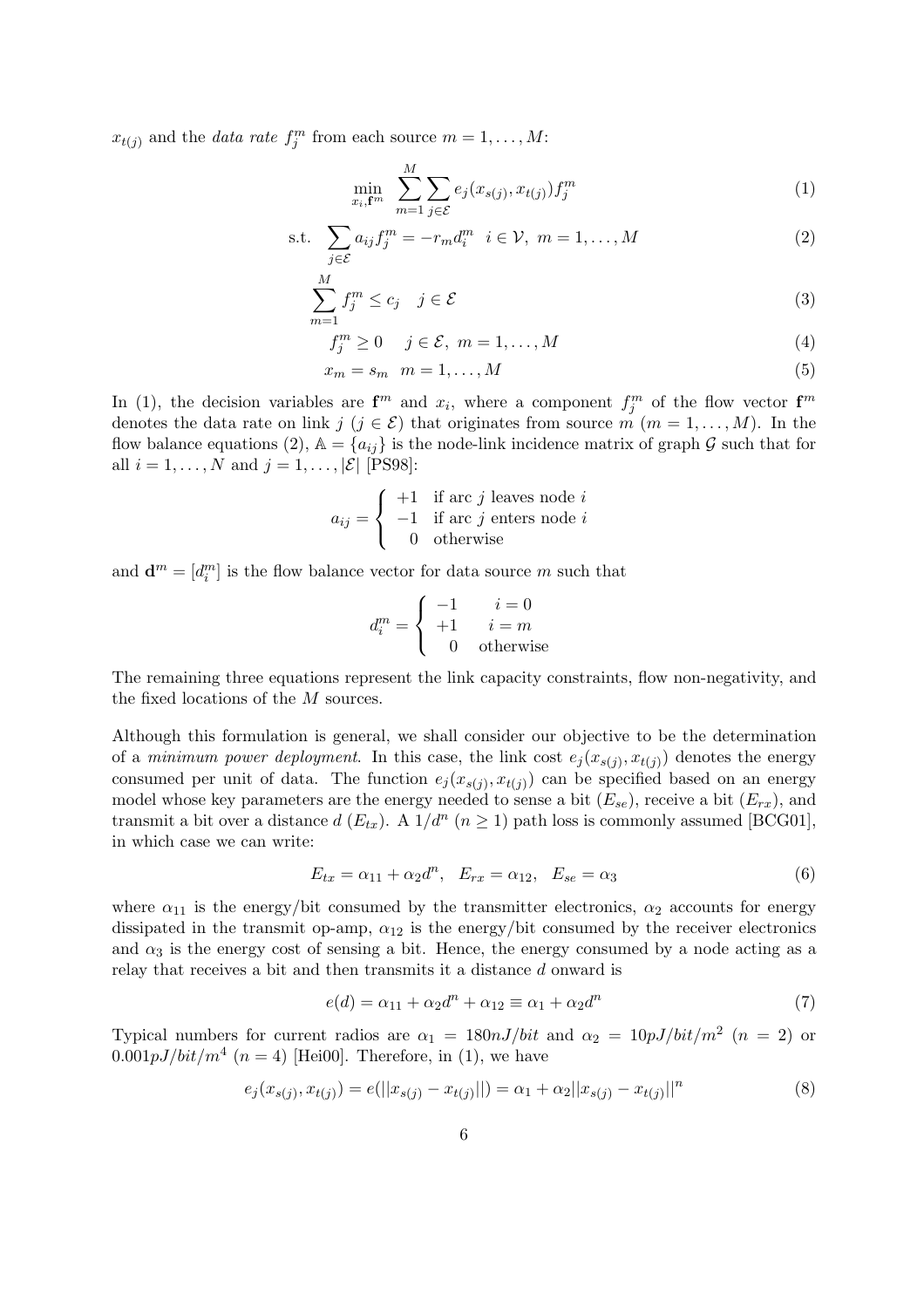for each link  $j \in \mathcal{E}$  that starts at node  $s(j)$  and ends at node  $t(j)$ . A property of  $e_j(\cdot)$  as formulated in (8) is that it is a convex function of both  $x_{s(i)}$  and  $x_{t(i)}$ . The solution of the deployment problem is in fact robust with respect to the specific form of  $e_j(\cdot)$ , as long as the convexity property is preserved.

In [BCG01], a minimum-power topology was proposed based on the assumption that there is no constraint on the number of intermediate sensor nodes. Under this assumption, the most energy-efficient path between a data source and the sink is a straight line with multiple hops, and the minimum-power topology is constructed by building such a path for each data source in the network. This topology consumes the least power since each data flow  $r_m$  takes the shortest path toward the sink and by optimizing the number of intermediate nodes, the power consumption on this shortest path is also minimized. The theoretical optimal number of hops,  $K_{opt}$ , including the node that acts as sensor at a data source s, is given by  $K_{opt} = \frac{D}{d_{char}}$  where  $D = ||s - b||$  is the distance between s and the basestation b and  $d_{char}$  is the "characteristic distance" given by

$$
d_{char} = \sqrt[n]{\frac{\alpha_1}{\alpha_2(n-1)}}
$$

where  $\alpha_i$ , *n* are defined by the node energy model (6). The corresponding lower bound for power consumption between some source  $s_m$  and the basestation is

$$
P_m = \left(\alpha_1 \frac{n}{n-1} \frac{D_m}{d_{char}} - \alpha_{12}\right) r_m + \alpha_3 r_m \tag{9}
$$

where  $D_m = ||s_m - b||$ . However, in constructing this minimum-power topology, a large number of relays is needed, since each data flow is independent and shares no relays with the rest.When the number of nodes is limited, a natural idea is to minimize the power consumption by  $(i)$ making two or more data flows share some relays, or  $(ii)$  deploy fewer relays on some route. This brings us back to the minimum-power sensor deployment problem (1), which couples two traditional optimization problems: If flow vectors  $f<sup>m</sup>$  are given and (1) is optimized only over the locations of sensors  $x_i$ , (1) can be viewed as a facility location problem; on the other hand, if sensor locations  $x_i$  are given and  $f^m$  are the only decision variables, it can be reduced to a minimum-cost flow problem. The nonlinearity of the cost function as well as the coupling of these two problems make (1) difficult to solve. For example, we have found that using standard Lagrangian relaxation methods does not substantially reduce complexity because this coupling is tight.

As an alternative, the solution approach proposed in [LC05a] uses a decomposition method exploiting two facts: (i) The convexity of the link costs  $e_j(x_{s(j)}, x_{t(j)})$ , and (ii) The fact that in a sensor network data traffic always flows from the sources towards the basestation, which allows us to reduce the feasible space of  $f<sup>m</sup>$  by only considering flow vectors that form a tree structure over the network. In addition, we also relax the capacity constraint (3); current sensor networks indeed operate with light traffic and the actual data flow over a link is unlikely to reach the link's capacity. When this capacity is not reached, it is also easy to see that no links other than those in a tree structure are ever used [PS98] (if any such link is used, the distance to the sink is increased, hence, the power consumption increases as well).

**Problem decomposition**. The proposed decomposition method is motivated by the special structure of the problem. Since the cost  $e_i(\cdot)$  of link j is a convex function of the location of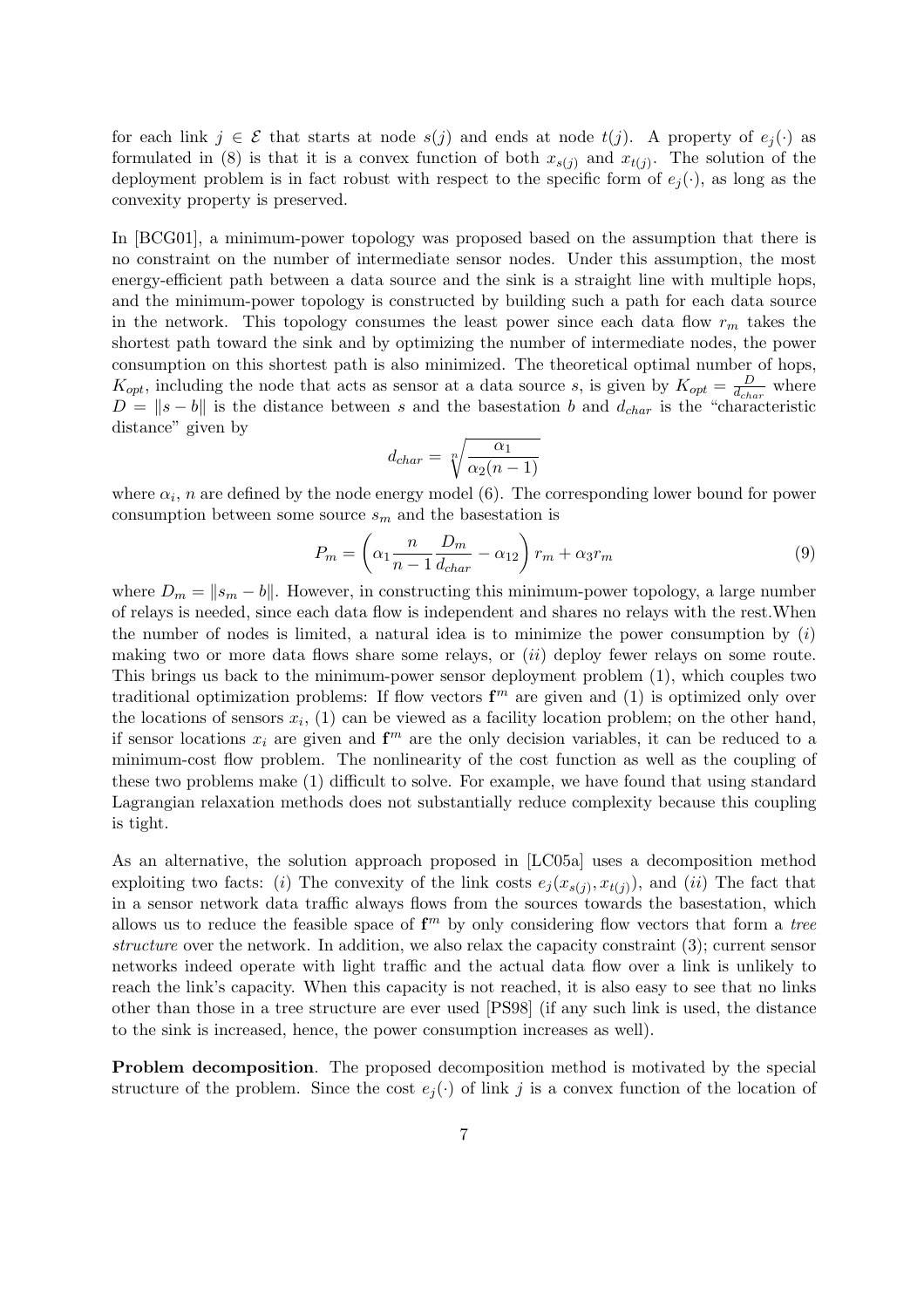its end points  $x_{s(j)}$  and  $x_{t(j)}$  and since the total cost in (1) is a weighted sum of all link costs, this implies that for a given set of flow vectors **f***m*, the cost will also be a convex function of the locations of sensors  $x_i$ . This convexity permits the design of a fast algorithm to find the optimal sensor locations  $x_i^*$  and the corresponding minimal cost  $g(\mathbf{f}^1,\ldots,\mathbf{f}^M)$  for a *given set of* flow vectors. More formally,

$$
g(\mathbf{f}^{1}, \dots, \mathbf{f}^{M}) = \min_{x_{i}} \sum_{m=1}^{M} \sum_{j \in \mathcal{E}} f_{j}^{m} e_{j}(x_{s(j)}, x_{t(j)})
$$
\n
$$
\text{s.t. } x_{m} = s_{m}, \quad m = 0, 1, \dots, M
$$
\n(10)

With  $g(\mathbf{f}^1,\ldots,\mathbf{f}^M)$  as above, and keeping in mind the network tree structure and the elimination of (3), the main problem (1) becomes

$$
\min_{\mathbf{f}^m} \ g(\mathbf{f}^1, \dots, \mathbf{f}^M) \tag{11}
$$

$$
\text{s.t.} \quad \sum_{j \in \mathcal{E}} a_{ij} f_j^m = -r_m d_i^m \quad i \in \mathcal{V}, \ m = 1, \dots, M \tag{12}
$$

$$
\sum_{j \in \mathcal{E}} b_{ij} f_j^m \le r_m \quad i \in \mathcal{V}, \ m = 1, \dots, M
$$
\n(13)

$$
f_j^m \in [0, r_m] \quad j \in \mathcal{E}, \ m = 1, \dots, M \tag{14}
$$

where

$$
b_{ij} = \begin{cases} 1 & \text{if arc } j \text{ leaves node } i \\ 0 & \text{otherwise} \end{cases}
$$

In this formulation, (12) are still the flow balance equations, while constraints (13) and (14) build a unique path between each data source and the basestation, therefore guaranteeing the tree structure of the network.

Subproblems (10) and (11) suggest an iterative approach for solving the original problem. Starting with a feasible set of flow vectors  $f^1, \ldots, f^M$ , the first step is to solve (10), which provides information used to update the flow vectors. An efficient gradient-based method for doing this (referred to as the "inner force method") is detailed in [LC05a]. Briefly, it views the network as a dynamic system with "inner forces" applied to each node; in particular, a force applied to node i by link  $j$  is defined as

$$
\mathbf{F}_{ij} = -\sum_{m=1}^{M} f_j^m \frac{\partial e_j(x_{s(j)}, x_{t(j)})}{\partial x_i} \tag{15}
$$

Each such force causes node i to move towards the steepest descending direction that leads it to an equilibrium point (unique, due to convexity) where all forces applied on  $i$  are balanced out.

The second step is to solve subproblem (11), i.e., find the optimal routing from all data sources to the sink in the tree structure resulting from the first step. Although this idea is straightforward, there is still a difficulty which prohibits its implementation. The difficulty is that  $g(\mathbf{f}^1,\ldots,\mathbf{f}^M)$ is a non-convex and non-concave function of the flow vectors  $f^1, \ldots, f^M$ , which generally implies the existence of muliple local minima. Thus, we follow a different approach, based on the idea of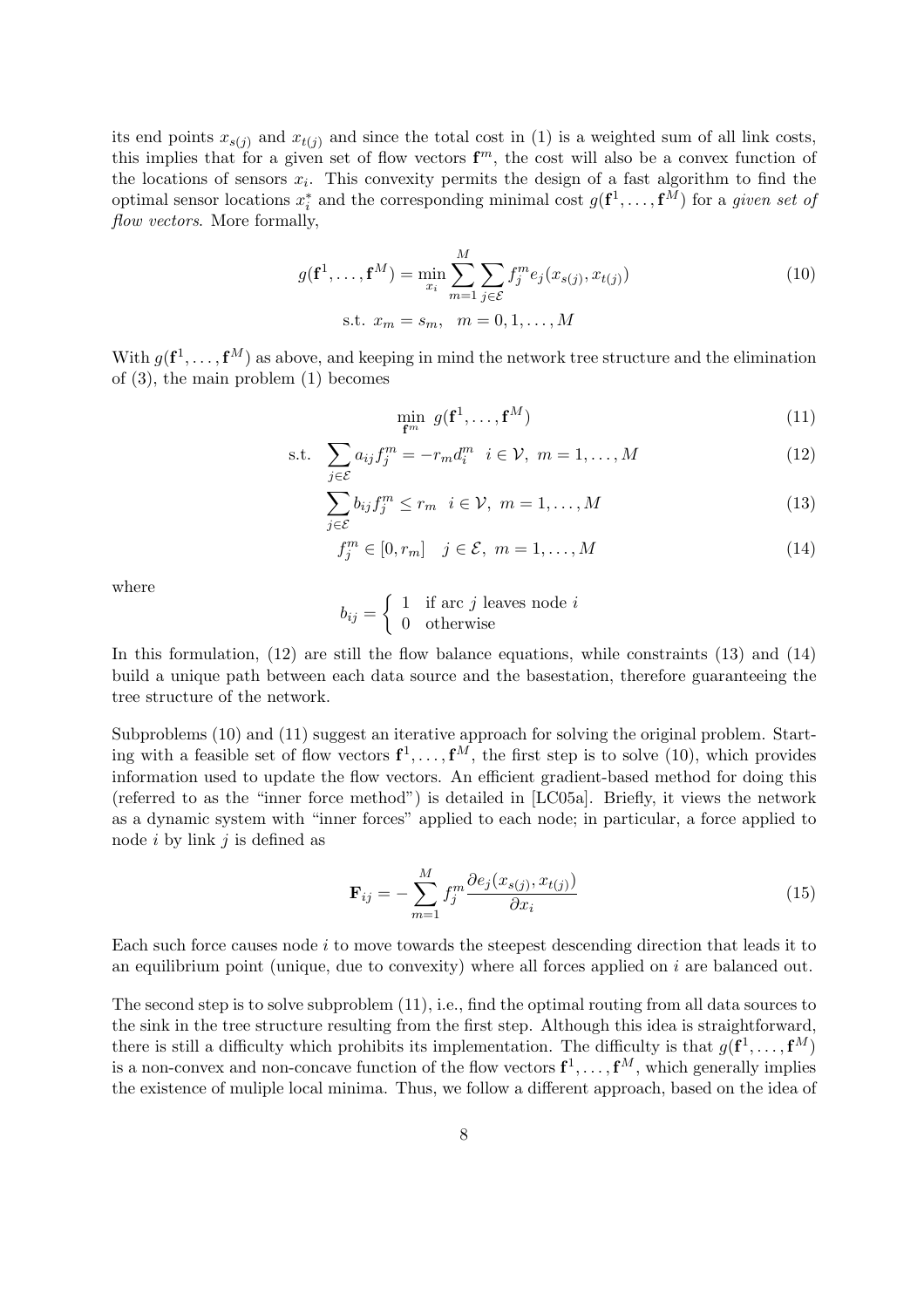$(i)$  incrementing the number of nodes one at a time,  $(ii)$  determining the optimal location of the new node and the corresponding flow vectors, and *(iii)* repeating this process until the number of available nodes  $N$  is reached or the cost is sufficiently close to the known lower bound  $(9)$ .

**Incremental iterative approach**. In an incremental deployment, the initial step is to begin with M nodes, each located at one of the M sources, and construct the corresponding tree structure with the basestation as its root. The associated flow vectors  $f^1, \ldots, f^M$  are immediately given by (12) with  $a_{ij}$ ,  $b_{ij}$  determined by this simple initial tree structure.

The next step is to add a node and determine its optimal location while preserving the network's tree structure. Unfortunately, as the number of nodes increases, the number of possible tree structures increases exponentially and constructing an efficient algorithm to find the optimal topology is a crucial issue. The approach proposed in [LC05a] is based on a local topology adjustment, thus the size of the problem is limited; the price to pay is that global optimality can no longer be guaranteed. However, since, as discussed above, we know that the optimal deployment with an unlimited number of nodes consists of multi-hop straight line paths between every data source and the basestation, we have at our disposal the lower bound (9) that our solution can be compared to. As numerical results illustrate, this lower bound is rapidly approached by the proposed algorithm and with a number of nodes significantly smaller than the associated number K*opt* given earlier.

The addition of a node and determination of its optimal location is a 3-step process. First of all, we determine which part of the network needs a new relay the most. Then, all possible topology adjustments around this area are obtained. Finally, the power improvement of each case will be checked and the one which provides the greatest improvement will become the new configuration. Figure 2 graphically summarizes the overall process.



Figure 2: Incremental iterative node deployment process

**1. Determining the** *bottleneck* **node**. A bottleneck node is defined as a node around which a new relay and corresponding new topology would bring the most improvement to the energy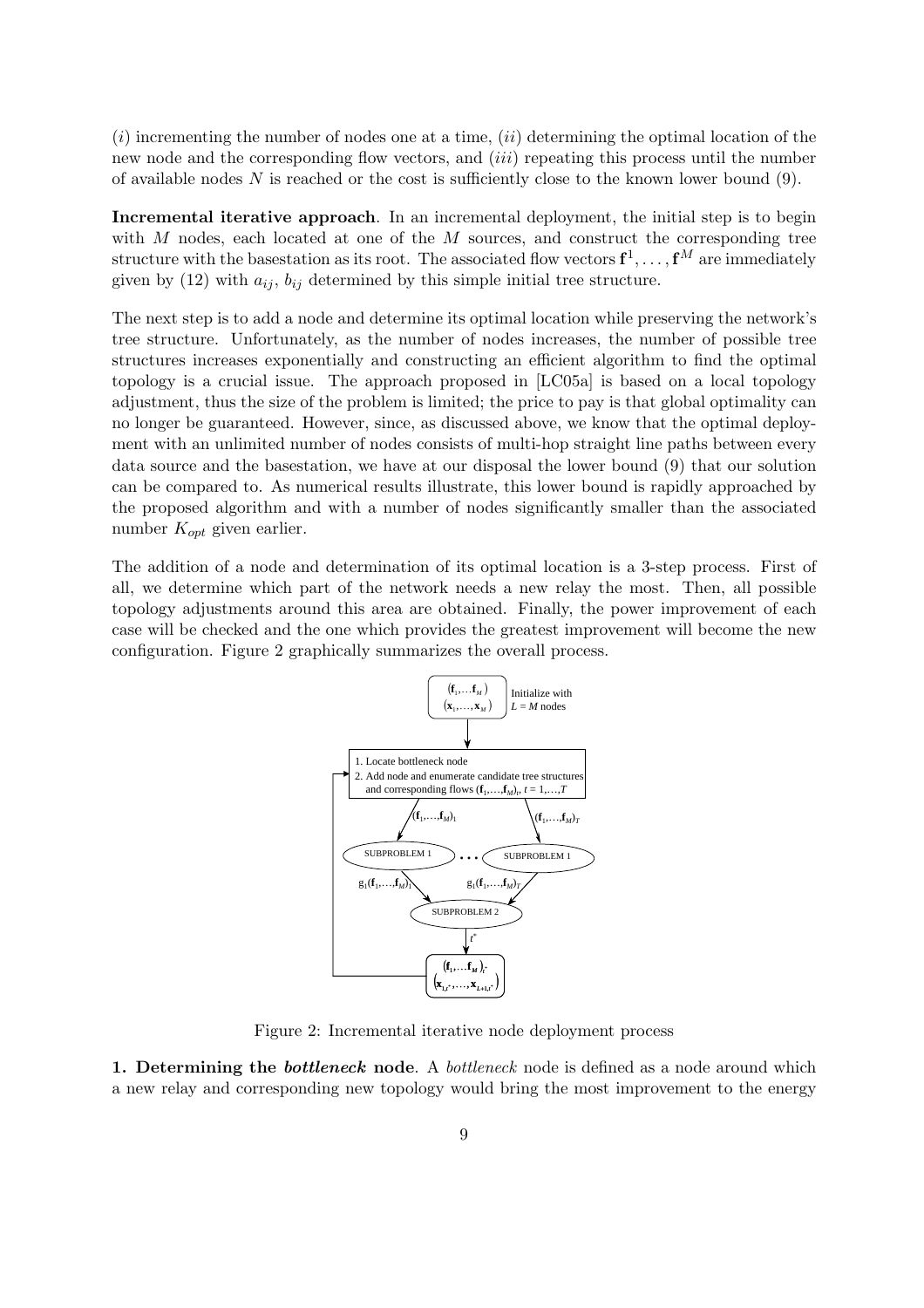conservation of the whole network. The bottleneck node is determined by checking the inner forces applied to nodes: as mentioned earlier, the inner forces on a link contain the gradient information of the energy consumption on this link. The larger an inner force applied by a link on the node, the greater the energy savings by shortening this link. Before adding a new node, all nodes in the network have reached their equilibrium points. Thus, if a node is balanced under several inner forces which have relatively larger magnitude, it follows that by shortening one of its links, the energy consumption on this link will improve greatly, but the cost involved on other links will overwhelm this improvement. Intuitively, we can visualize the area around this sensor node as being more sparse, and there is a higher need for a new relay in this region. With these observations in mind, we define the *sparseness* around node  $i$  as

$$
SP_i = \sum_{j \in \mathcal{V}(i)} ||\mathbf{F}_{ij}||
$$

with  $\mathbf{F}_{ij}$  given in (15) and the bottleneck node k is defined to be the node which has the greatest sparseness. That is,

$$
k = \arg\max_{i=0,\dots,N} SP_i
$$

Obviously, there is no guarantee that the optimal location of the new node is indeed in the vicinity of the bottleneck node as defined above, so the solution implied by this approach is generally suboptimal.

**2. Enumerating topology adjustment options**. The bottleneck node indicates the area which needs a new relay the most. Once it is determined, the precise placement of this new relay must be determined. Since we are working on a tree structure, the insertion of a new relay also means adding a new link. Thus, we need to consider topologies generated when an additional relay and link are present in the target area. An example will help understand the topology enumeration process. In Fig. 3,  $x_2$  is the bottleneck node. As a node in the tree structure, it has 3 children nodes,  $x_3$ ,  $x_4$  and  $x_5$ , and its parent is  $x_1$ . The arrows in the figure indicate these relationships and  $x_6$  is the new node we are adding. Several (but not all) possible topologies after inserting  $x_6$  are shown in Fig. 3. As shown in [LC05a], the number of all possible new topologies is  $3 \cdot 2^{m-1} - 2$  where m is the number of children of the bottleneck node. For example, in Fig. 3 there are 10 possible new topologies. In case (a) of Fig. 3, we define  $x_3$  to be the child of new node  $x_6$  and  $x_2$  to be its parent. As an alternative, if we define  $x_1$  as  $x_6$ 's parent, the parenthood relationship of  $x_2$  and  $x_1$  may or may not change: If it does not change, case (d) is obtained, and if it does, we get case (c).

**3. Obtaining a new deployment**. The outcome of step 2 when the current number of nodes is  $L < N$  is a number of possible new network tree structures, say  $T_L$ , each with associated flow vectors  $(\mathbf{f}^1, \ldots, \mathbf{f}^M)_t$ ,  $t = 1, \ldots, T_L$ . For each such structure t, subproblem (10) is solved (as described earlier), giving the corresponding optimal node locations  $x_{i,t}$ ,  $i = 1,...,L+1$ and cost  $g_t(\mathbf{f}^1,\ldots,\mathbf{f}^M)$ . Next, the solution of problem (11) reduces to comparing all such costs and determining  $t^* = \arg \min_{t=1,\dots,T_L} g_t(\mathbf{f}^1,\dots,\mathbf{f}^M)$ , the corresponding node locations  $x_{i,t^*}$ ,  $i = 1, \ldots, L + 1$ , and the flows  $({\bf f}^1, \ldots, {\bf f}^M)_{t^*}$ .

**Example**. As shown in Fig. 4, a deployment problem for a sensor network with  $M = 9$  data sources is solved. In this network,  $r_m = 1.0kb/s$  ( $m = 1, \ldots, 9$ ). Data sources are located on a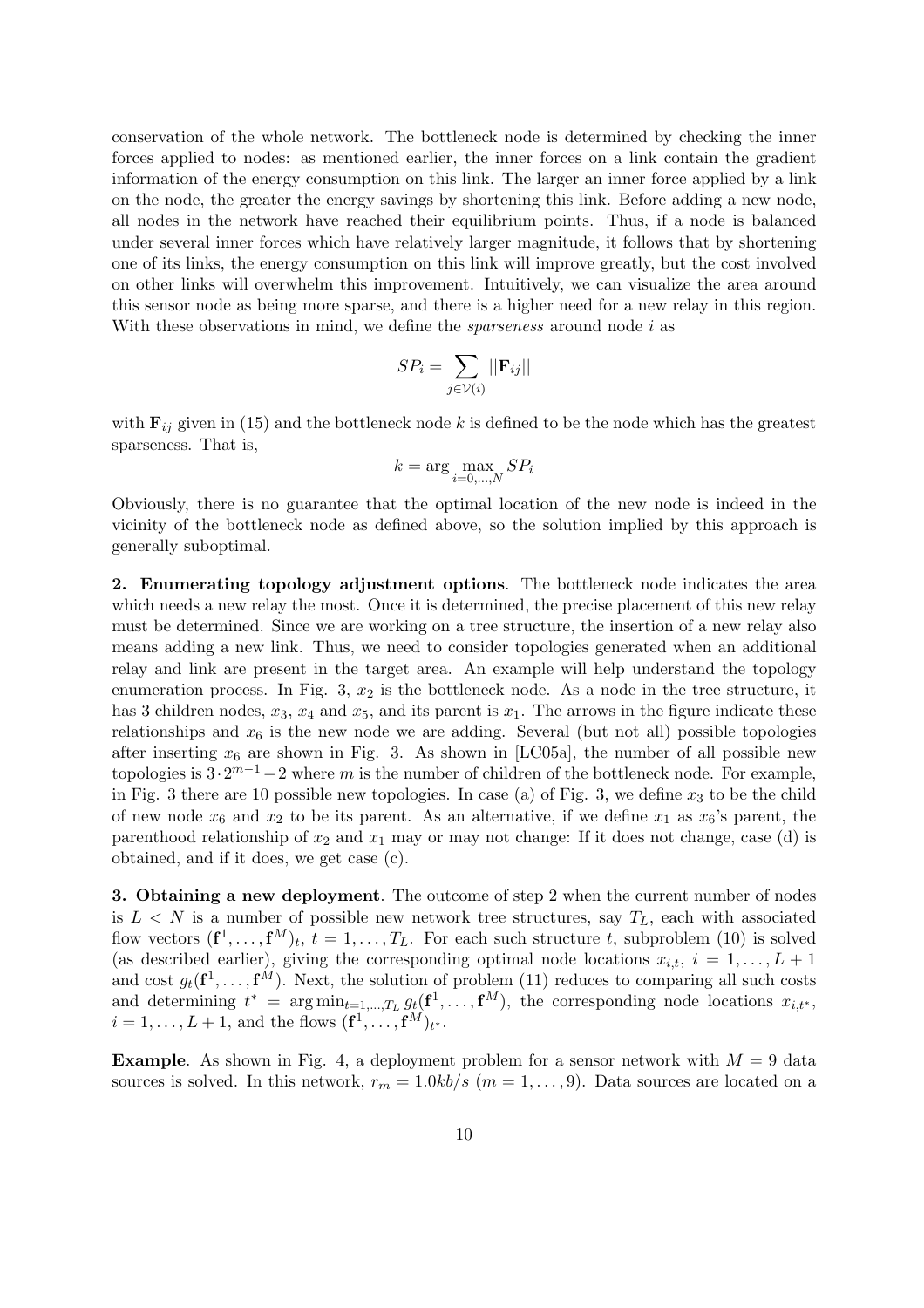

Figure 3: Some possible topologies resulting from the addition of node **x**<sup>6</sup>

 $3 \times 3$  grid. The sink is located on the left of this grid. The distance between two neighboring data sources is 300 meters. The distance between the sink and its nearest data source is also 300 meters. In this example, we assume  $n = 4$  and  $\alpha_1 = 180nJ/bit$  and  $\alpha_2 = 0.001pJ/bit/m^4$ .

Initially, there are only 9 sensors in the network (star nodes in Fig. 4), one for each data source  $(N = M = 9)$ . In order to send data back to the basestation, 9 data links have been built as shown. Next, we incrementally add more sensors into the network which act as relays. Figure 4 demonstrates the min-power deployment configurations obtained when there are L relays present  $(L = 5, 10, \ldots, 45)$ . As more nodes are deployed, we expect to observe an improvement in transmission power consumption. Figure 5 demonstrates this improvement. In this figue,  $L$  is the total number of relays in the network  $(L = N - M)$ .  $P_{self}$  (solid line) is the total transmission power  $(mW)$  of the network given that relays are deployed using the proposed incremental selfdeployment algorithm. P*opt* (shown as a triangle) is the minimum power consumption of the network based on the assumption that there is no constraint on the number of relay nodes (in this case,  $P_{opt} = 16.122mW$ , which is obtained at  $L = 59$ ). As shown in Fig. 5, for this 9 data source setting, as L increases the transmission power monotonically decreases towards the lower bound P*opt*. The tradeoff between transmission power consumption and the number of relays deployed in the network is also seen in this figure. When  $L = 28$ , the total transmission power consumption is  $16.874mW$ , which is less than 5% more than the minimum-power consumption P*opt*. However, this deployment scheme uses less than half of the relays which are needed to build up the minimum-power network.

In closing, we should point out that the incremental deployment approach above is based on a centralized scheme. It assumes the existence of a controller with powerful computational capa-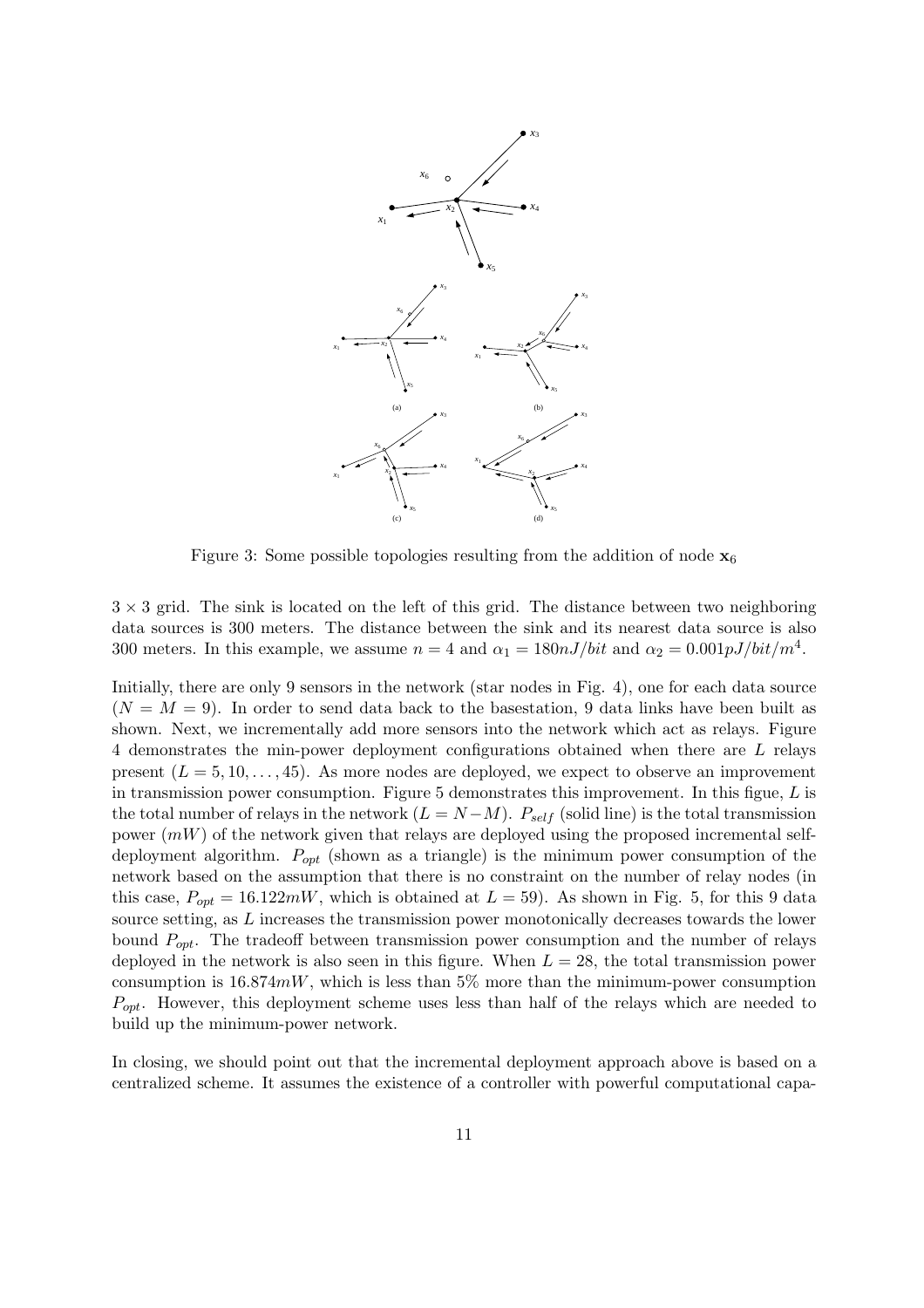

Figure 4: A 9 data source example and incremental node deployment

bilities, perfect information of the whole network, and unlimited control over all sensor nodes. In the case of mobile nodes (to be discussed in Section 4) but still known data sources, an open problem is the development of distributed algorithms for sensor node deployment through which an individual sensor node can autonomously decide how to move based on its own knowledge of the overall system.

### **3.2 Routing and Scheduling**

The wireless nature of sensor networks makes routing and scheduling issues particularly challenging, especially when one factors in the limited power and computational resources at sensor nodes, the fact that some nodes may occasionally be in a sleeping state or simply dead, as well as security concerns. A routing policy is responsible for forwarding packets to their ultimate destinations. Unlike traditional routing protocols in wired networks which can rely on global information, routing protocols in sensor networks typically adopt local cost information (e.g., distance between two nodes) in order to make routing decisions. In what follows, we limit ourselves to a brief overview of recent contributions to the routing problem so as to raise the reader's awareness of the issues involved as some of them play a crucial role in our discussion of networks with mobile nodes in Section 4.

A comprehensive survey of routing methods for wireless networks in general can be found in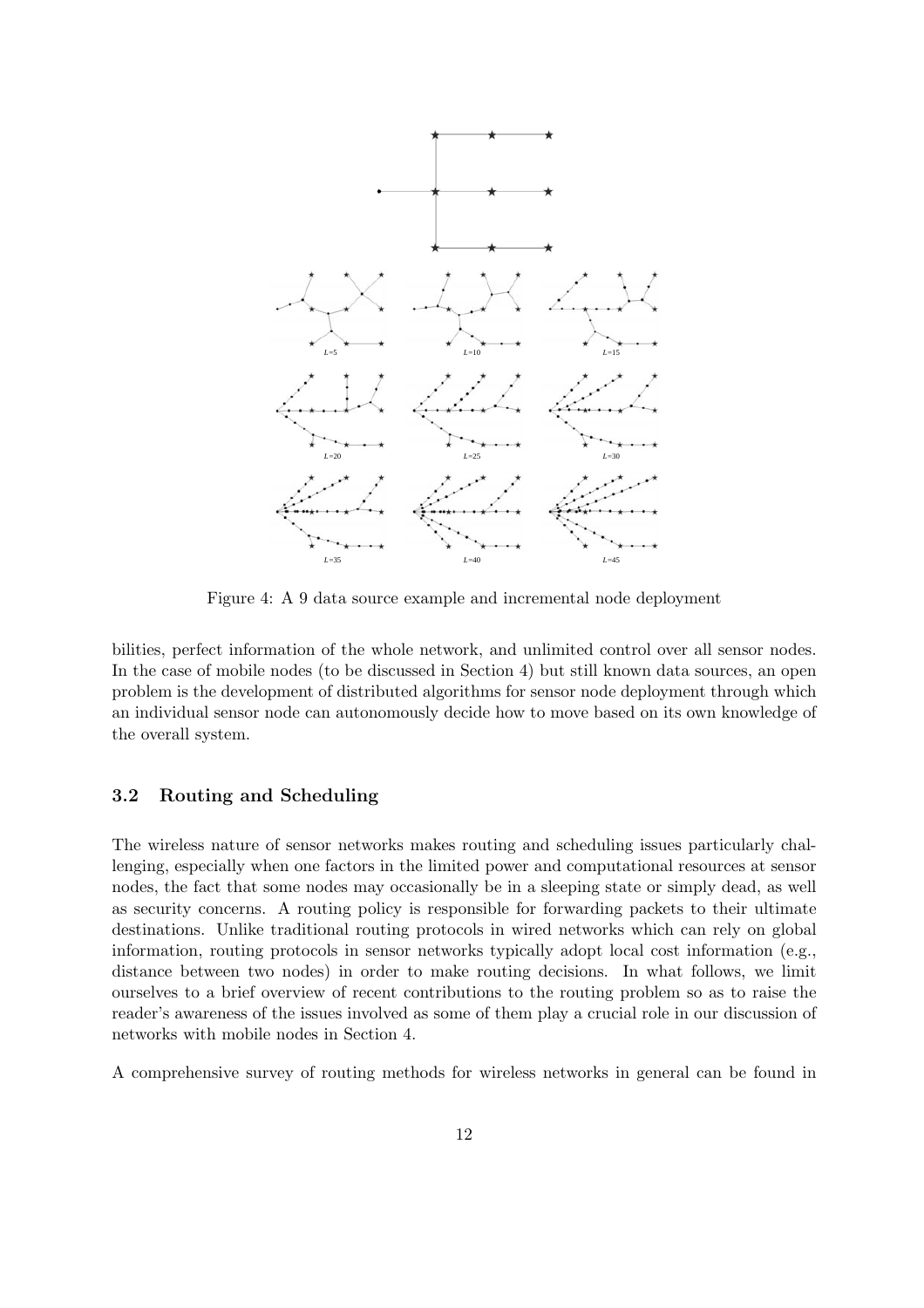

Figure 5: Incremental self-deployment algorithm performance as a function of nodes deployed

[AKK04]. For sensor networks in particular, routing algorithms that have been proposed may be divided into two categories, depending on the network structure adopted, as discussed in Section 2: flat and hierarchical routing algorithms. Examples of flat algorithms are the "directed diffusion" approach [IGE00], a sink-initiated reactive routing technique in which routes are established when requested by the sink, and the minimum cost forwarding algorithm in [YCLZ01], which exploits the fact that in sensor networks the data flow is always towards a fixed sink: similar to the natural gravity field that drives waterfalls from the top of a mountain to the ground, at each point, data traffic flows from a high post to a low post along the shortest path. For this algorithm to work, each node needs to have the least cost estimate from itself to the sink. Examples of hierachical algorithms are the Low Energy Adaptive Clustering Hierarchy (LEACH) scheme [HCB00], a hierarchical routing algorithm in which elected clusterheads transmit aggregated data to the sink directly, and the Power-Efficient Gathering in Sensor Information System (PEGASIS) algorithm [LR02], in which a node communicates only with its closest neighbor and takes turns being the leader for transmission to the sink.

Limiting ourselves to flat network structures, it is fair to say that the majority of the proposed routing methods is based on shortest path algorithms, e.g., [PB94],[PC97],[JM96]. Such algorithms usually require each node to maintain a global cost (or state) information table, which is a significant burden for resource-constrained sensor networks. Karp and Kung [KK00] have proposed a Greedy Perimeter Stateless Routing (GPSR) protocol which uses the real positions of nodes in the network and a packet's destination to make routing decisions. The advantage of this protocol is that each node only needs to keep track of local state information. In order to deal with the issue of node failures, Ganesan et al. [GGSE01] proposed a multipath routing algorithm, so that a failure on the main path can be recovered without initiating a networkwide flooding process for path rediscovery. Since flooding consumes considerable energy, this routing method can extend the network's lifetime when there are failures. On the other hand, finding multiple paths and sending packets through them also consumes energy, thus adversely impacting the lifetime of the network if there are no failures.

The routing policies mentioned above may indirectly reduce energy usage in sensor networks but they do not explicitly use energy consumption models to address optimality of a routing policy with respect to energy-aware metrics. In recent years, such "energy awareness" has motivated a number of minimum-energy routing algorithms which typically seek paths minimizing the energy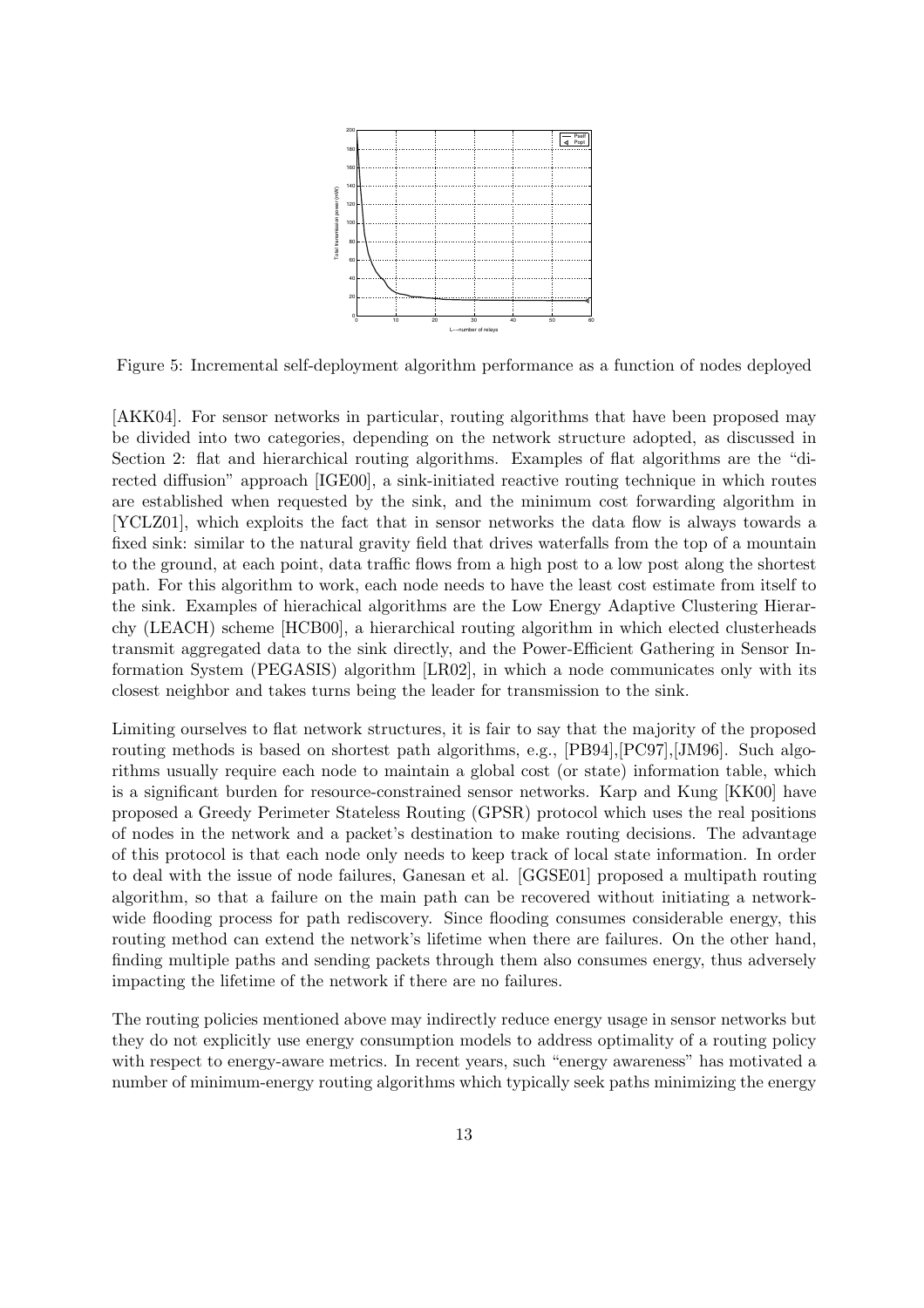per packet consumed (or maximizing the residual node energy) to reach a destination (e.g., [SWR98]). However, as also pointed out in [CT04], seeking a minimum energy (or maximum residual energy) path can rapidly deplete energy from some nodes and ultimately reduce the full network's lifetime by destroying its connectivity. Thus, an alternative perfomance metric is the network lifetime. Along these lines, Shah and Rabaey [SR02] proposed an Energy Aware Routing (EAR) policy which does not attempt to use a single optimal path, but rather a number of suboptimal paths that are probabilistically selected with the intent of extending the network lifetime by "spreading" the traffic and forcing nodes in the network to deplete their energies at the same time. In EAR, each node builds a cost information table and propagates local cost information to other nodes. Costs are determined by the residual energies of each node and by the distances between them. Each node also maintains a routing probability table determined by local cost information. In [CT04], routing with the goal of network lifetime maximization is formulated as a linear programming problem where the decision variables are source to destination path flows and a shortest cost path routing algorithm is proposed to efficiently approximate its solution; link costs are defined to combine energy consumption and residual energy at the end nodes of each link.

Let us take a closer look at the functionality of an energy-aware shortest path routing algorithm for sensor networks. Returning to the viewpoint of a sensor network as a directed graph  $\mathcal{G} =$  $(V, \mathcal{E})$ , as discussed in the previous section, let us now denote a node location by  $s_i, i \in V$  and a link by  $(i, j) \in \mathcal{E}$  with a cost  $e_{ij}$  given by

$$
e_{ij} = e(||s_i - s_j||), \quad (i, j) \in \mathcal{E}
$$
\n
$$
(16)
$$

where  $e(.)$  is the communication energy consumption on  $(i, j)$  as in (8). Over  $\mathcal{G}$ , a routing protocol generates a set of "shortest paths"  $\mathcal{L} = \{l_1, \ldots, l_N\}$  between each sensor node and the basestation b. Here, a path  $l_i = \{(i, j), \ldots, (k, 0)\}$  is said to be a "shortest path" between node i and 0 in the sense that  $c_i = \sum_{(j,k)\in l_i} e_{jk}$  is minimized over all possible paths between i and 0. It is well-known that the set of shortest paths  $\mathcal L$  forms a tree structure [PS98], and it can be expressed by a *forward index vector*  $H = (h_1, \ldots, h_N)$ , where  $h_i \in \{0, 1, \ldots, N\}$  denotes the index of the next-hop node when forwarding data from  $i$ . A particular routing protocol is responsible at each sensor node i for computing the forward index  $h_i$  and forward cost  $c_i$ . The routing protocol also provides node i an upstream vector  $U_i = (u_1^i, \ldots, u_N^i)$  and a cumulative flow factor z*i* defined as

$$
u_j^i = \mathbf{1}[h_j = i]
$$
 and  $z_i = r_i + \sum_{j=1}^N u_j^i z_j$ 

where  $u_j^i$  indicates whether j is i's upstream node and  $z_i$  records the total data rate originated from *i*:  $r_i$  accounts for data collected at *i* and  $\sum_{j=1}^{N} u_j^i z_j$  is the total traffic from upstream nodes.

An example of a routing protocol that dynamically updates the shortest-path set  $\mathcal L$  and generates at each node i the forward index  $h_i$ , forward cost  $c_i$ , upstream vector  $U_i$ , and cumulative flow  $z_i$ in a distributed manner is the Geographic Energy-Aware Routing protocol (GEAR) proposed in [YGE01]. According to this protocol, nodes in a sensor network dynamically update nexthop destinations by repeatedly applying a learning step. Suppose that after the kth learning step, a node *i* stores a set of state variables  $h_i^k$ ,  $c_i^k$ ,  $U_i^k$  and  $z_i^k$  which define the current routing.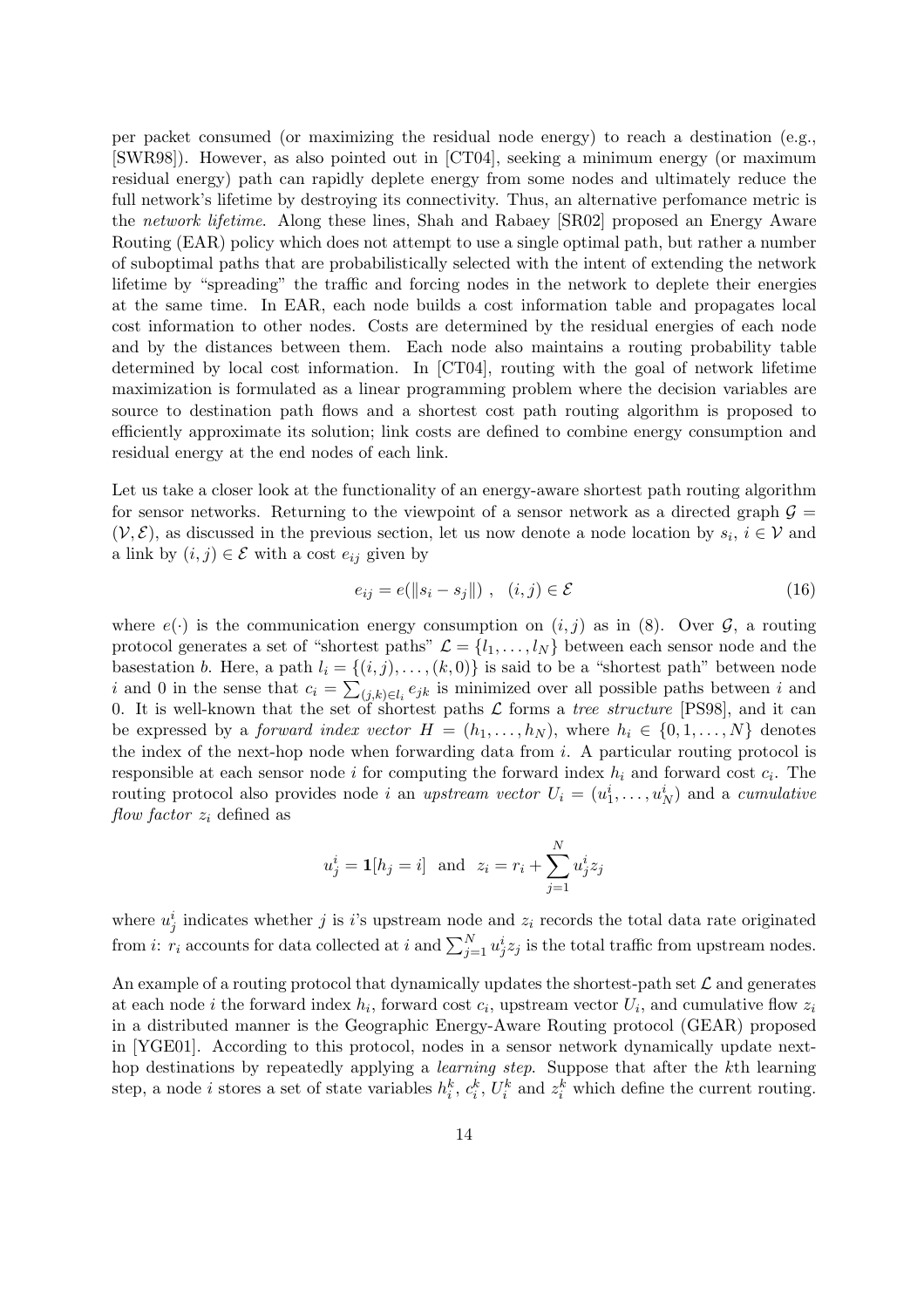Upon the  $(k+1)$ th learning step starting, node *i* broadcasts a control packet and requests both forwarding cost  $c_i^k$  and location  $s_j$  from all nearby nodes. After receiving replies, i updates routing by computing new  $h_i^{k+1}$  and  $c_i^{k+1}$  as follows:

$$
h_i^{k+1} = \arg\min_{j \in \mathcal{U}_i} \left[ c_j^k + e (||s_i - s_j||) \right]
$$
  

$$
c_i^{k+1} = \min_{j \in \mathcal{U}_i} \left[ c_j^k + e (||s_i - s_j||) \right]
$$

where  $\mathcal{U}_i$  is the set of neighboring nodes that respond to node i's requests. In the case that  $h_i^{k+1} \neq h_i^k$ , node *i* sends control packets to node  $h_i^k$  and  $h_i^{k+1}$  in order to inform them of this routing change. Upon receiving the packet, node  $h_i^k$  removes i as an upstream node by updating its state variables  $U_{h_i^k}^{k+1}$  and  $z_{h_i^k}^{k+1}$  using

$$
u_i^{h_i^k}=0, \quad z_{h_i^k}^{k+1}=z_{h_i^k}^k-z_i^k
$$

Node  $h_i^{k+1}$ , on the other hand, adds i as its upstream node, so that

$$
u_i^{h_i^{k+1}} = 1, \quad z_{h_i^{k+1}}^{k+1} = z_{h_i^{k+1}}^k + z_i^k
$$

In this way, after a learning step, node  $i$  updates its local routing and the corresponding state variables. As shown in [YGE01], by repeatly performing learning steps at each sensor node, the resulting forward index vector H converges to the shortest paths in finite time.

Taking a network security viewpoint, deterministic routing policies (i.e., policies where source nodes send data through one or more fixed paths) are highly vulnerable to node compromising and falsifying cost information, leading to Denial of Service (DoS) attacks [WS02]. For example, a "sink-hole attack" compromises a node and broadcasts a fake low cost to neighboring nodes, thus enticing all such nodes to route packets to it. The neighboring nodes in turn broadcast the low cost of the compromised node to their neighbors and the end effect is that this node acts as a sink hole for all packets while also draining the energy of the network nodes. In order to reduce the effect of such attacks, probabilistic routing is an interesting alternative, since this makes it difficult for attackers to identify an "ideal" node to take over. In this sense, the EAR policy is attractive because of its probabilistic routing structure, even though it does not attempt to provide optimal routing probabilities for network lifetime maximization. Moreover, given the dynamic behavior of a sensor network in terms of changing topology, node failures, and energy consumption, one can expect optimal routing probablities to be time-varying. Thus, an optimal control problem formulation is a natural setting. where the goal is to maximize the network's lifetime. In [WC05] it is shown that in a fixed topology case there exists an optimal policy consisting of fixed routing probabilities which may be obtained by solving a set of relatively simple nonlinear programming problems.

Turning to the issue of scheduling, the most challenging current issues are again related to energy awareness and an effort to control the transmission rate at a node based on the state of the system [UBPG02],[YKP04]. In an Additive White Gaussian Noise (AWGN) channel, channel capacity is determined by Shannon's theorem [SW]:  $C = B \log_2(1 + SNR)$ , where B is the channel bandwidth and  $SNR$  is the signal-to-noise ratio. Assuming the channel utilization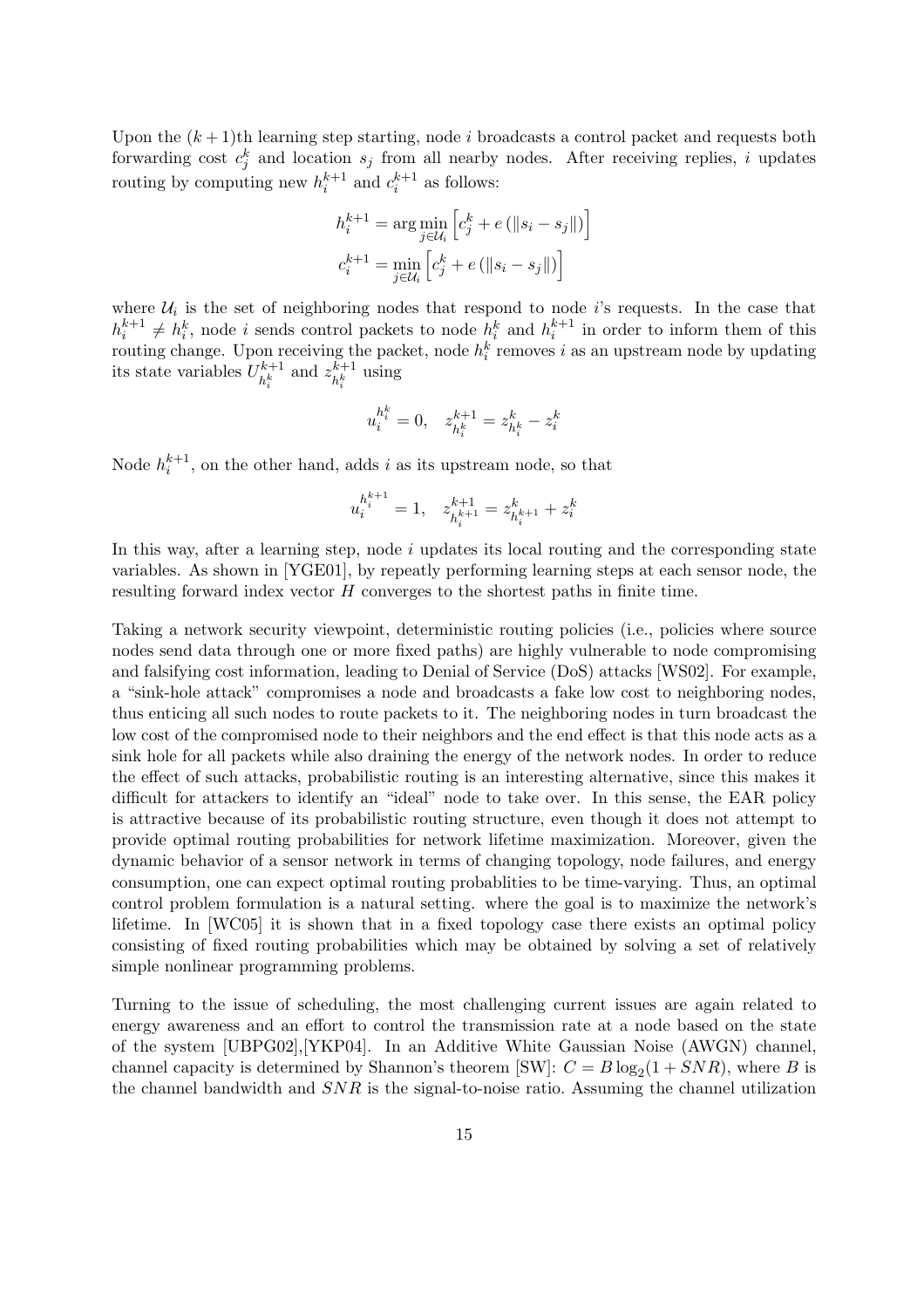ratio is a constant  $\alpha$ ,  $0 < \alpha < 1$ , the data rate can be represented by  $r = \alpha C$ . It can be seen that increasing the data rate linearly will increase the transmission power exponentially. The Dynamic Transmission Control (DTC) problem involves controlling the transmission rates, which will in turn determine the transmission time of a set of tasks, with the objective of minimizing the total RF transmission energy consumption. This problem has many similarities to the Dynamic Voltage Scaling (DVS) problem that will be discussed in the next section.

In some cases, the problems of routing and scheduling are jointly treated as a utility maximization problem [PLS04] subject to explicit fairness constraints (e.g., imposing equality among all average transmission rates), modeled through linear inequalities. A transmission of a traffic class k packet by node i to node j is denoted by  $(i, j, k)$ . Let  $r_{ijk}$  denote the net flow rate for an  $(i, j, k)$  or a  $(j, i, k)$  transmission and **r** the corresponding transmission rate vector. Then, the problem posed in [PLS04] is

$$
\begin{array}{ll}\n\max & F(\mathbf{r}) \\
\text{s.t.} & \mathbf{r} \in \text{Conv}(R) \cap S.\n\end{array}
$$

where R be the set of feasible transmission rate vectors (based on power constraints) and S is the set of rate vectors that satisfy a collection of fairness constraints and flow conservation. It is also assumed that  $F(\mathbf{r})$  is continuous, concave, and bounded in  $Conv(R)$ . An obvious difficulty in solving this problem is the need to characterize  $Conv(R)$ . An efficient decomposition algorithm is proposed in [PLS04] that terminates in a finite number of iterations and produces a policy that is asymptotically optimal at low transmission power levels at which sensor networks typically operate. The resulting policy selects a number of modes at which the network should operate (i.e., determining who transmits to whom and at what power) and an appropriate time-sharing schedule among these modes.

#### **3.3 Power control: The Dynamic Voltage Scaling Problem**

The issue of controlling the power of a sensor node manifests itself in all problems we have discussed thus far, e.g., it appears in the objective function of the deployment problem and is a central part of all energy-aware routing algorithms that have been proposed for sensor networks. However, in addition to indirect ways of managing power by controling the placement of nodes, link data rates, and transmission schedules, there are also direct ways of power control. One such way is by explicitly turning a node off and periodically entering a "sleeping" state, as discussed in Section 2. Another approach, which we will discuss in this section, is by dynamically controlling the voltage of a node's power source while it is not in a "sleeping" state.

As already mentioned, sensor nodes incorporate small, inexpensive devices with limited battery capabilities. Prolonging battery life is closely tied to the network's overall performance; in sensor networks, the failure of a few nodes can cause significant topological changes which require substantial additional power to reorganize the network. In low-power systems, the processor reportedly accounts for 18-30% of the overall power consumption and often exceeds 50% [PLS01]. Controlling the voltage and clock frequency provides the means to regulate processor power consumption leading to Dynamic Voltage Scaling (DVS) techniques [PBB98],[PLS01],[SCI+01],[**?**]. At the heart of these techniques lies the basic fact that the energy consumption  $E$  of a device's processor is related to the operating voltage V through  $E = C_1 V^2$  and its processing frequency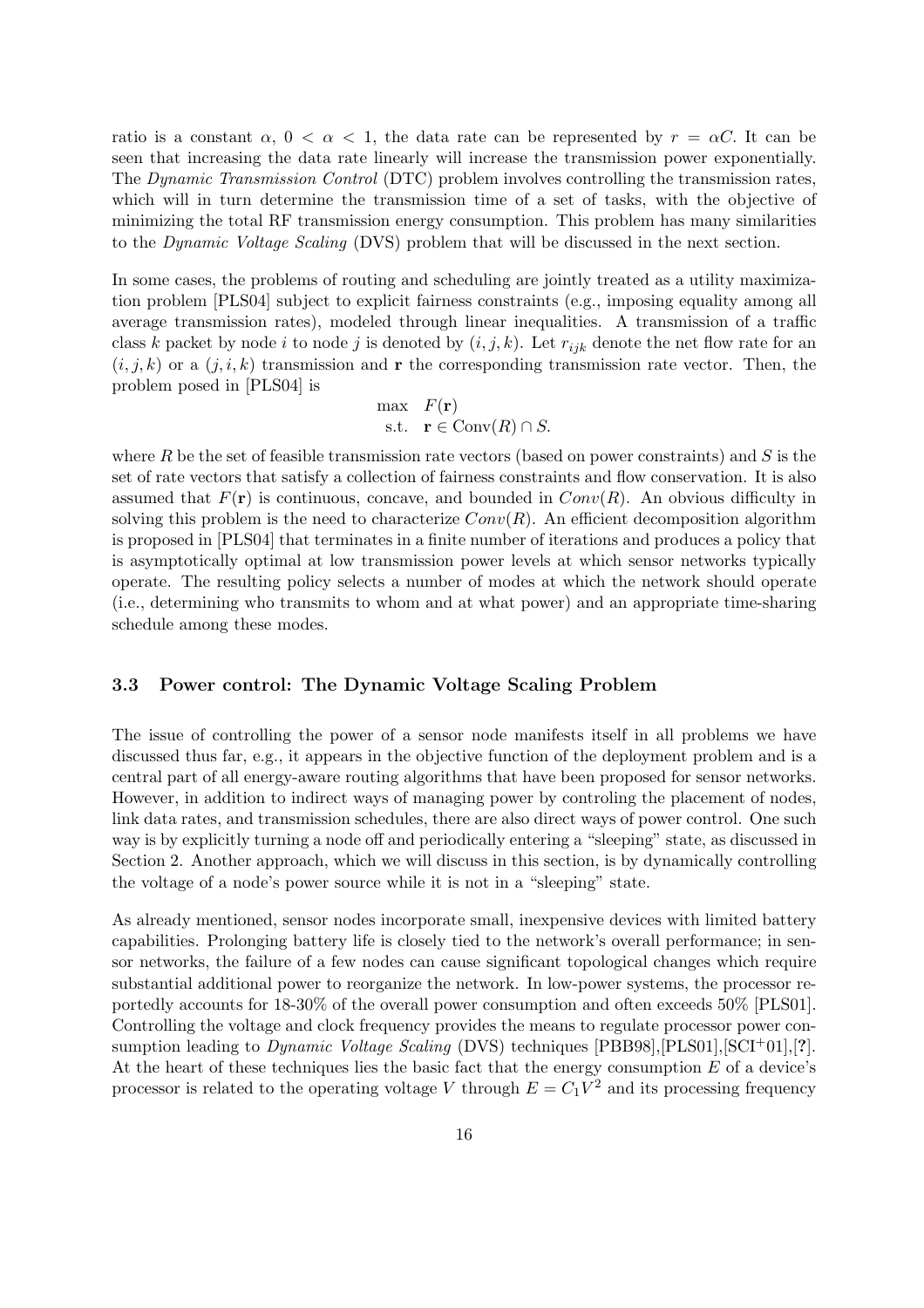(clock speed) is given by  $f = \frac{V - V_t}{C_2 V}$  where  $C_1, C_2$  are constants dependent on the physical characteristics of a device and  $V_t$  is the threshold voltage, so that  $V \geq V_t$ . These relationships may be approximate, but the functional interdependence of  $V, E$ , and  $f$  clearly indicates that reducing the voltage provides an opportunity to reduce energy, which comes at at the expense of longer delays. This, in turn, adversely affects performance, with possibly catastrophic consequences in systems where tasks must satisfy hard real-time constraints [But97]. Thus, managing this tradeoff to take advantage of a quadratic energy reduction through  $E = C_1V^2$  without substantially degrading latency performance becomes an essential design and dynamic control problem.

A number of DVS algorithms have been proposed over the last decade. Most of them are designed for preemptive scheduling of real-time systems, as in [AMMMA03] and  $[KSY^+02]$ . Nonpreemptive scheduling is often a better choice in practice, especially for systems with very limited resources, because uncontrolled preemption can give rise to a large number of context switches requiring larger stack sizes and increased energy consumption [JSM91],[JLS99]. DVS algorithms developed for the nonpreemptive case have been reviewed in  $[HKQ+99]$ . Many of them were developed for systems with periodic tasks, as in [SC00]. Aperiodic tasks, on the other hand, are more likely to occur in a setting consisting of asynchronously operating components such as a sensor network where sensor nodes asynchronously supply data to a processing node such as the clusterheads discussed in Section 2.

The fundamental tradeoff between power and delay naturally gives rise to a variety of optimization problems that depend on  $(i)$  the importance of task timing,  $(ii)$  the ability to control voltage continuously as opposed to in between tasks only, and  $(iii)$  the information based on which a DVS controller can operate.

Regarding  $(i)$ , tasks are classified as having "soft" or "hard" timing requirements associated with them. In the case of soft requirements, the objective function of an optimization problem incorporates a cost that penalizes long task completion times (a "task" may involve data processing at a node or it may refer to transmitting a data packet). In the case of hard requirements, the problem is formulated with explicit constraints on the task completion times.

Regarding  $(ii)$ , the simplest form of DVS is to change the voltage with the start of any new task. Alternatively, however, control may also be applied while a task is processed when a significant new event takes place (typically, the arrival of a new task at the node) or even at arbitrary time instants. If a controller is constrained to remain invariant during the full processing of a task, we refer to it as *static*, otherwise it is called *dynamic*. Note, however, that a static controller can still assign a different voltage value to every new task.

Finally, *(iii)* pertains to the knowledge the controller has at its disposal when called upon to act. Normally, we can assume that characteristics of a task such as its required number of operations (in the case of data processing) or number of bits in a packet (in the case of a transmission task) are known. On the other hand, the arrival times of tasks may not be known, unless a processor operates by scheduling in advance a given number of tasks. When the arrival times of tasks are known, we may develop an off-line controller; otherwise, we refer to an on-line controller which operates knowing only arrival times of tasks that are already in queue and, possibly, some limited future arrival times or their estimates.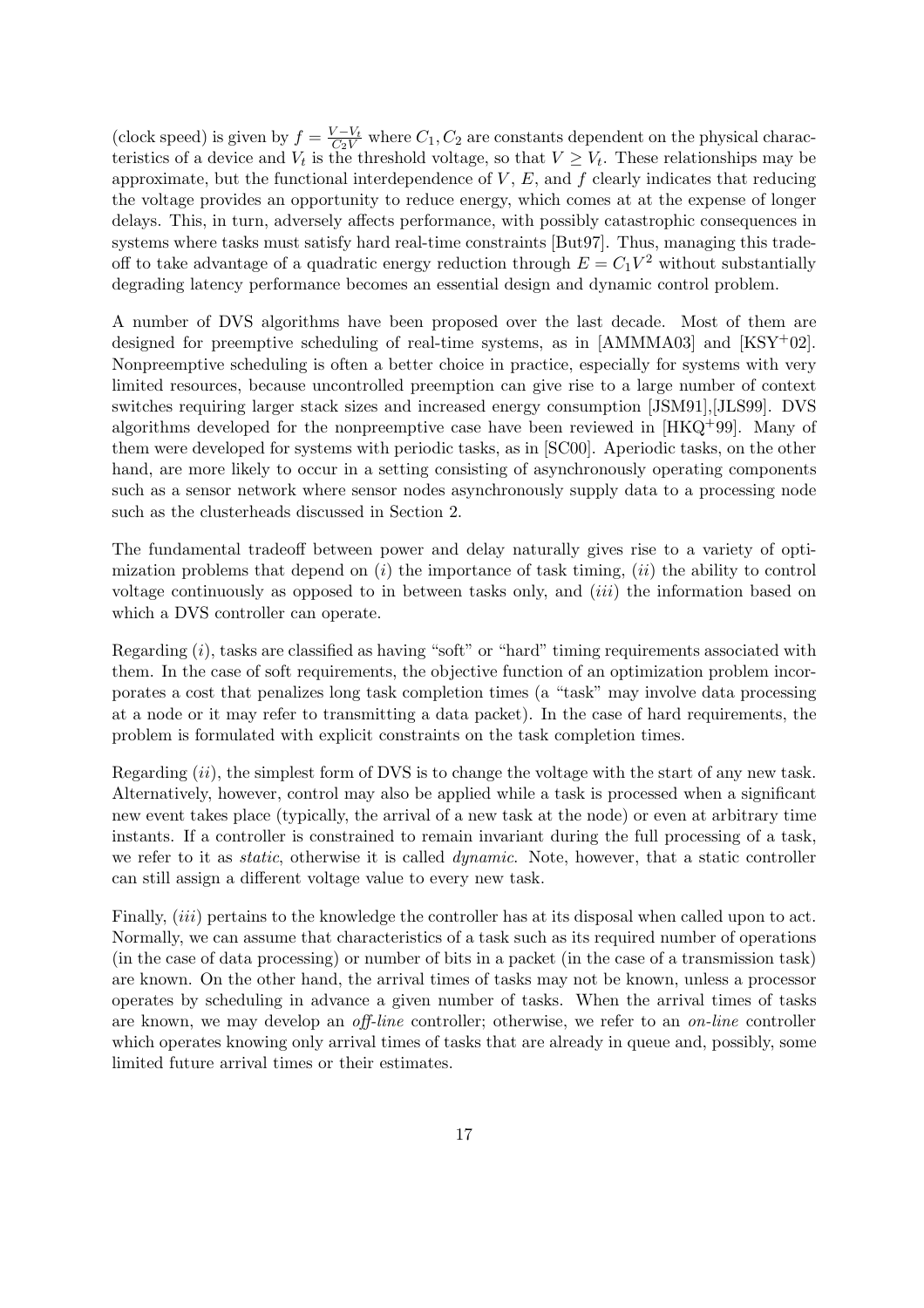The off-line static control problem with soft timing requirements may be solved using techniques developed for the optimal control of discrete event and hybrid systems. In particular, problems of these types were addressed in [CCP01] where it was shown that an efficient Forward Decomposition Algorithm (FA) may be used to avoid the combinatorial complexity that often comes with such problems. The FA still requires the solution of  $N$  convex optimization problems (where N is the number of tasks) , which is generally demanding for on-line applications with limited on-board computational capacity. The off-line static control problem with hard timing requirements, however, possesses structural properties that allow us to further decompose the problem and solve it without having to rely on any optimization and independent of the physical characteristics of the devices involved [MZC04]. An interesting recent result related to the static and dynamic versions of the off-line problem with hard timing requirements is that they both give the same solution [MC]. The result is significant because it asserts the optimality of a simple controller that does not require any data collection or processing in environments where the cost of such actions is high. Moreover, a static controller requires no overhead that would otherwise be involved in making continuous control adjustments.

In what follows, we will limit our discussion to off-line static control problems. The on-line DVS control problem remains open when no knowledge of task arrival times is available. If these arrival times are probabilistically characterized, this gives rise to a stochasic optimal control problem. Alternatively, if some limited future information is possible, then a receding horizon control approach can be adopted, which is characterized by several attractive properties as recently shown in [MC05].

**Off-line static control problem formulation**. The sensor network node we consider is modeled as a single-stage first-come-first-served queueing system. Let a*i* denote the (known) arrival time of task i and x*i* denote its departure upon completing processing. The dynamics of this system are given by  $x_i = \max(x_{i-1}, a_i) + u_i$ ,  $i = 1, ..., N$ , where  $u_i$  is the processing time of task i. Let  $\theta_i(u_i)$  be an energy consumption function for task i, which depends on  $u_i$ . Letting  $\mu_i$  denote the number of operations needed for task  $i$  (which may depend on the specifics of this task) and using the relationships  $E = C_1 V^2$  and  $f = \frac{V - V_t}{C_2 V}$  we can write

$$
\theta_i(u_i) = \mu_i E = \mu_i C_1 \left(\frac{V_t u_i}{u_i - \mu_i C_2}\right)^2
$$
\n(17)

We emphasize, however, that the precise form of  $\theta_i(u_i)$  or the values of the constants are not essential; what matters is only that  $\theta_i(u_i)$  is a continuously differentiable strictly convex and monotone decreasing function of  $u_i$  for  $u_i > \mu_i C_2$ . Note that an additional constraint on V is imposed by the requirement that  $V \leq V_{\text{max}}$ , where  $V_{\text{max}}$  is the maximal operating voltage. This, in turn, leads to a constraint on the control variables:

$$
u_i \ge u_{i \min} = \frac{\mu_i C_2 V_{\max}}{V_{\max} - V_t}
$$

We can now formulate the following problem **P1** for the case of soft timing requirements:

$$
\min_{u_1, \dots, u_N} \left\{ J = \sum_{i=1}^N \theta_i(u_i) + \psi_i(x_i) \right\}
$$
  
s.t.  $u_i \ge u_{i \min}, \quad i = 1, \dots, N; \quad x_0 = 0; \quad x_i = \max(x_{i-1}, \bar{a}_i) + u_i, \quad i = 1, \dots, N.$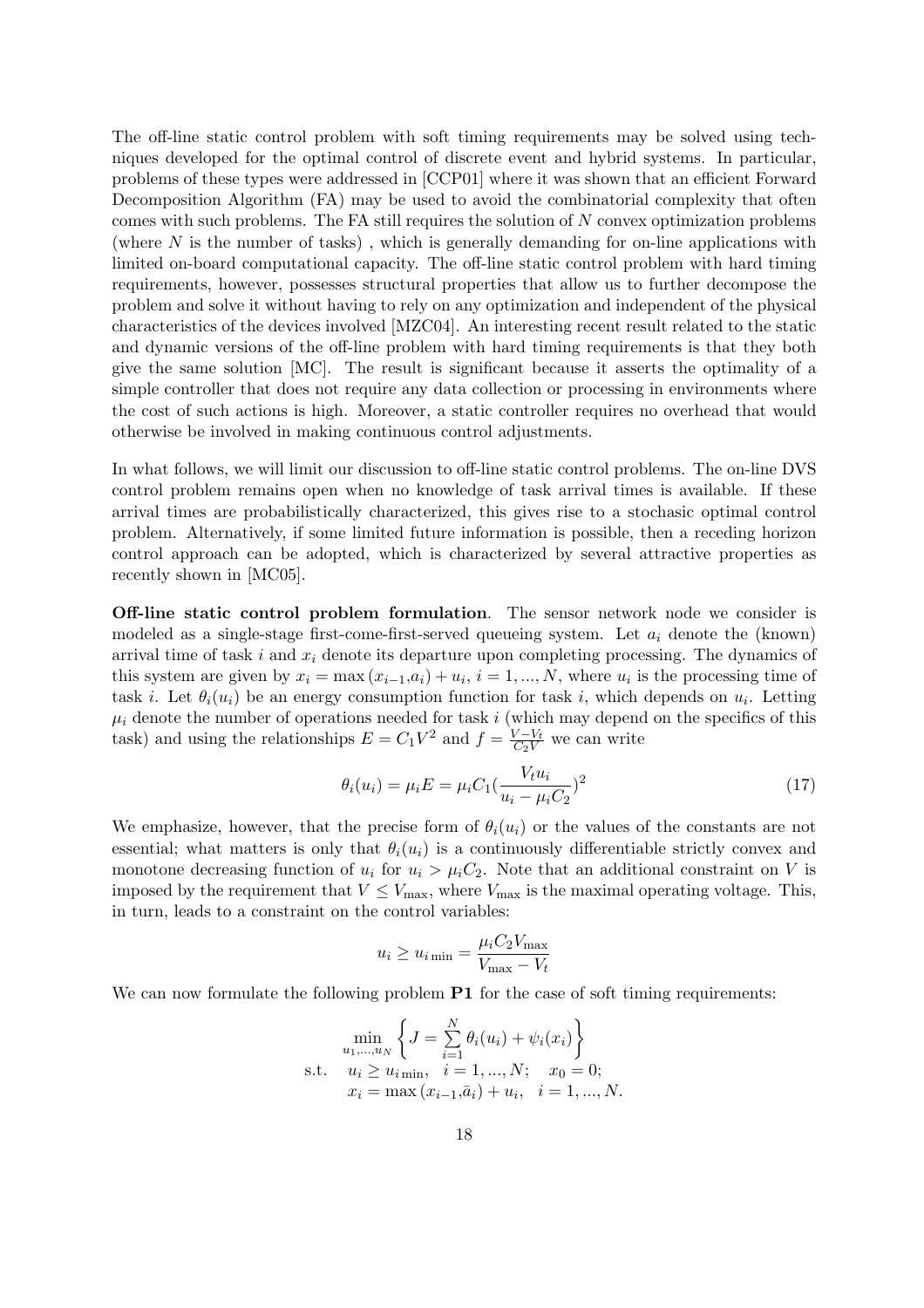where  $\psi_i(x_i)$  is a continuously differentiable strictly convex function intended to penalize departure times. Thus, the cost function above captures the tradeoff between energy and task timing. In the case of hard timing constraints, each task is also assigned a deadline d*i* and the problem, referred to as **P2**, becomes

$$
\min_{u_1, \dots, u_N} \left\{ J = \sum_{i=1}^N \theta_i(u_i) \right\}
$$
  
s.t.  $u_i \ge u_{i \min}, \quad i = 1, \dots, N; \quad x_0 = 0;$   
 $x_i = \max (x_{i-1}, \bar{a}_i) + u_i \le d_i, \quad i = 1, \dots, N.$ 

**Optimal sample path decomposition**. In both problems **P1** and **P2**, the key to obtaining efficient controllers without resorting to an explicit solution of these hard constrained nonlinear optimization problems is the fact that there exists a set of indices  $\mathcal{M} = \{m_1, \ldots, m_M\}$  with  $1 \leq m_1 < \cdots < m_K \leq N$  such that an optimal sample path  $[a_1, x_N^*]$  can be decomposed into intervals

$$
[a_1, x_{m_1}^*], [a_{m_1+1}, x_{m_2}^*], \ldots, [a_{m_k}, x_{m_k+1}^*], \ldots, [a_{m_M}, x_N^*]
$$

with the following property:  $x_{m_k}^* < a_{m_k+1}$  and the optimal cost  $J^*$  of **P1** can be written as

$$
J^* = \sum_{k=1}^M J_k^*
$$

where, for consistency,  $x_{m_0}^* = a_1$ ,  $x_{m_M+1}^* = x_N^*$ , and  $J_k^*$  is the solution of

$$
\min_{u_{m_k}, \dots, u_{m_k+1}} \sum_{i=m_k}^{m_k+1} [\theta_i(u_i) + \psi_i(x_i)]
$$
  
s.t.  $u_i \ge u_{i \min}, \quad i = m_k, \dots, m_k + 1;$   
 $x_i = x_{i-1} + u_i, \quad i = m_k, \dots, m_k + 1.$ 

and similarly for **P2**. It can be shown [CCP01] that each subproblem above is a convex optimization problem with linear constraints. In other words, a complex nonlinear optimization problem with nonlinear, nondifferentiable constraints (because of the max operator involved) is replaced by a set of much simpler problems. Of course, for this decomposition to be practically useful we need an effective way for identifying the values of  $m_1, \ldots, m_M$ . It is shown in [CCP01] that for **P1** this is possible through a simple efficient algorithm. The case of **P2** is particularly interesting because of the property that  $d_i < a_{i+1}$  implies  $i \in \mathcal{M}$  [MZC04], so the set  $\mathcal M$  can be a priori determined. Moreover, one can also show [MZC04] that each  $[a_{m_k}, x^*_{m_k+1}]$  can be further decomposed through a set of *critical tasks*  $\{r_1(k), \ldots, r_R(k)\}\$ . Setting  $\tau_i = u_i/\mu_i$ , the property of this decomposition is that so that all optimal controls  $\tau_i^*$ ,  $i = r_j(k) + 1, \ldots, r_{j+1}(k)$ , in each  $[x^*_{r_j(k)}, x^*_{r_{j+1}(k)}]$  are constant; in particular,

$$
\tau_i^* = \frac{x_{r_{j+1}(k)}^* - x_{r_j(k)}^*}{\sum_{l=r_j(k)+1}^{r_{j+1}(k)} \mu_l}, \quad i = r_j(k) + 1, \dots, r_{j+1}(k)
$$

and the indices  $\{r_1(k),\ldots,r_R(k)\}\)$  can also be determined through a low-complexity algorithm. The resulting Critical Task Decomposition Algorithm (CTDA) derived in [MZC04] is of limited computational complexity, requiring no optimization problem to be solved. It also has small space complexity, which makes it appealing for applications involving devices with limited memory, and it is independent of the details of the energy function, which implies that there is no need to measure parameters such as  $C_1$  or  $C_2$  in (17).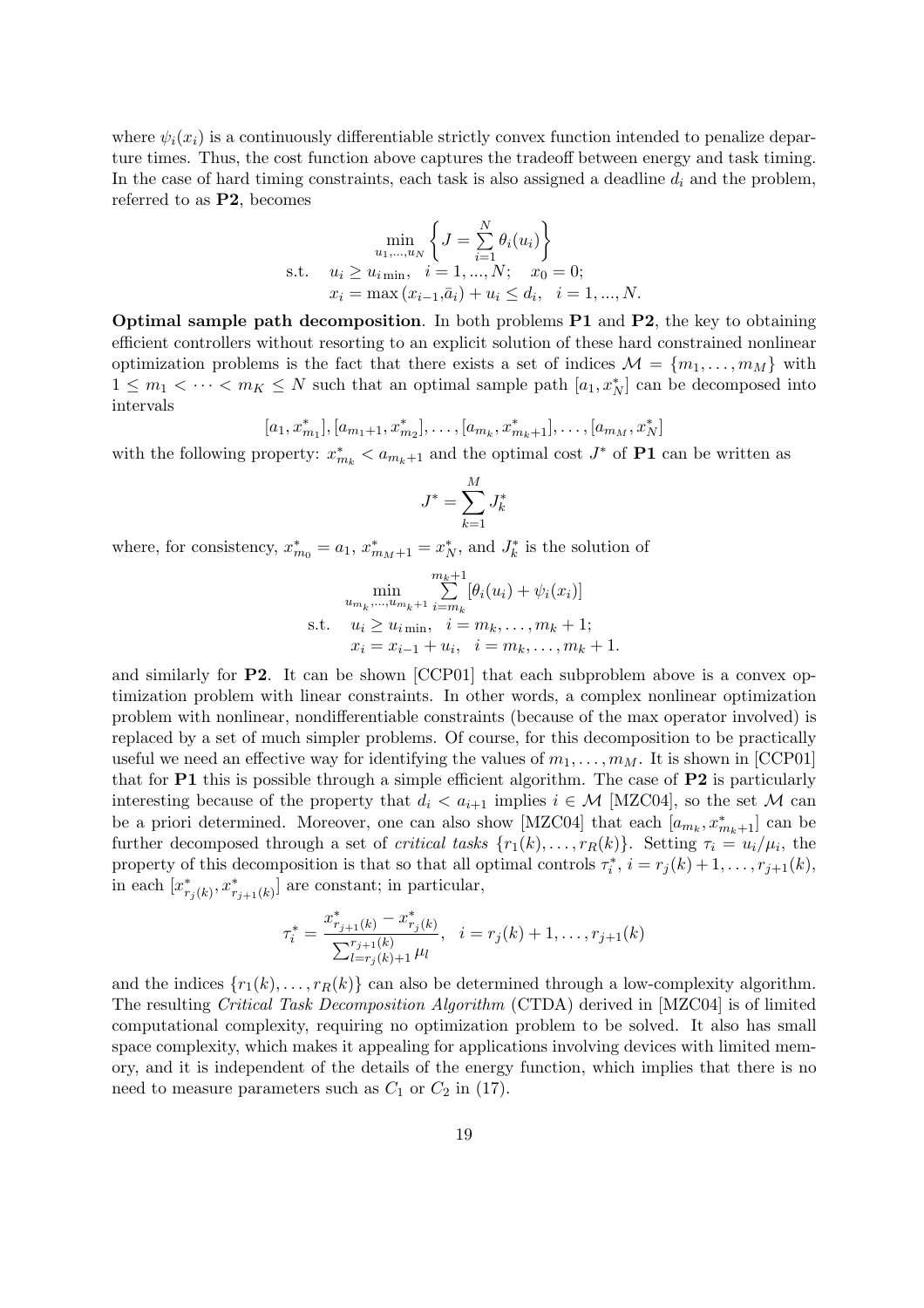### **4 Networks with Cooperative Mobile Nodes.**

Endowing nodes in a sensor network with mobility drastically expands the spectrum of the network's capabilities. Moreover, assuming that each mobile node possesses a certain amount of decision making autonomy gives rise to a dynamic system with a considerable amount of flexibility, depending on the extent to which the nodes can cooperate in order to perform a "mission". This flexibility, for example, allows us to handle a large number of data source targets (which we shall henceforth refer as simply "targets") with a much smaller number of nodes that can move and visit the targets over time to perform various tasks.

Naturally, mobility also implies an additional layer of complexity. For example, if communication connectivity is to be maintained, we must ensure that each node remains within range of at least some other nodes. We must also take into account that mobility consumes a considerable amount of energy, which amplifies the need for various forms of power control. Another interesting aspect of mobility is that the exact location of nodes is not always available to other nodes or to a basestation. This is especially true in settings where GPS tracking is not applicable, such as locating people or important equipment in a building (this is referred to as "asset tracking"). The location detection problem is a particularly challenging one, although we do not discuss it in this paper.

Taking a system and control theory perspective, mobile networks provide the opportunity to exercise real-time cooperative control involving their nodes. The goal of cooperative control is to coordinate the actions of the nodes so as to achieve a common objective which we shall refer to as the mission of the network. Its most popular application to date has been in networks of Uninhabited Autonomous Vehicles (UAVs) [CPR01],[Clo00],[PPJ+00], in particular studying vehicle trajectory generation for the purpose of formation control, obstacle avoidance, or stabilization, e.g., see [HS01], [LM02], [GP02], [BL02], [GSM<sup>+</sup>05].

Depending on the type of mission one wishes to define for a network, a variety of problems can be formulated in the context of cooperative control. In what follows, we will limit ourselves to two types of missions that are suited to sensor networks. First, we will discuss a reward maximization mission, where the mission space contains N target points indexed by  $i = 1, \ldots, N$ , with target i having an associated (possibly time varying) reward R*i*. A mission here is the process of controlling the movement of the nodes and visiting various targets so as to maximize the total reward collected within a given mission time  $T$ . Second, we will consider a *coverage* control mission, where the main difficulty is that targets are unknown and the mission involves positioning the nodes so as to maximize the probability of detecting data originating at the targets.

### **4.1 Reward Maximization Missions**

In this class of missions, we consider a set A of M mobile nodes indexed by  $j = 1, \ldots, M$  and a set T of N targets indexed by  $i = 1, \ldots, N$  in a 2-dimensional space. Associated with the ith target is a reward R*i*. The mission's objective is to maximize the total reward collected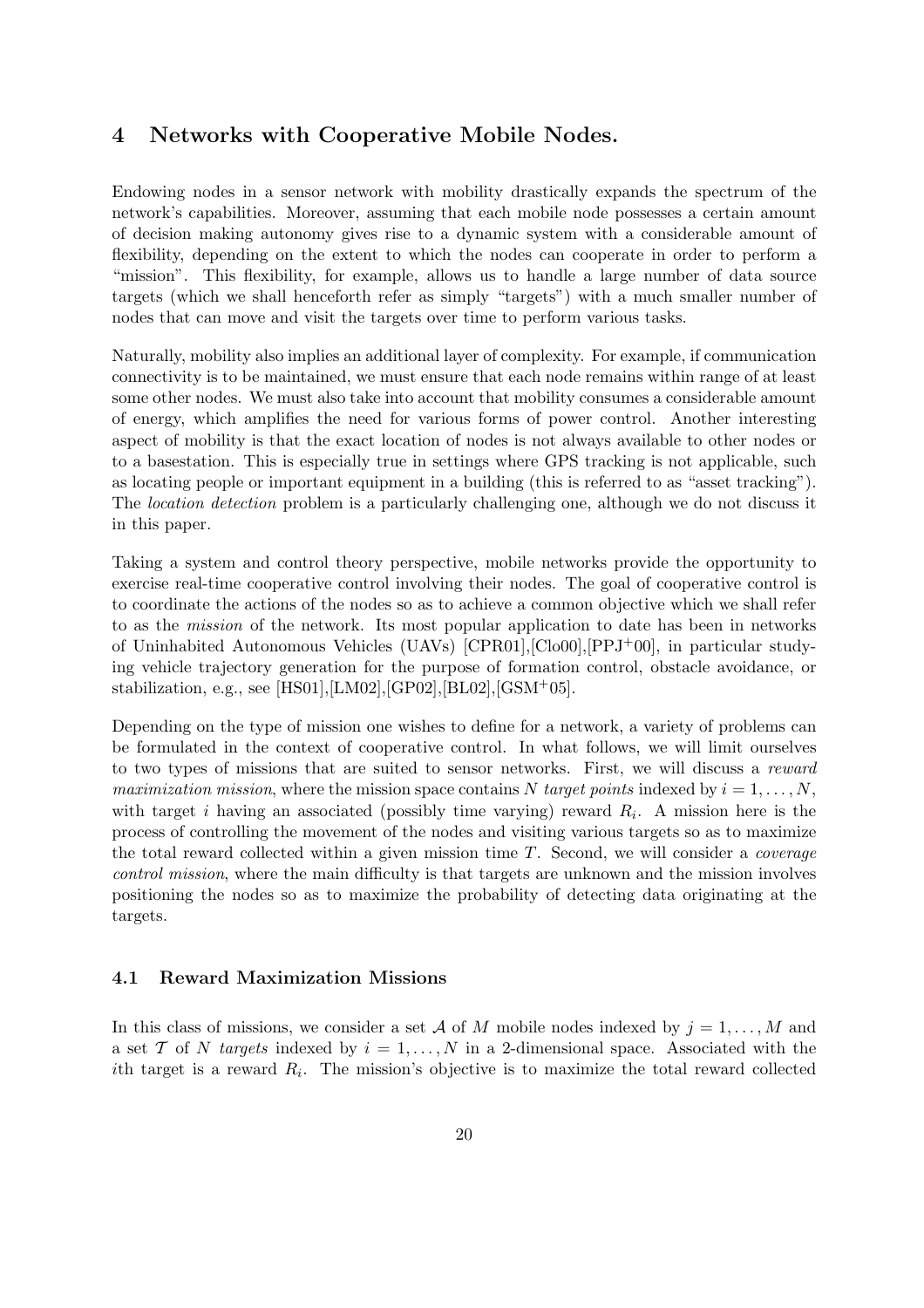by visiting points in the set  $\mathcal T$  within a given mission time  $T$ . The problem is complicated by several factors:  $(i)$  Target rewards may be time-dependent, typically decreasing in time; thus, the order in which targets are visited by nodes may be critical,  $(ii)$  Different nodes have different capabilities so that assigning specific nodes to specific targets can also be critical, (iii) The exact location of targets may not always be known in advance, (iv) There may be obstacles in the mission space, which constrain the feasible trajectories of nodes.

This setting gives rise to a complex stochastic optimal control problem whose solution is computationally intractable even for relatively simple mission control settings. It is, therefore, natural to decompose it into various subproblems at different levels – from detailed motion control to higher-level path planning and assignment of nodes to targets. For example,  $[CW02], [FPS03]$ address issues of dynamically allocating resources, while [BTAH02] formulates the problem of cooperative path planning as a mixed-integer linear program (MILP) that incorporates task timing constrains and the presence of obstacles. An alternative to this functional decomposition approach is one based on time decomposition. The main idea is to solve an optimization problem seeking to maximize the total expected reward accumulated by the network over a given time horizon, and then continuously extend this time horizon forward (either periodically or in purely event-driven fashion). This idea, introduced in [CL02], is in the spirit of Receding Horizon (RH) schemes, which are associated with model-predictive control and used to solve optimal control problems for which feedback solutions are extremely hard or impossible to obtain; see [MM90],[CSGL01],[SF01] and more recently [FPP04],[DM04],[RH04],[FB04]. The resulting cooperative control scheme dynamically determines node trajectories by solving a sequence of optimization problems over a planning horizon and executing them over a shorter action horizon. We should emphasize that the optimization problem involved does not attempt to make any explicit node-to-target assignments, but only to determine headings that, at the end of the current planning horizon, would place nodes at positions such that a total expected reward is maximized. Thus, it is a relatively simple problem to solve. It turns out, however, that node trajectories actually converge to targets, despite the fact that this approach, by its nature, was never intended to perform any such discrete node-to-target assignment. In what follows we outline the approach which is described in detail elsewhere [LC04a].

The location of the *i*th target is denoted by  $y_i \in \mathbb{R}^2$ . Note, however, that some of the target locations may not be known to the cooperating nodes. Let  $x_j(t) \in \mathbb{R}^2$  denote the position of the *j*th node at time t, with intial positions given by  $x_{j0}$ ,  $j = 1, \ldots, M$ . For simplicity, we assume nodes travel at constant velocity throughout the mission, i.e.,

$$
\dot{x}_j(t) = V_j \begin{bmatrix} \cos u_j(t) \\ \sin u_j(t) \end{bmatrix}, \quad x_j(0) = x_{j0} \tag{18}
$$

where  $u_j(t) \in [0, 2\pi]$  is the controllable heading of node j and  $V_j$  is the corresponding velocity. We note that M, N and y*i* may change in time.

To distinguish the relative importance of targets at time  $t$ , each target has an associated reward function denoted by  $R_i\phi_i(t)$ , where  $R_i$  is the maximal reward and  $\phi_i(t) \in [0, 1]$  is a discounting function which describes the reward change over time. Note that by appropriately selecting  $\phi_i(t)$ , it is possible to capture timing constraints imposed on target points, as well as precedence constraints. By allowing  $R_i < 0$  for some i and properly selecting  $\phi_i(t)$ , we may also model an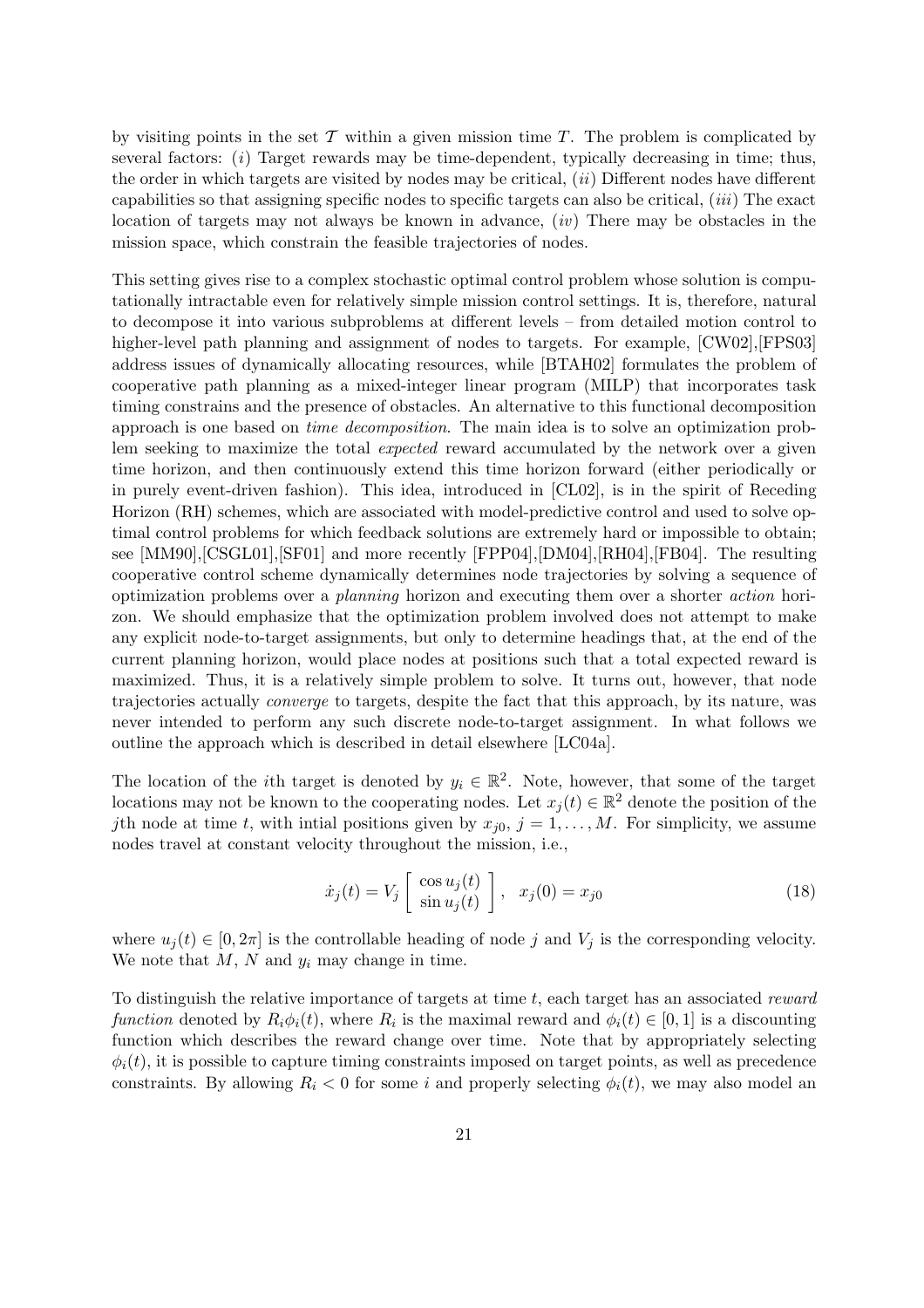obstacle in the mission space (see also [LC04b]). A simple discounting function we can use is the linear one:

$$
\phi_i(t) = 1 - \frac{\alpha_i}{T}t, \qquad \alpha_i \in (0, 1]
$$
\n(19)

When a deadline is associated with a paricular target point, we can use

$$
\phi_i(t) = \begin{cases}\n1 - \frac{\alpha_i}{D_i} t & \text{if } t \le D_i \\
(1 - \alpha_i) e^{-\beta_i (t - D_i)} & \text{if } t > D_i\n\end{cases}
$$
\n(20)

where  $D_i$  is a deadline assigned to target point i, and  $\alpha_i \in (0,1], \beta_i > 0$  are parameters which may be target-specific and chosen to reflect different cases of interest.

In order to distinguish the effectiveness of nodes relative to a target  $i$ , we define a node capability factor  $p_{ij}(t) \in [0,1]$ , which reflects the probability that a node j visiting point i at time t will complete its task and collect the reward  $R_i\phi_i(t)$ . We say that vehicle j visits target point i at time t if  $||x_i(t) - y_i|| \leq s_i$  and  $p_{ij}(t) > 0$ . Thus,  $s_i > 0$  can be viewed as the *size* of a target. If during a visit the node successfully completes its task, it will collect the corresponding reward and, at the same time, target i is no longer of interest to the mission and it is removed from the set  $\mathcal T$ . Since a visit at i is related to the consumption of node j's resources, the capability factor  $p_{ij}(t)$  may decrease after the visit, i.e.  $p_{ij}(t^+) \leq p_{ij}(t^-)$ .

**Cooperative structure**. Nodes cooperate by dynamically partitioning the mission space and implicitly allocating regions of it among themselves. Given an arbitrary point  $y \in \mathbb{R}^2$  in the mission space (not necessarily a target), we would like to assign this point to vehicles at time  $t$ so that  $y$  is assigned to the closest vehicle with the highest probability. To formalize this idea, we first define a *neighbor set*  $\mathcal{B}^b(y, t)$  to include the b closest vehicles to  $y \in \mathbb{R}^2$  at time t, where  $b \in \{1, \ldots, M\}$ . Let  $B^l(y, t)$  be the *l*th closest vehicle to y, i.e.,

$$
B^{l}(y,t) = \arg \min \{ ||x_{k}(t) - y|| : k \in \mathcal{A}, k \neq B^{1}(y,t), \ldots, B^{l-1}(y,t) \}, \quad l = 1, \ldots, M
$$

so that  $\mathcal{B}^b(y,t) = \{B^1(y,t), \ldots, B^b(y,t)\}\.$  We then define the *relative distance function*,  $\delta_i(y,t)$ , as follows:

$$
\delta_j(y,t) = \begin{cases} \frac{\|x_j(t) - y\|}{\sum_{k \in \mathcal{B}^b(y,t)} ||x_k(t) - y||} & \text{if } j \in \mathcal{B}^b(y,t) \\ 1 & \text{otherwise} \end{cases} \tag{21}
$$

Of particular interest is the case  $b = 2$ , so we set  $\mathcal{B}(y, t) \equiv \mathcal{B}^2(y, t)$ . Moreover, when y coincides with a target point  $y_i$ , we write  $\mathcal{B}_i(t) \equiv \mathcal{B}(y_i, t)$  and similarly  $\delta_{ij}(t) \equiv \delta_j(y_i, t)$ .

Next, we define a *relative proximity function*  $q_j(y, \delta_j)$  to be any monotonically nonincreasing function of  $\delta_j$  such that  $q_j(y, 0) = 1$ ,  $q_j(y, 1) = 0$ . An example of such a function when  $b = 2$  is

$$
q_j(y, \delta_j) = \begin{cases} 1 & \text{if } \delta_j \leq \Delta \\ \frac{1}{1 - 2\Delta} [(1 - \Delta) - \delta_j] & \text{if } \Delta < \delta_j \leq 1 - \Delta \\ 0 & \text{if } \delta_j > 1 - \Delta \end{cases}
$$
(22)

where  $\Delta \in [0, 1/2)$  is an adjustable parameter which can be interpreted as a "capture radius": if a target i happens to be so close to node j as to satisfy  $\delta_i(y_i, t) \leq \Delta$ , then at time t node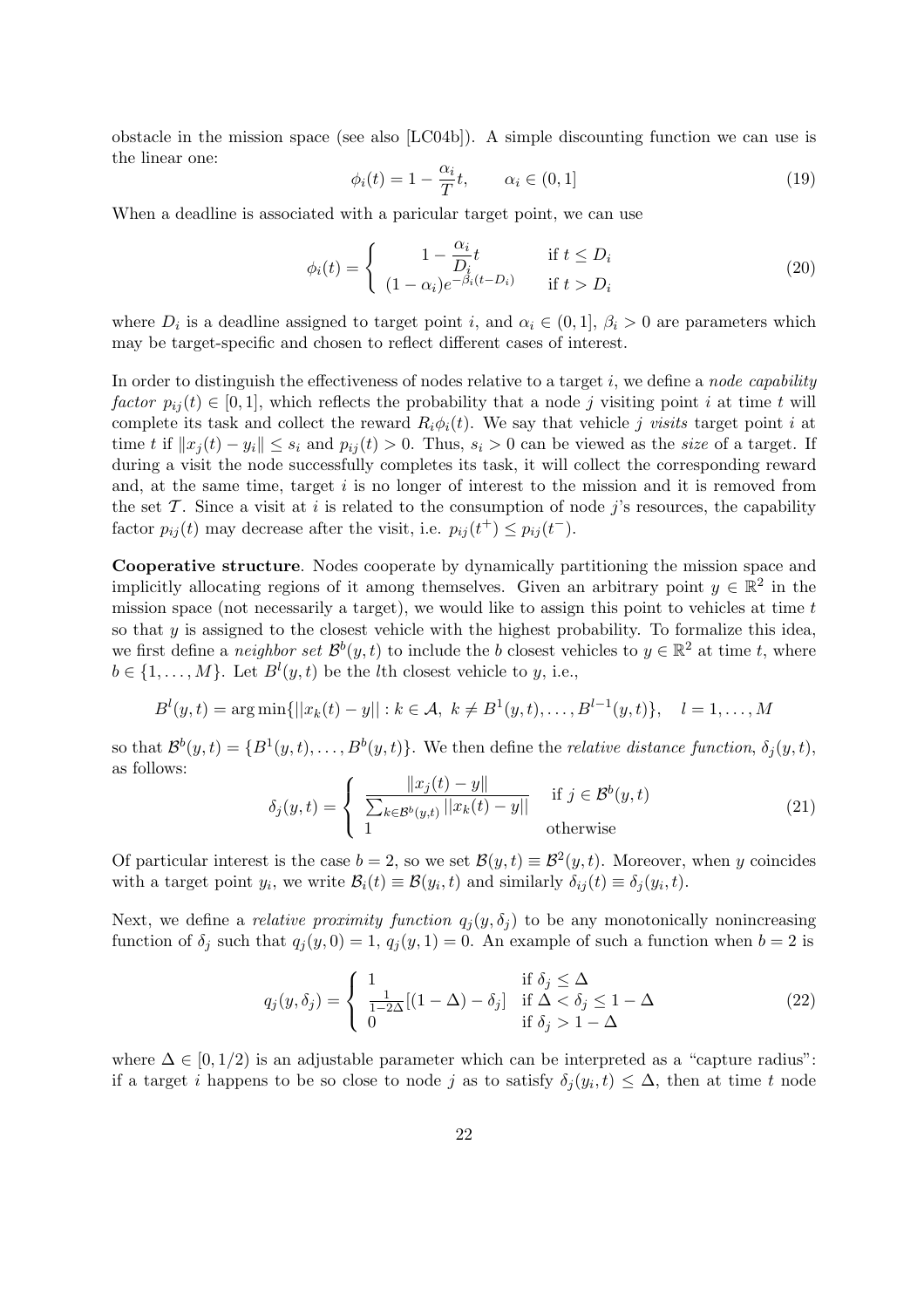j is committed to visit target i. Again, when y coincides with a target  $y_i$ , we write  $q_{ij}(\delta_{ij}) \equiv$  $q_j(y_i, \delta_j)$ . We can now view  $q_{ij}(\delta_{ij})$  as the probability that target i is assigned to node j at time t, based on the value of  $\delta_{ij}(t)$ , and observe that  $\sum_{i} q_{ij}(\delta_{ij}) = 1$ .

**Cooperative Receding Horizon (CRH) trajectory construction**. The objective of the mission is to collect the maximal total reward by the end of some mission time  $T$  (or some specific event that defines the end of the mission). To meet this goal, we design a cooperative controller which generates a set of trajectories for each node in the team  $\mathcal A$  during  $[0, T]$ . This on-line controller is applied at time points denoted by  $t_k$ ,  $k = 0, 1, \ldots$ , during the mission time. At  $t_k$ , the controller operates by solving an optimization problem  $P_k$ , whose solution is the control vector  $\mathbf{u}_k = [u_1(t_k) \dots u_M(t_k)]$ . Next, we explain how  $\mathbf{P}_k$  is formulated.

Suppose that nodes are assigned headings  $u_1(t_k), \ldots, u_M(t_k)$  at time  $t_k$ , intended to be maintained for a planning horizon denoted by  $H_k$ . Then, at time  $t_k + H_k$  the planned positions of the nodes are given by

$$
x_j(t_k + H_k) = x_j(t_k) + \dot{x}_j(t_k)H_k
$$
\n(23)

Define

$$
\tau_{ij}(\mathbf{u}_k, t_k) = (t_k + H_k) + ||x_j(t_k + H_k) - y_i||/V_j
$$
\n(24)

and note that  $\tau_{ij}(t_k, \mathbf{u}_k)$  is the earliest time that node j can reach target i under the condition that it starts at  $t_k$  with control dictated by  $\mathbf{u}_k$  and then proceeds directly from  $x_j(t_k+H_k)$  to the target at  $y_i$ . We are interested in the maximal reward that node j can extract from target i if it reaches the target at time  $\tau_{ij}(t_k, \mathbf{u}_k)$ . Clearly, this is given by  $R_i \phi_i[\tau_{ij}(t_k, \mathbf{u}_k)]$ . For convenience, define

$$
\tilde{\phi}_{ij}(\mathbf{u}_k, t_k) = \phi_i[\tau_{ij}(\mathbf{u}_k, t_k)]
$$
\n(25)

where it is worth pointing out that  $\tilde{\phi}_{ij}(\cdot)$ , unlike  $\phi_i(\cdot)$ , depends on both i and j. It is also clear that the probability of extracting this reward, evaluated at time  $t_k$ , is given by  $p_{ij}[\tau_{ij}(t_k, \mathbf{u}_k)]$ . For convenience, we set

$$
\tilde{p}_{ij}(\mathbf{u}_k, t_k) = p_{ij}[\tau_{ij}(\mathbf{u}_k, t_k)]
$$
\n(26)

Returning to the function  $q_{ij}(\delta_{ij}) \equiv q_j(y_i, \delta_j)$  defined earlier, we are interested in its value at  $t = t_k + H_k$  and define

$$
\tilde{q}_{ij}(\mathbf{u}_k, t_k) = q_{ij}[\delta_{ij}(t_k + H_k)]
$$
\n(27)

Using the notation  $A_k$  and  $T_k$  to denote dependence of these sets on  $t_k$ , we can now present the optimization problem  $P_k$ , formulated at time  $t_k$ , as follows:

$$
\max_{\mathbf{u}_k} \sum_{i=1}^N \sum_{j=1}^M R_i \tilde{\phi}_{ij}(\mathbf{u}_k, t_k) \cdot \tilde{p}_{ij}(\mathbf{u}_k, t_k) \cdot \tilde{q}_{ij}(\mathbf{u}_k, t_k)
$$
\n(28)

with  $\phi_{ij}(t_k)$ ,  $\tilde{p}_{ij}(t_k)$ , and  $\tilde{q}_{ij}(t_k)$  as defined in (25),(26), and (27) respectively. The expression  $R_i\phi_{ij}(t_k)\cdot \tilde{p}_{ij}(t_k)\cdot \tilde{q}_{ij}(t_k)$  in (28) can be seen as the expected reward that node j collects from target *i*, evaluated at time  $t_k$  using a planning horizon  $H_k$ .

Problem  $P_k$  is parameterized by the planning horizon  $H_k$ , which is critical in obtaining desirable properties for this CRH controller. In particular we will set

$$
H_k = \min_{j \in \mathcal{A}_k, i \in \mathcal{T}_k, p_{ij}(t_k) > 0} \{ \| y_i - x_j(t_k) \| / V_j \} \tag{29}
$$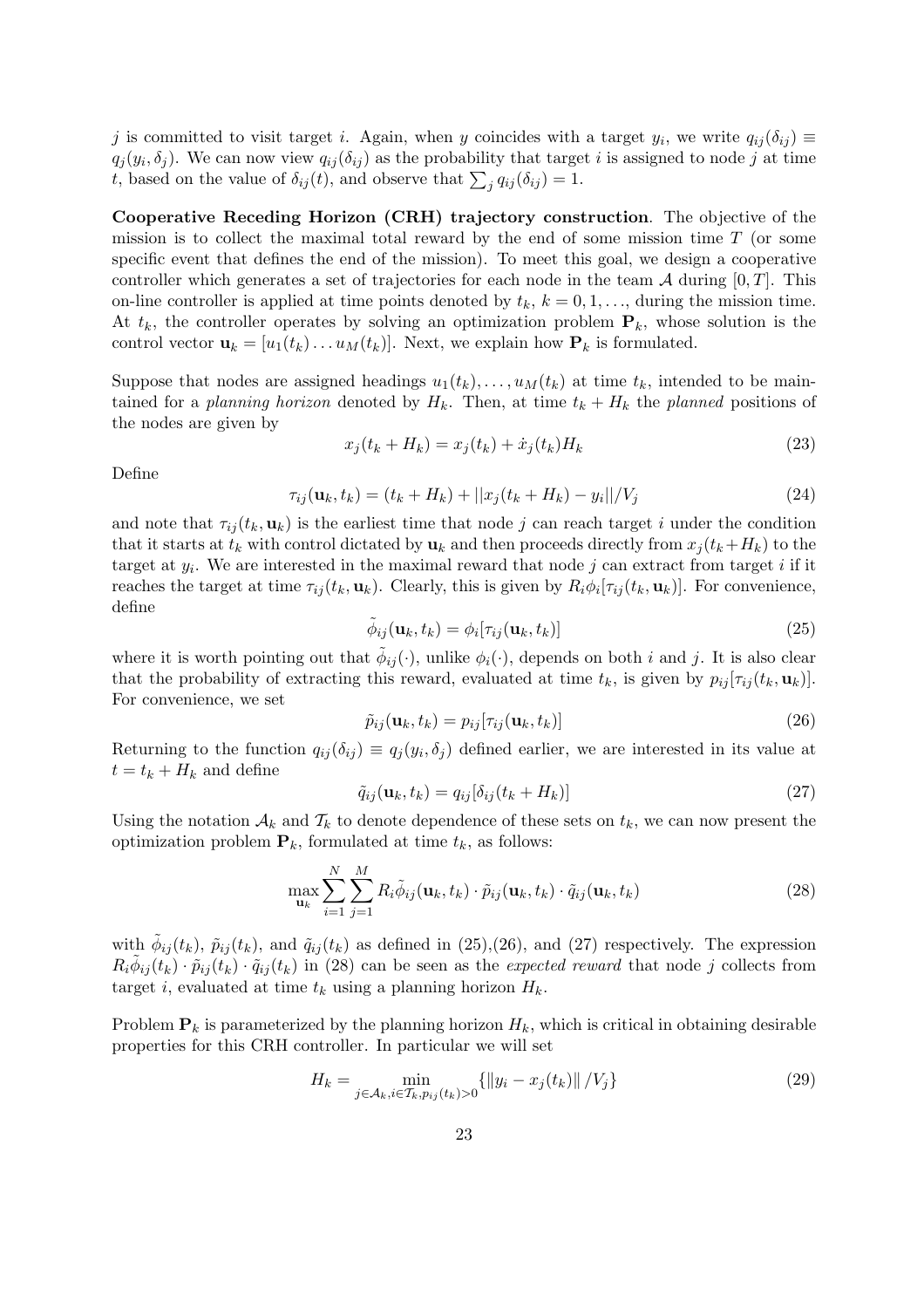i.e., the smallest "distance" (in time units) between any target and any capable node at time t*k*. It is shown in [LC04a] that this choice is crucial to ensure that CRH trajectories always converge to targets. Moreover, from our definition of a node "visiting" a target, it follows that  $H_k > \min_{j \in \mathcal{A}_k, i \in \mathcal{T}_k, p_{ij}(t_k)} \{s_i/V_j\}$  where  $s_i > 0$  is the size of i. At the time of a visit, either the task at the target is completed and the target is removed from the set  $\mathcal{T}_k$  or the node depletes its resources (i.e.,  $p_{ij}(t_k) = 0$ ); the planning horizon is also re-evaluated at this point.

Upon getting the optimal  $\mathbf{u}_k$  for (28) based on  $H_k$  and all state information available at  $t_k$ , all nodes follow this control for an *action horizon*  $h_k \leq H_k$ . The process is then repeated at time  $t_{k+1} = t_k + h_k$ ,  $k = 0, 1, \ldots$  The value of  $h_k$  is determined by two factors. First, if an unexpected event takes place at some  $t_e \in (t_k, t_k + h_k)$ , then we set  $h_k = t_e - t_k$ . Otherwise, we simply update the control after a prespecified amount of time. Thus, in general,  $\{t_k\}$  is a random sequence. The CRH controller terminates when  $(i)$  all the target rewards are collected,  $(ii)$  all nodes are eliminated,  $(iii)$  nodes deplete all their resources, or  $(iv)$  the mission time expires.

As far as computation is concerned, the complexity of this approach is independent of N and several orders of magnitude more efficient than a discrete assignment algorithm where each node i is assigned to a sequence of targets, as discussed in  $[LC04a]$ . The main question, however, is whether CRH trajectories are guaranteed to visit targets, since nodes are never explicitly assigned to them. This property is referred to as trajectory stationarity. Specifically, for a trajectory  $X(t) = {\mathbf{x}(t) : \mathbf{x}(t) = [x_1(t) \dots x_M(t)]}$ , if there exists some  $t_v < \infty$ , such that  $||x_i(t_v) - y_i|| \leq s_i, i \in \mathcal{T}, j \in \mathcal{A}$ , then  $\mathbf{x}(t)$  is a *stationary trajectory*, and we say that the trajectory  $x_i(t)$  converges to target i. A key contribution of [LC04a] is to show that the CRH controller indeed generates stationary trajectories under a certain condition. which characterizes a potential function derived from the cost function in (28). It is, however, difficult to show that this condition is satisfied for all  $N$ ,  $M$ . For the 1-node N-target case, it can be shown that this condition reduces to a simple test. For 2-node problems, it is still possible to show analytically that this condition is satisfied for 1 or 2 targets. Beyond these cases, the analysis becomes highly complicated, but simulation results illustrate the effectiveness of this approach for very large values of  $N, M$ . More recently, a distributed version of the CRH controller developed in [LC04b] has also been successfully implemented in a laboratory setting with small robots playing the role of mobile nodes. Figure 6 shows a picture of this setting with three wireless robots performing a reward maximization mission involving eight targets (the color coding denotes different rewards and deadlines).

**Example**. Fig. 7 shows a reward maximization mission example with 4 nodes (P,G,BK,BL, all initially located at the same point), where only a single target is initially known (labeled 1). The remaining points indicated are unknown to the network, but can be detected if a node happens to be within a "sensor detection area" (in this case, a circle of radius  $\frac{10}{3}$  units). Thus, an essential aspect of the mission is the search for targets. The implementation of the controller requires selecting the planning and action horizon  $H_k$  and  $h_k$  respectively. In what follows,  $H_k$ is given by  $(29)$  and  $h_k$  is selected so that

$$
h_k = \begin{cases} \frac{1}{2}H_k & \text{if } H_k > r\\ H_k & \text{if } H_k \le r \end{cases}
$$
 (30)

where, for any target point, r is a small distance from it (in the sequel,  $r = 2$ ). The reward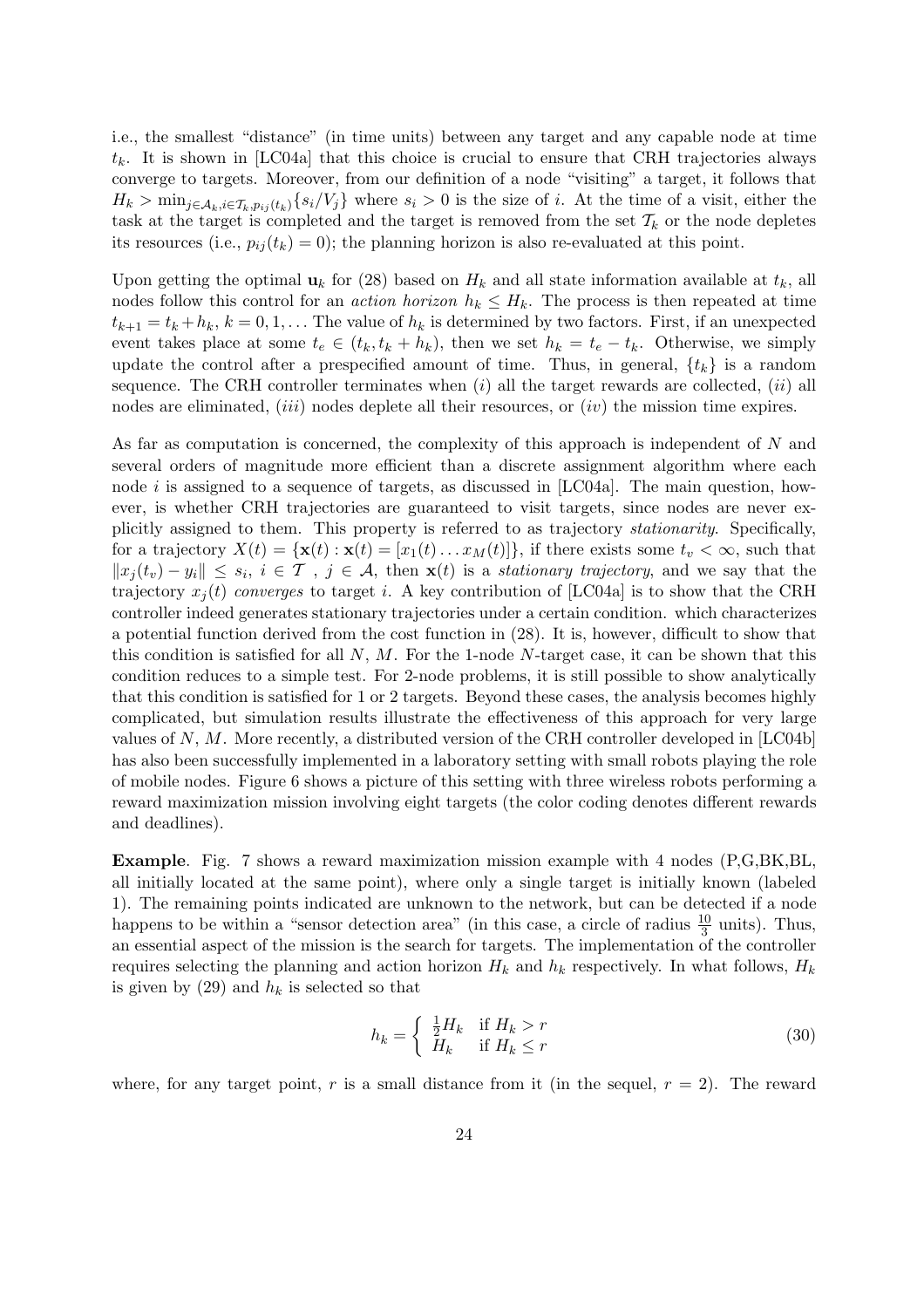

Figure 6: Laboratory setting for various reward maximization missions

discounting function  $\phi_i(t)$  is given by (20),  $q_{ij}(\delta_{ij})$  is given by (22) and  $\delta_{ij} = \delta_j(y_i, t)$  is defined by 21 with  $b = 2$ .

In this case, the CRH controller serves to disperse the 4 nodes so that they are headed in different directions. In Fig. 7(a), because targets 4,8,9,11 are located within the detection radius defined by the initial location, they become known to the network (it is assumed that nodes can fully communicate among them). Vehicles BK, G, and BL are headed for these targets, while vehicle P is heading for target 1. In Fig. 7(b) all but one target points have been detected. An example of the controller's cooperative nature is seen in the behavior of BK: it was originally accompanying P towards 1, up to a point where the effect of  $q_{ii}(\delta_{ii})$  in (28) is such that the expected reward is maximized by having node BK be "repelled", which is tantamount to this node searching for unknown targets and in fact detecting some as seen in Fig 7(b) relative to Fig. 7(a). Along the same lines, node G, after visiting target 4, is directed away from the areas that the other three nodes are covering. Although this node fails to detect any of the remaining unknown targets, it will continue in "search mode" during the mission. On the other hand, node BL visits a number of targets that it happens to detect along its trajectory.

#### **4.2 Coverage Control Missions**

As we have already seen in the deployment problem considered in Section 3.1, the performance of a sensor network is sensitive to the location of its nodes in the mission space. When nodes are mobile and data source targets are either unknown or are mobile as well, the problem of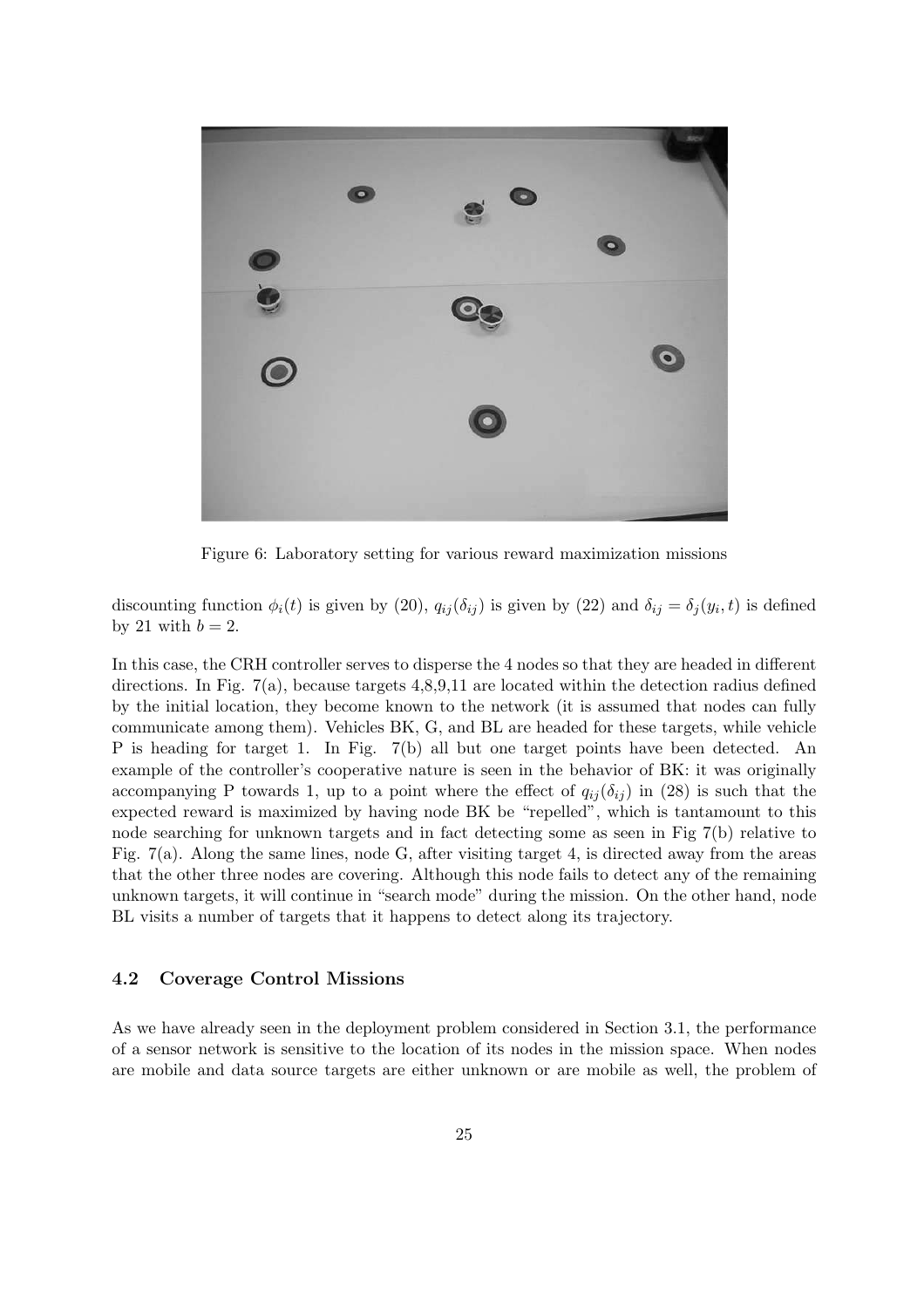

Figure 7: An example of a mission with unknown targets

deploying sensors in order to meet the overall system objectives is referred to as the coverage control or active sensing problem [MKPS01],[CMKB04],[MLBG02]. In particular, sensors must be deployed so as to maximize the information extracted from the mission space while maintaining acceptable levels of communication and energy consumption. The static version of this problem involves positioning sensors without any further mobility; optimal locations can be determined by an off-line scheme which is akin to the widely studied facility location optimization problem. The dynamic version allows the coordinated movement of sensors, which may adapt to changing conditions in the mission space, typically deploying them into geographical areas with the highest information density.

Because of the similarity of coverage control with facility location optimization, the problem is often viewed in that framework. In [CMKB04], the authors develop a decentralized coverage control algorithm which is based on Voronoi partitions and the Lloyd algorithm. In [MKPS01] a coverage control scheme is proposed which aims at the maximization of target exposure in some surveillance applications, while in [ZC03] a heuristic algorithm based on "virtual forces" is applied to enhance the coverage of a sensor network. Much of the active sensing literature [MLBG02] also concentrates on the problem of tracking specific targets using mobile sensors and the Kalman filter is extensively used to process observations and generate estimates.

Some of the methods that have been proposed for coverage control assume uniform sensing quality and an unlimited sensing range. Partition-based deployment methods, on the other hand, tend to overlook the fact that the overall sensing performance may be improved by sharing the observations made by multiple sensors. There are also efforts which rely on a centralized controller to solve the coverage control problem. As we have already discussed, a centralized approach does not suit the distributed communication and computation structure of sensor networks. In addition, the combinatorial complexity of the problem constrains the application of such schemes to limited-size sensor networks. Finally, another issue that appears to be neglected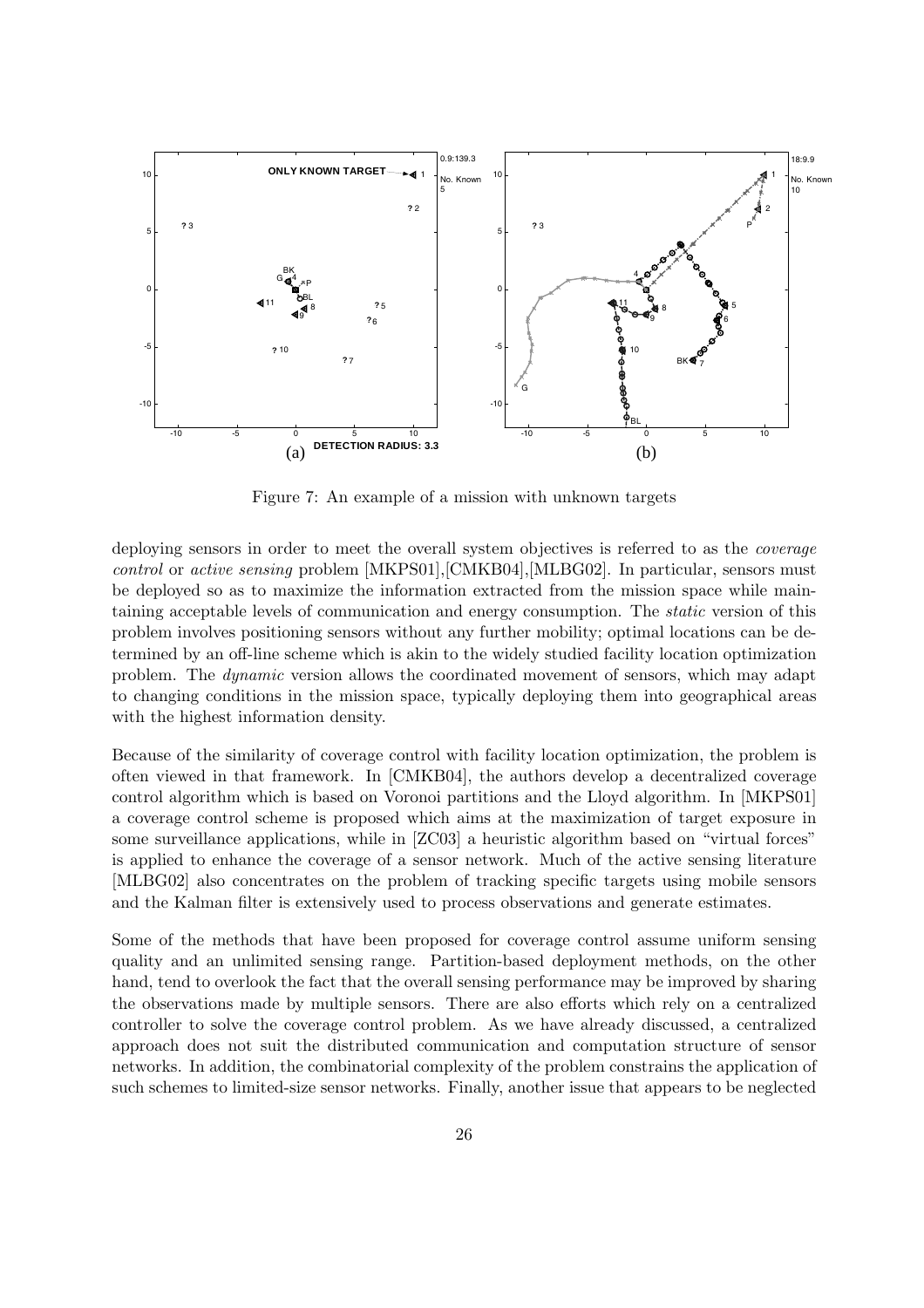is the cost of relocating sensors. The movement of sensors not only impacts sensing performance, but it also influences other quality-of-service aspects in a sensor network, especially those related to wireless communication: because of the limited on-board power and computational capacity, a sensor network is not only required to sense but also to collect and transmit data as well. For this reason, both sensing quality and communication performance need to be jointly considered when controlling the deployment of sensors.

This motivates a distributed coverage control approach for cooperative sensing [LC05b], which we will present in this section. The mission space will now be modeled using a density function representing the frequency that specific events take place (e.g., data are generated at a certain point). At the two extremes, this allows us to model a mission space with no information on target locations (using a uniform density function) or one with known locations (using a probability mass function). We assume that a mobile sensor node has a limited range which is defined by a probabilistic model. A deployment algorithm is applied at each mobile node such that it maximizes the joint detection probabilities of random events. We assume that the event density function is fixed and given; however, in the case that the mission space (or our perception of the mission space) changes over time, the adaptive relocation behavior naturally follows from the optimal coverage formulation.

**Mission space and sensor model**. We model the mission space as a polyhedron  $\Omega \subset \mathbb{R}^2$ , over which there exists an event density function  $R(x)$ ,  $x \in \Omega$ , that captures the frenquency or density of a specific random event taking place (in  $Hz/m^2$ ).  $R(x)$  satisfies  $R(x) \geq 0$  for all  $x \in \Omega$  and  $\int_{\Omega} R(x) < \infty$ . Depending on the application,  $R(x)$  may be the frenquency that a certain type of data source appears at  $x$ , or it could be the probability that a variable sensed (e.g., temperature) at x exceeds a specific threshold. In the mission space  $\Omega$ , there are N mobile nodes located at  $\mathbf{s} = (s_1, \ldots, s_N), s_i \in \mathbb{R}^2, i = 1, \ldots, N$ . When an event occurs at point x, it emits a signal and this signal is observed by a sensor node at location s*i*. The received signal strength generally decays with  $||x - s_i||$ , the distance between the source and the sensor. Similar to the model in [CPRS02], we represent this degradation by a monotonically decreasing differentiable function  $p_i(x)$ , which expresses the probability that sensor i detects the event occurring at x.

As an example, if we assume signal strength declines polynomially with distance and taking into consideration environmental noise, the signal strength received at  $s_i$  is expressed by  $E_i(x)$  $\frac{E}{||x-s_i||^n} + \eta_i$ , where E is the total energy emitted when an event takes plance,  $\eta_i$  is the noise, and n is a decay coefficient (typically selected so that  $2 \leq n \leq 5$ ). If a sensor detects an event when  $E_i$  is beyond some threshold, then  $p_i(x)$  can be expressed as

$$
p_i(x) = \text{Prob}\left[\frac{E}{||x - s_i||^n} + \eta_i > c\right] = \text{Prob}\left[\eta_i > c - \frac{E}{||x - s_i||^n}\right]
$$

With a given probability distribution of noise (e.g., additive white Gaussian noise), this may be used as the sensor model. Alternatively, a sensor model with a simpler form may be:

$$
p_i(x) = p_{0i}e^{-\lambda_i||x - s_i||}
$$
\n(31)

where the detection probability declines exponentially with distance, and  $p_{0i}$ ,  $\lambda_i$  are determined by physical characteristics of the sensor.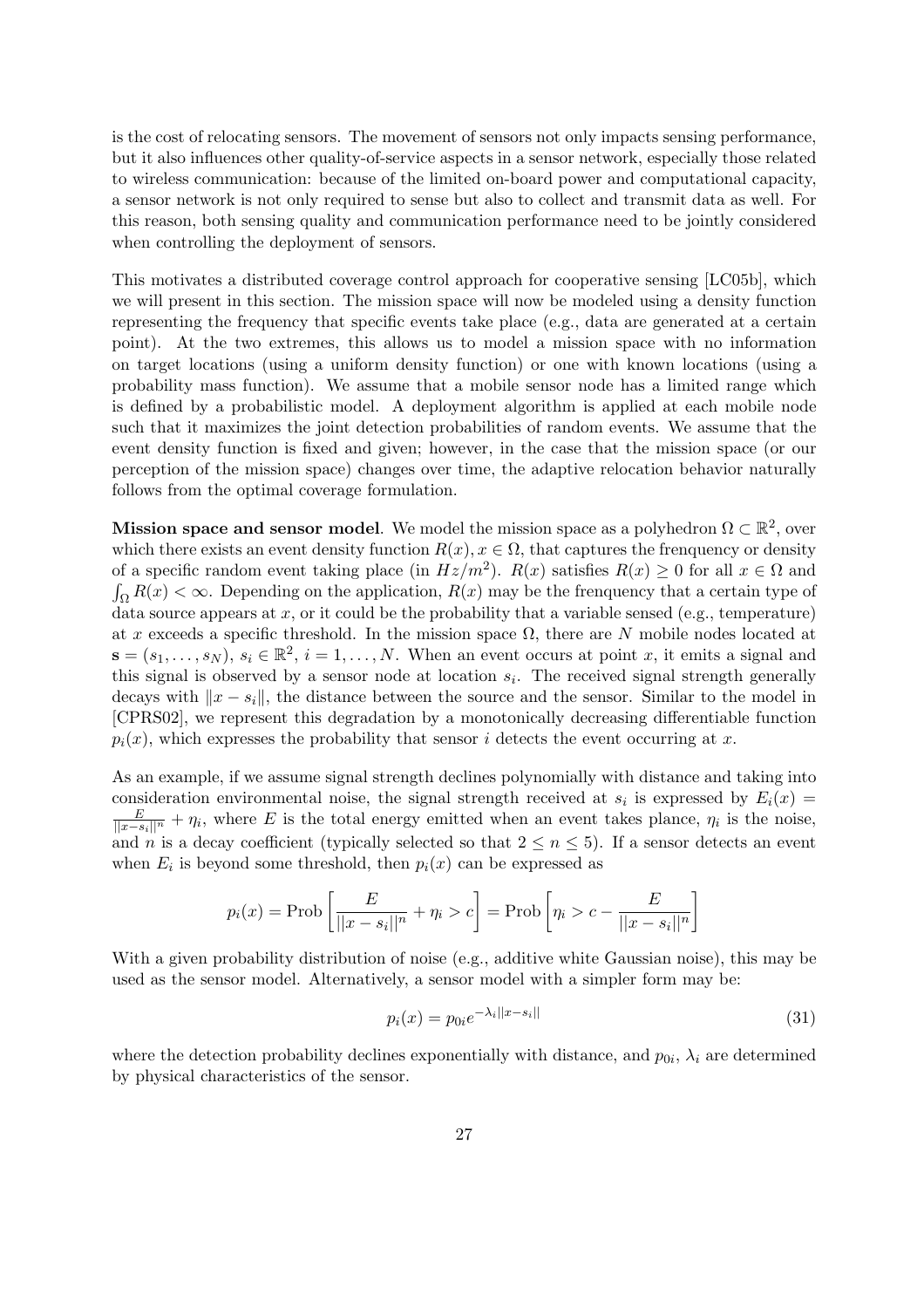**Optimal coverage problem formulation and distributed control**. When deploying mobile sensor nodes into the mission space, we want to maximize the probability that events are detected. This motivates the formulation of an optimal coverage problem. Assuming that sensors make observations independently, when an event takes place at  $x$  and it is observed by sensor nodes, the joint probability that this event is detected can be expressed by

$$
P(x, \mathbf{s}) = 1 - \prod_{i=1}^{N} [1 - p_i(x)] \tag{32}
$$

The optimal coverage problem can be formulated as a maximization of the expected event detection frequency by the sensor nodes over the mission space  $\Omega$ :

$$
\max_{\mathbf{s}} \int_{\Omega} R(x)P(x,\mathbf{s})dx\tag{33}
$$

In this optimization problem, the controllable variables are the locations of mobile sensors in the vector **s**. The problem may be solved by applying a nonlinear optimizer with an algorithm which can evaluate integrals numerically. In this case, a centralized controller with substantial computational capacity is required. In a mobile sensor network, the basestation is a likely candidate for such a controller. However, this solution is only suitable for networks of limited size. Otherwise, both the complexity of the optimization problem and the communication overhead will make this centralized scheme infeasible.

Thus, instead of using a centralized scheme, we will develop a distributed control method to solve the optimal coverage problem. We denote the objective function in (33) by

$$
F(\mathbf{s}) = \int_{\Omega} R(x)P(x,\mathbf{s})dx\tag{34}
$$

When taking partial derivatives with respect to  $s_i$ ,  $i = 1, \ldots, N$ , we have

$$
\frac{\partial F}{\partial s_i} = \int_{\Omega} R(x) \frac{\partial P(x, \mathbf{s})}{\partial s_i} dx \tag{35}
$$

If this partial derivative can be evaluated locally by each mobile node  $i$ , then a gradient method can be applied which directs nodes towards locations that maximize  $F(s)$ . In view of (32), the partial derivative (35) can be rewritten as

$$
\frac{\partial F}{\partial s_i} = \int\limits_{\Omega} R(x) \prod_{k=1, k \neq i}^{N} \left[1 - p_k(x)\right] \frac{dp_i(x)}{dd_i(x)} \frac{s_i - x}{d_i(x)} dx \tag{36}
$$

where  $d_i(x) \equiv ||x - s_i||$ . It is hard for a mobile sensor node to directly compute (36), since it requires global information such as the value of  $R(x)$  over the whole mission space and the exact locations of all other nodes. In addition, the evaluation of integrals remains a significant task for a sensor node to carry out. To address these difficulties, we first truncate the sensor model and constrain its sensing capability by applying a sensing radius. This approximation is based on the physical observation that when  $d_i(x)$  is large,  $p_i(x) = 0$  for most sensing devices. Let

$$
p_i(x) = 0, \frac{dp_i(x)}{dd_i(x)} = 0 \text{ for all } x \text{ s.t. } d_i(x) \ge D \tag{37}
$$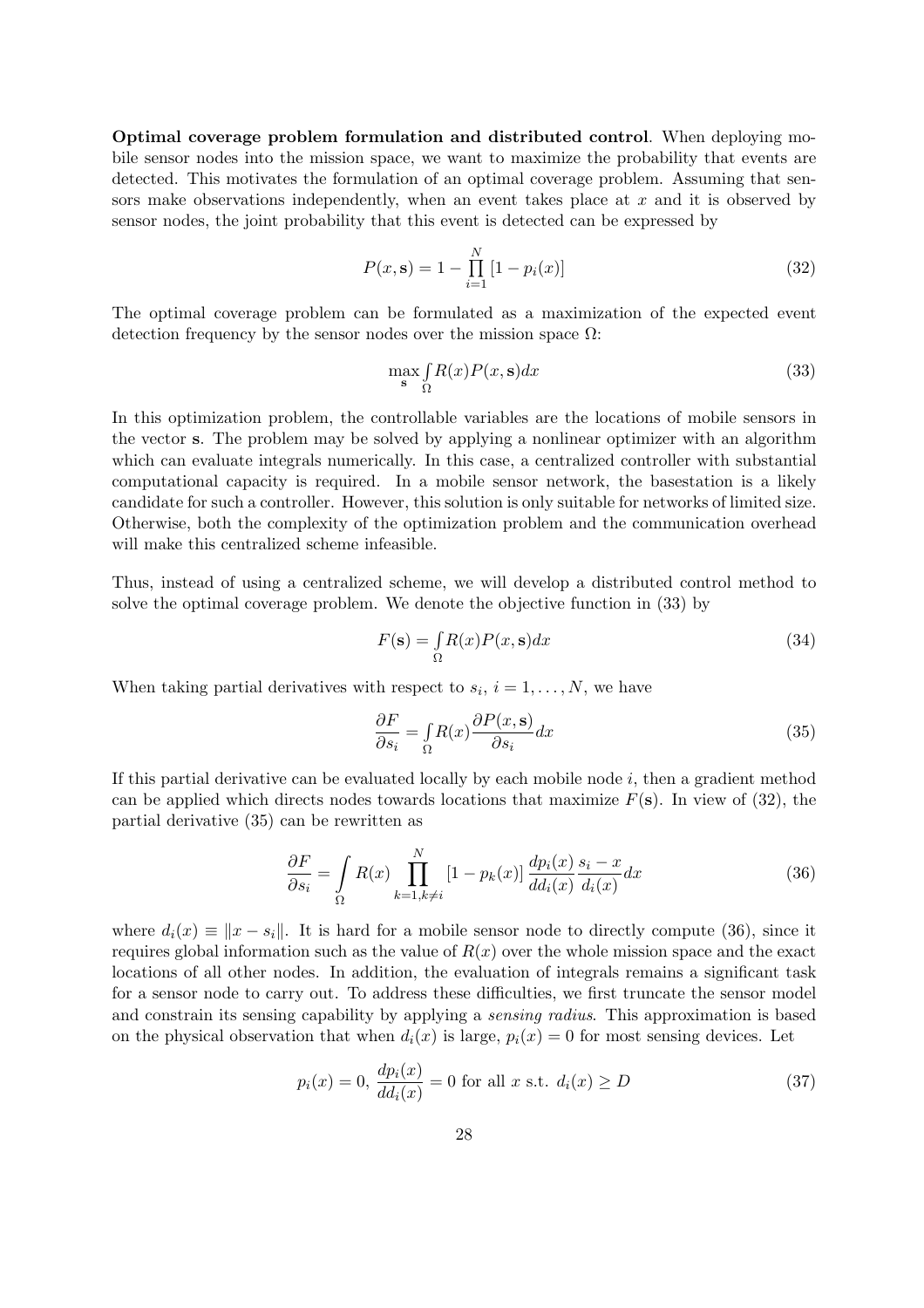

Figure 8: Defining neighbor sets

where D denotes the sensing radius. Thus,  $(37)$  defines node is region of coverage, which is represented by  $\Omega_i = \{x : d_i(x) \leq D\}$ . Since  $p_i(x) = 0$ ,  $dp_i(x)/dd_i(x) = 0$  for all  $x \notin \Omega_i$ , we can use  $\Omega_i$  to replace  $\Omega$  in (36). Another byproduct of using (37) is the emergence of the concept of *neighbors.* In (36), for a point  $x \in \Omega_i$  and a node  $k \neq i$ , a necessary condition for the detection probability  $p_k(x)$  to be greater than 0 is  $d_k(x) \leq D$ . As shown in Fig. 8, when the distance between nodes i and k is greater than 2D, every point x in  $\Omega_i$  satisfies  $d_k(x) > D$ , thus  $p_k(x) = 0$ and  $[1 - p_k(x)] = 1$  for all  $x \in \Omega_i$ . If we define a set  $\mathcal{B}_i = \{k : ||s_i - s_k|| < 2D, k = 1, \ldots, N, k \neq 0\}$ i}, then, any sensor node  $k \notin \mathcal{B}_i$  ( $k \neq i$ ) will not contribute to the integral in (36).

After applying  $(37)$  and using  $\mathcal{B}_i$ ,  $(36)$  reduces to

$$
\frac{\partial F}{\partial s_i} = \int\limits_{\Omega_i} R(x) \prod_{k \in \mathcal{B}_i} \left[1 - p_k(x)\right] \frac{dp_i(x)}{dd_i(x)} \frac{s_i - x}{d_i(x)} dx \tag{38}
$$



Figure 9: Discretization using a grid

The final step in making (38) computable is to discretize the integral evaluation. As shown in Fig. 9, a grid is applied over the coverage region  $\Omega_i$ . Thus,  $\Omega_i$  is represented by a  $(2V+1)\times(2V+1)$ grid with  $V = [D/\Delta]$ , where  $\Delta \ll D$  is the resolution of the grid. On the grid of each node i, a Cartesian coordinate system is defined, with its origin located at  $s_i$ , its axes parallel to the grid's setting, and the unit length being  $\Delta$ . In this local coordinate system, let  $(u, v)$  denote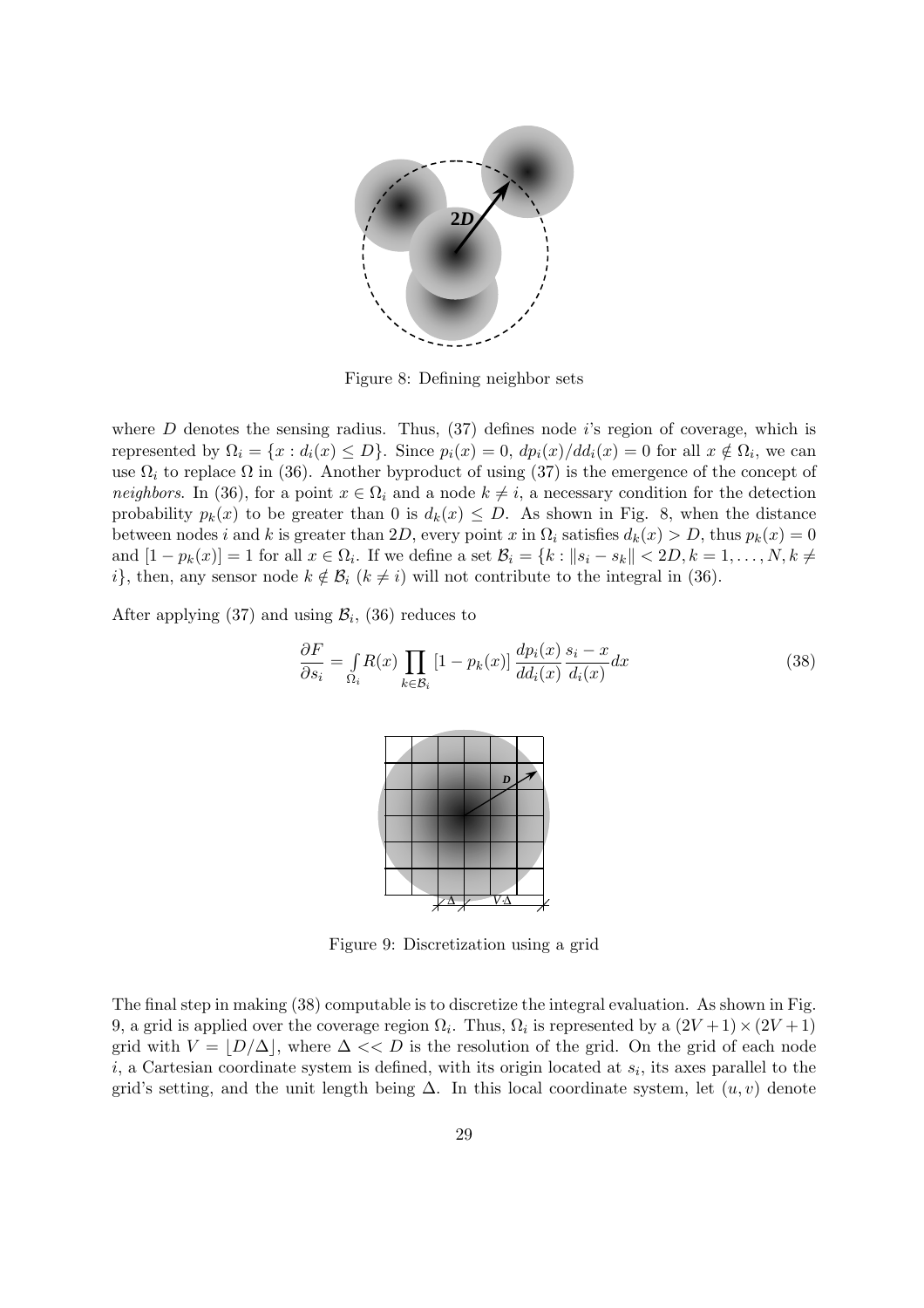the location of a point x. Then, the transformation that maps  $(u, v)$  onto the global coordinate system is  $x = s_i + [\begin{array}{cc} u\Delta & v\Delta \end{array}]^T$ . Upon switching to this local coordinate system, the terms in (38) become:

$$
R(x) = \tilde{R}_i(u, v), \quad p_i(x) = \tilde{p}_i(u, v), \quad \frac{dp_i(x)}{dd_i(x)} = \tilde{p}'_i(u, v)
$$

where  $\tilde{R}_i(u, v)$  indicates node i's local perception (map) on the event density of the mission space. In a typical dynamic deployment application, all sensor nodes start with the same copy of an estimated event density function at the beginning of the deployment. As nodes are deployed and data are collected, an individual node may update its local map through merging new observations into its perception, and by exchanging information with nearby neighbors.

We also rewrite the product term in (38) as

$$
\prod_{k \in \mathcal{B}_i} \left[1 - p_k(x)\right] = \prod_{k \in \mathcal{B}_i} \left[1 - \tilde{p}_k\left(u - \frac{s_{k1} - s_{i1}}{\Delta}, v - \frac{s_{k2} - s_{i2}}{\Delta}\right)\right] \equiv \tilde{B}_i(u, v)
$$

where  $(u - \frac{s_{k1}-s_{i1}}{\Delta}, v - \frac{s_{k2}-s_{i2}}{\Delta})$  are the coordinates of x in the kth node's local coordinate system. By applying the grid and the coordinate tranformation, (38) can be rewritten as

$$
\frac{\partial F}{\partial s_{i1}} \approx \Delta^2 \sum_{u=-V}^{V} \sum_{v=-V}^{V} \frac{\tilde{R}_i(u,v) \tilde{B}_i(u,v) \tilde{p}'_i(u,v) u}{\sqrt{u^2 + v^2}}
$$
\n
$$
\frac{\partial F}{\partial s_{i2}} \approx \Delta^2 \sum_{u=-V}^{V} \sum_{v=-V}^{V} \frac{\tilde{R}_i(u,v) \tilde{B}_i(u,v) \tilde{p}'_i(u,v) v}{\sqrt{u^2 + v^2}}
$$
\n(39)

These derivatives can be easily computed by mobile sensor nodes using only the local information available. An advantage of switching to the local coordinates in (39) is that the values of  $\tilde{p}_i(u, v)$ and  $\tilde{p}'_i(u, v)$  are uniquely determined by  $(u, v)$  and the sensor model. This motivates the storage of  $\tilde{p}_i(u, v)$  and  $\tilde{p}'_i(u, v)$  as two matrices in the on-board memory of a sensor node. Through acquiring key sensor model parameters (e.g.  $p_{0k}$  and  $\lambda_k$  in (31)) from neighbors and properly rescaling  $\tilde{p}_i(u, v)$  and  $\tilde{p}'_i(u, v)$ , node i can also easily evaluate  $\tilde{B}_i(u, v)$  using stored matrices. By doing so, the computation effort in repeatedly evaluating (39) is drastically reduced.

The gradient information above provides a direction for a mobile node's movement. The precise way in which this information is used depends on the choice of motion scheme. The most common approach in applying a gradient method is to determine the next waypoint on the ith mobile node's motion trajectory through

$$
s_i^{k+1} = s_i^k + \alpha_k \frac{\partial F}{\partial s_i^k} \tag{40}
$$

where k is an iteration index, and the step size  $\alpha_k$  is selected according to standard rules (e.g., see [Ber95]) in order to guarantee the convergence of motion trajectories.

The computational complexity in evaluating the gradient shown in (39) depends on the scale of the grid and the size of neighbor set  $\mathcal{B}_i$ . In the worst case, node i has  $N-1$  neighbors and the number of operations needed to compute  $\frac{\partial F}{\partial s_i}$  is  $O(NV^2)$ . The best case occurs when there is no neighbor for node i, and the corresponding complexity is  $O(V^2)$ . In both cases, the complexity is quadratic in  $V$ .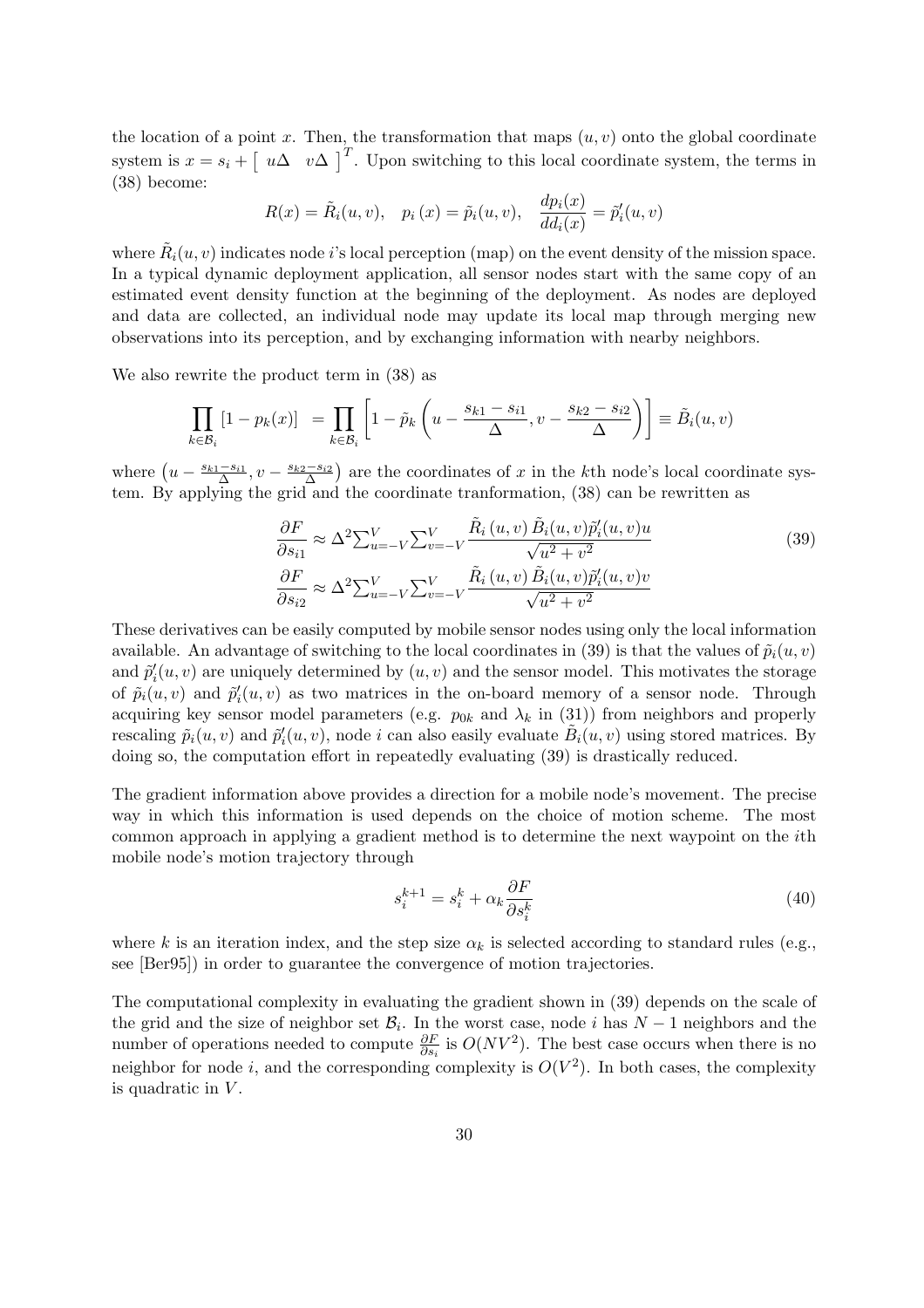**Optimal coverage Problem with communication costs**. Besides sensing and collecting data, the coverage control mission includes the task of forwarding data to the basestation. Assuming a flat network structure (i.e., no clusterheads as discussed in Section 2), the cost of communication comes from the power consumption for wireless transmissions. We shall use once again the link energy model (6)-(7) of Section 3.1. The basestation location is represented as  $s_0 \in \mathbb{R}^2$  and the data rate originating from the *i*th sensor node is denoted by  $r_i(s_i)$ ,  $i = 1, \ldots, N$ . Note that  $r_i$  is defined as a function of  $s_i$  because the amount of data forwarded at i is determined by the number of events detected, and the latter depends on the node's location. Here we assume that  $r_i(s_i)$  is proportional to the frequency that events are detected, i.e.,

$$
r_i(s_i) = \alpha_3 \int_{\Omega} R(x) p_i(x) dx \tag{41}
$$

where  $\alpha_3$  (bits/detection) is the amount of data forwarded when the sensor node detects an event. Let  $c_i(s)$  be the *total* energy consumed by the network in order to deliver a bit of data from node  $i$  to the basestation. Then, the optimal coverage problem can be revised by combining sensing coverage and communication cost as follows:

$$
\max_{\mathbf{s}} \left\{ w_1 \int_{\Omega} R(x) P(x, \mathbf{s}) dx - w_2 \sum_{i=1}^{N} r_i(s_i) c_i(\mathbf{s}) \right\}
$$
(42)

where  $w_1, w_2$  are weighting factors. One can think of  $w_1$  as the reward for detecting an event and  $w_2$  as the price of consuming a unit of energy.

Let us denote the communication cost by

$$
G(\mathbf{s}) = \sum_{i=1}^{N} r_i(s_i) c_i(\mathbf{s})
$$
\n(43)

so that, recalling (34), the overall objective function is written as

$$
J(\mathbf{s}) = w_1 F(\mathbf{s}) - w_2 G(\mathbf{s})
$$

In order to derive partial derivatives  $\frac{\partial J}{\partial s_i}$  as done earlier, we shall focus on the evaluation of  $\frac{\partial G}{\partial s_i}$ , which can be expressed as

$$
\frac{\partial G}{\partial s_i} = c_i \text{ (s) } \frac{dr_i(s_i)}{ds_i} + \sum_{k=1}^{N} r_k \left(s_k\right) \frac{\partial c_k \left(s\right)}{\partial s_i} \tag{44}
$$

In this expression, both  $r_i$  and  $\frac{\partial r_i}{\partial s_i}$  can be obtained by applying the same method as before. That is, recalling that  $x = s_i + [u\Delta v\Delta]^T$ ,

$$
r_i \approx \alpha_3 \Delta^2 \sum_{u=-V}^{V} \sum_{v=-V}^{V} \tilde{R}(u, v) \tilde{p}_i(u, v)
$$
(45)  

$$
\frac{dr_i}{ds_{i1}} \approx \alpha_3 \Delta^2 \sum_{u=-V}^{V} \sum_{v=-V}^{V} \frac{\tilde{R}(u, v) \tilde{p}_i'(u, v)u}{\sqrt{u^2 + v^2}}
$$
  

$$
\frac{dr_i}{ds_{i2}} \approx \alpha_3 \Delta^2 \sum_{u=-V}^{V} \sum_{v=-V}^{V} \frac{\tilde{R}(u, v) \tilde{p}_i'(u, v)v}{\sqrt{u^2 + v^2}}
$$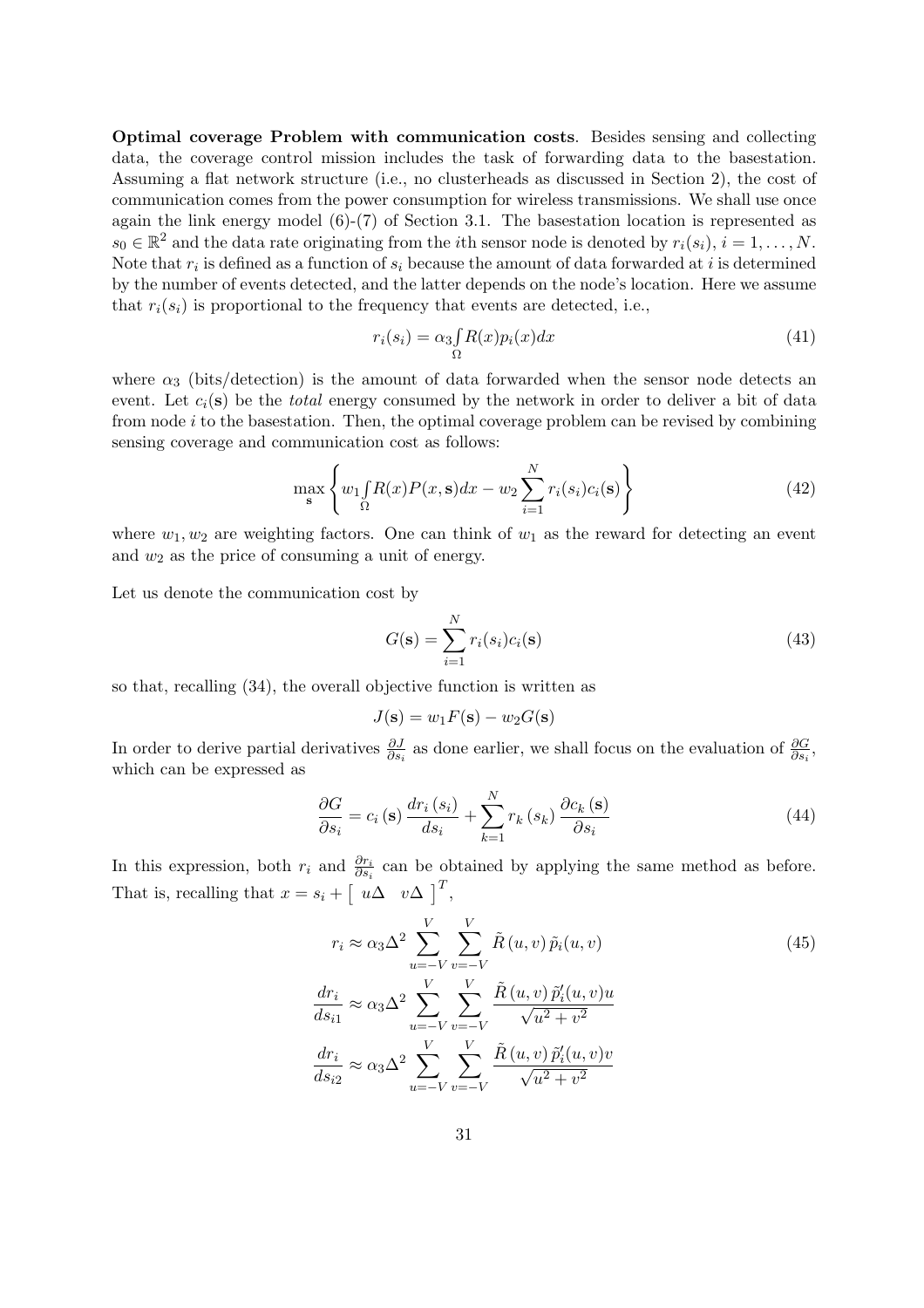The only term remaining to derive in  $(44)$  is  $c_i(\mathbf{s})$  and its gradient. The cost of delivering a bit of data from i to the basestation,  $c_i(\mathbf{s})$ , is determined by the way in which data forwarding paths are constructed, i.e., the precise routing mechanism used. The issue of routing was discussed in Section 3.2, where we saw that a typical shortest-path based routing scheme must specify at each node *i* a forward index  $h_i$ , a forward cost  $c_i$ , an upstream vector  $U_i = (u_1^i, \ldots, u_N^i)$ , and a cumulative flow factor  $z_i$  (see Section 3.2). Given  $h_i$ ,  $c_i$ ,  $U_i$  and  $z_i$ , a node *i* can evaluate  $\frac{\partial G}{\partial s_i}$ locally. To accomplish this, let us rewrite  $G(\mathbf{s})$  in (43) as

$$
G(\mathbf{s}) = \sum_{i=1}^{N} r_i(s_i) c_i(\mathbf{s}) = \sum_{i=1}^{N} r_i \sum_{(j,k) \in l_i} e_{jk}
$$
  
= 
$$
\sum_{i=1}^{N} \sum_{(j,k) \in \mathcal{E}} \mathbf{1} [(j,k) \in l_i] r_i e_{jk}
$$
  
= 
$$
\sum_{(j,k) \in \mathcal{E}} e_{jk} \left\{ \sum_{i=1}^{N} \mathbf{1} [(j,k) \in l_i] r_i \right\}
$$
(46)

In the last expression above,  $\sum_{i=1}^{N} \mathbf{1}[(j,k) \in l_i] r_i$  is actually equivalent to the total flow on link  $(j, k)$ . Because of the tree structure of the network, we have

$$
\sum_{i=1}^{N} \mathbf{1} \left[ (j,k) \in l_i \right] r_i = \begin{cases} z_j & \text{if } k = h_j \\ 0 & \text{otherwise} \end{cases}
$$

By removing all the terms with value zero in (46), we get

$$
G(\mathbf{s}) = \sum_{i=1}^{N} e_{ih_i} z_i
$$
\n
$$
(47)
$$

Using (47), the term  $\sum_{k=1}^{N} r_k \frac{\partial c_k}{\partial s_i}$  in (44) is equivalent to

$$
\sum_{k=1}^{N} r_k \frac{\partial c_k}{\partial s_i} = \sum_{k=1}^{N} z_k \frac{\partial e_{kh_k}}{\partial s_i}
$$

where we assume that network routing remains fixed when sensor locations (i.e., **s**) change slightly. Using (7) and (8),

$$
\frac{\partial e_{kh_k}}{\partial s_i} = \begin{cases} n\alpha_2 \left\| s_i - s_j \right\} \right|^{(n-2)} (s_i - s_j) & \text{if } k = i \text{ or } h_k = i\\ 0 & \text{otherwise} \end{cases}
$$

Thus,

$$
\sum_{k=1}^{N} r_k \frac{\partial c_k}{\partial s_i} = \left[ z_i \frac{\partial e_{ih_i}}{\partial s_i} + \sum_{\{j | u_j^i = 1\}} z_j \frac{\partial e_{jh_j}}{\partial s_i} \right]
$$
(48)

By combining (39), (44), (45) and (48), sensor node *i* can derive  $\frac{\partial J}{\partial s_i}$  locally. Then, each sensor uses gradient information to direct motion control as in (40) with  $\frac{\partial J}{\partial s_i^k}$  replacing  $\frac{\partial F}{\partial s_i^k}$ . With properly selected step sizes, mobile sensors will finally converge to a maxmium point of  $J(s)$ .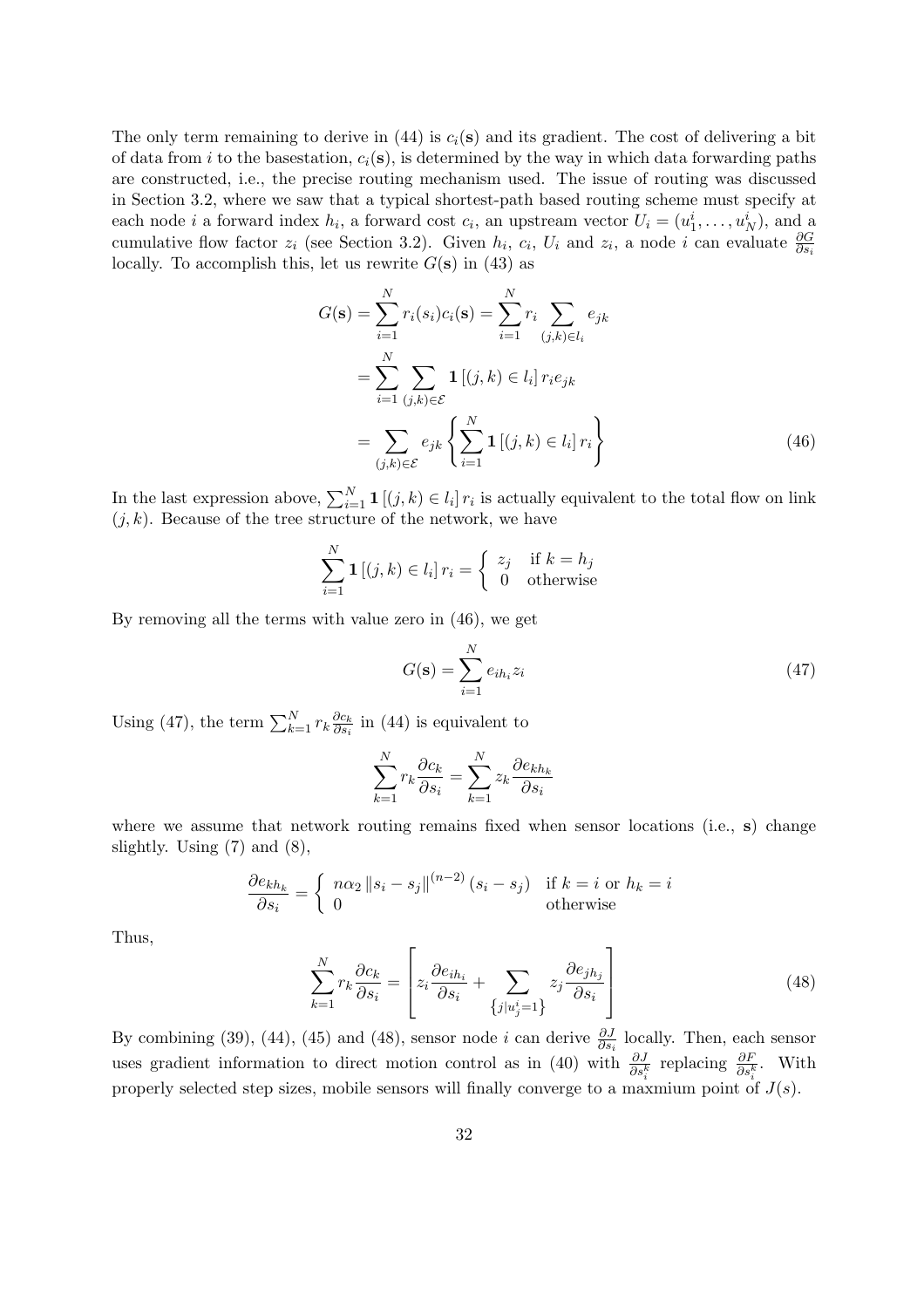**Simulation examples**. The distributed deployment algorithm above has been implemented in a Java-based simulation environment. In the example shown in Fig. 10, a team of 6 mobile sensors is waiting to be deployed into a  $40\times40$  (meter) mission space. The event density function  $R(x)$  is given by,

$$
R(x) = R_0 - \beta \|x - x_0\| \tag{49}
$$

where  $R_0 = 3.0, \beta = 0.1, x_0 = [0, 20]$ . According to (49), the event density of a point  $x \in \Omega$ declines linearly with the distance between x and the center point  $x_0$  of the mission space.

At time  $t = 0$ , mobile sensor nodes reside near the origin of the mission space. Each mobile node is equipped with a sensor whose detection probability is modeled as in (31) by  $p_i(x) =$  $p_{0i}e^{-\lambda_i||x-s_i||}$  where  $p_{0i} = 1.0$ ,  $\lambda_i = 1.0$  for all  $i = 1, ..., N$ . The sensing radius is  $D = 5.0$ , as illustrated by black cirlces in Fig. 10. A mobile node also has a wireless transeiver whose energy consumption is modeled by (7) with  $\alpha_1 = 0.01nJ/bit$ ,  $\alpha_2 = 0.001nJ/bit/m^4$  and  $n = 4$ . In the mission space, there is a radio basestation residing at  $s_0 = [0, 0]$ , (marked by a red square in Fig. 10). Upon a sensor detecting an event, it collects 32 bits of data and forwards them back to the basestation (so that  $\alpha_3 = 32$  in (41)).



Figure 10: Cooperative coverage control problem with 6 mobile sensor nodes

We will present simulation results for this coverage control problem by looking at two distinct cases. In the first case, no communication cost is considered, which corresponds to  $w_1 > 0$ ,  $w_2 = 0$  in the optimal coverage formulation (42). In the second case, both sensing coverage and communication cost are included  $(w_1, w_2 > 0)$ .

Figure 11 presents several snapshots taken during the deployment process of the first case. Starting with Fig. 11-(a), 6 nodes establish a formation and move towards the center of the mission space. During its movement, the formation keeps evolving, so that nodes expand the overall area of sensing and at the same time jointly cover the points with high event density. In addition, nodes also maintain wireless communication with the basestation. This is shown in Fig. 11 as links between sensor nodes and the basestation. The team of nodes finally converges to a stationary formation as shown in Fig. 11-(d). It can be seen in this symmetric formation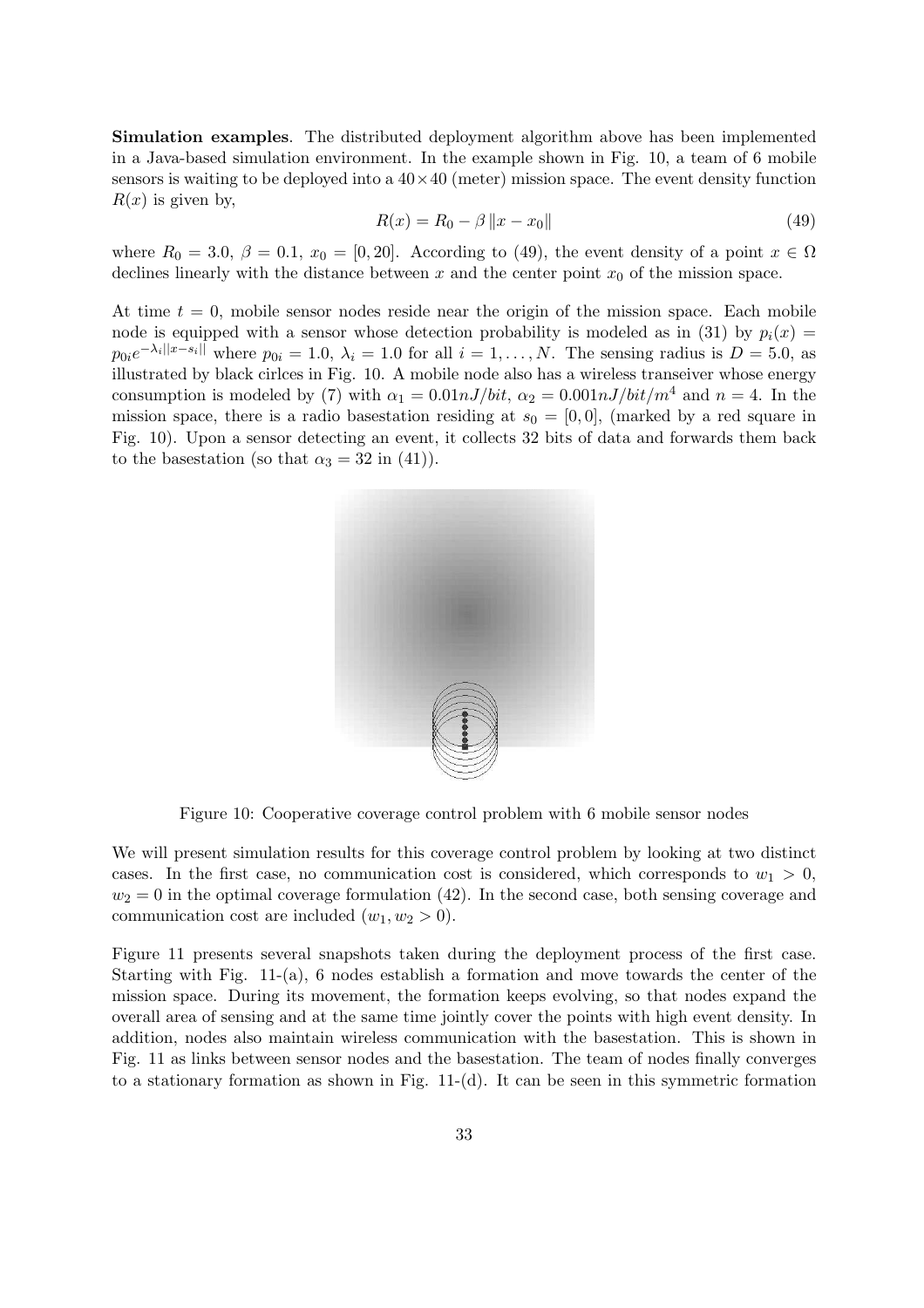that all 6 nodes are jointly sensing the area with the highest event density.



Figure 11: Sensor node deployment without communication cost consideration

We incoporate communication cost into the optimal coverage formulation by setting  $w_2 = 0.0008$ and  $w_1 = 1 - w_2$  in (42). The corresponding deployment simulation results are shown in Fig. 12. Comparing with the first case, a critical difference can be observed in the network formation: nodes not only move towards the area with high event density, but they also maintain an economical multi-hop path to the basestation. The network reaches a stationary deployment as illustrated in Fig. 12-(d). In contrast to the final formation of the first case (Fig. 11-(d)), only 4 nodes gather around the center of the mission space. The other 2 nodes are aligned as relays to support the communication with the basestation.

Figures 13 and 14 demonstrate the sensing coverage and communication cost associated with the previously shown two cases. Figure 13 depicts the change in sensing coverage (measured by the expected frequency of event detection) when nodes move towards the optimal deployment. A direct observation is that in both cases, sensing coverage increases monotonically with the evolution of formations. If no communication cost is considered during deployment, sensing coverage reaches a maximum at  $91.47Hz$ . However, in the case that communication cost is considered, when sensors reach optimal deployment, only 84.74 events can be detected per second, which corresponds to a 7.36% coverage loss. This coverage loss is natural, since the optimal coverage formulation (42) actually trades off sensing coverage for a lower communication cost. This tradeoff can be further examined by looking at Fig. 14. If communication cost is considered, the final power consumption is  $8.01 \times 10^3$  nW. Compared to the communication cost of the first case  $(1.877 \times 10^5 \text{ nW})$ , there is a 95.73% power saving. One issue that we have not explicitly addressed in the development of this distributed cooperative coverage control approach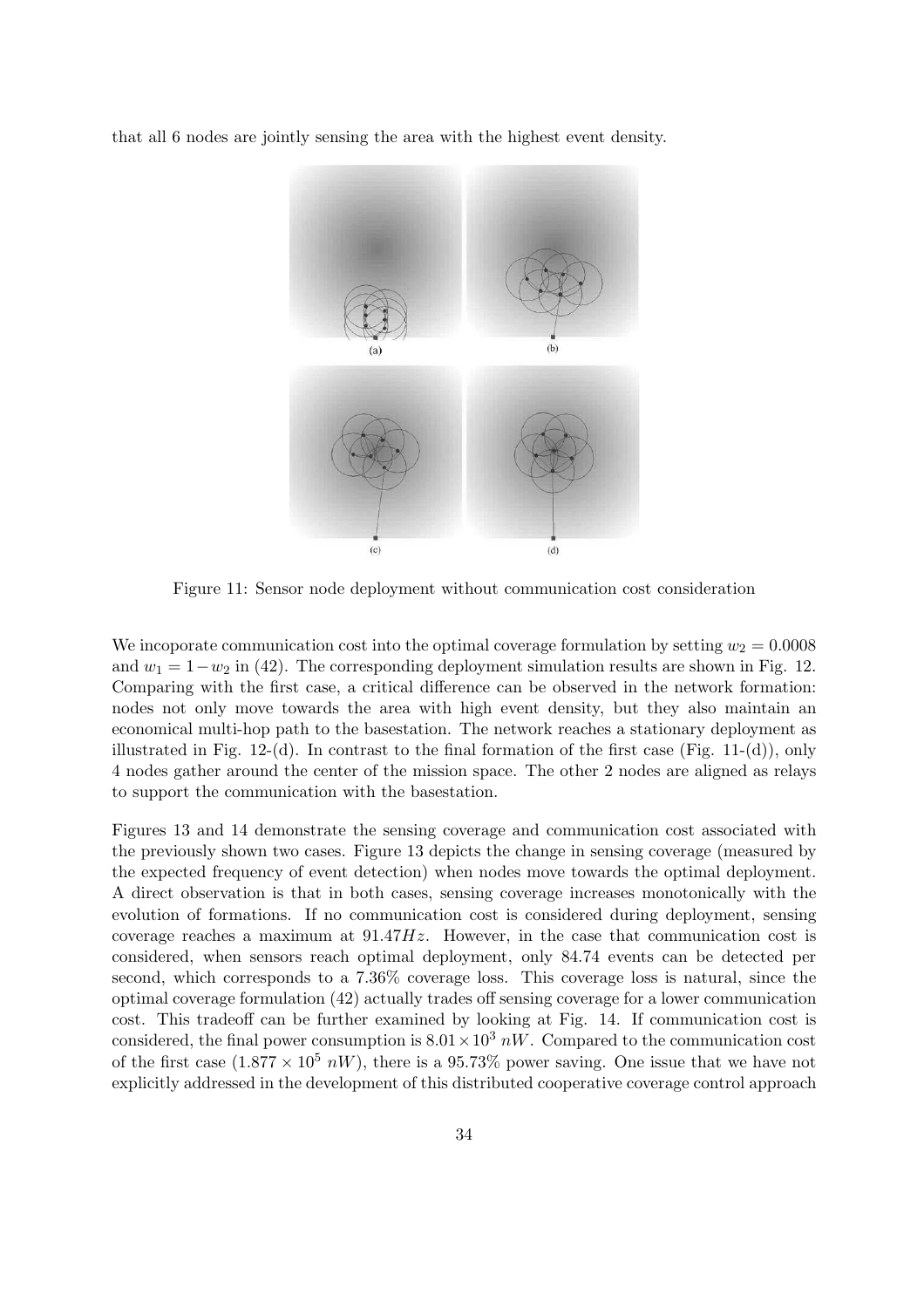

Figure 12: Sensor node deployment with communication cost consideration

is that of the global optimality of the gradient-based algorithm involved. This remains a topic of ongoing research. In particular, one expects that global optimality is intrically connected to properties of the event density function and the sensor model adopted.

## **5 Future Research Directions**

We have attempted in this paper to categorize and describe major design and control problems related to sensor networks, as well as to cooperative control as it pertains to sensor networks with moblie nodes. For some of these problems, we have also presented selected solution approaches, some already published in the literature and some novel. Open research issues were mentioned or briefly hinted at throughout the previous sections and we summarize some of them here. First, we mentioned in Section 2 that a potentially better structure for sensor networks is a hierarchical one, making use of clusterheads acting as intermediate processing nodes between data sources and a basestation. The presense of clusterheads implies different approaches for some of the problems we have discussed; for example, deployment may be quite different if a clusterhead can "aggregate" data from neighboring nodes and avoid the need for these nodes to use up energy for direct communication with the basestation. Second, we also briefly mentioned that one form of power control is to switch the state of sensor nodes between "sleeping" and "sensing" or "relaying" (see Section 2). Formulating such a switching control problem and devising solution methods dependent on the information available to each node is an interesting direction for research. Third, the problem of location detection when nodes are mobile is also one that was only briefly mentioned (see Section 4) and it clearly deserves in depth study. In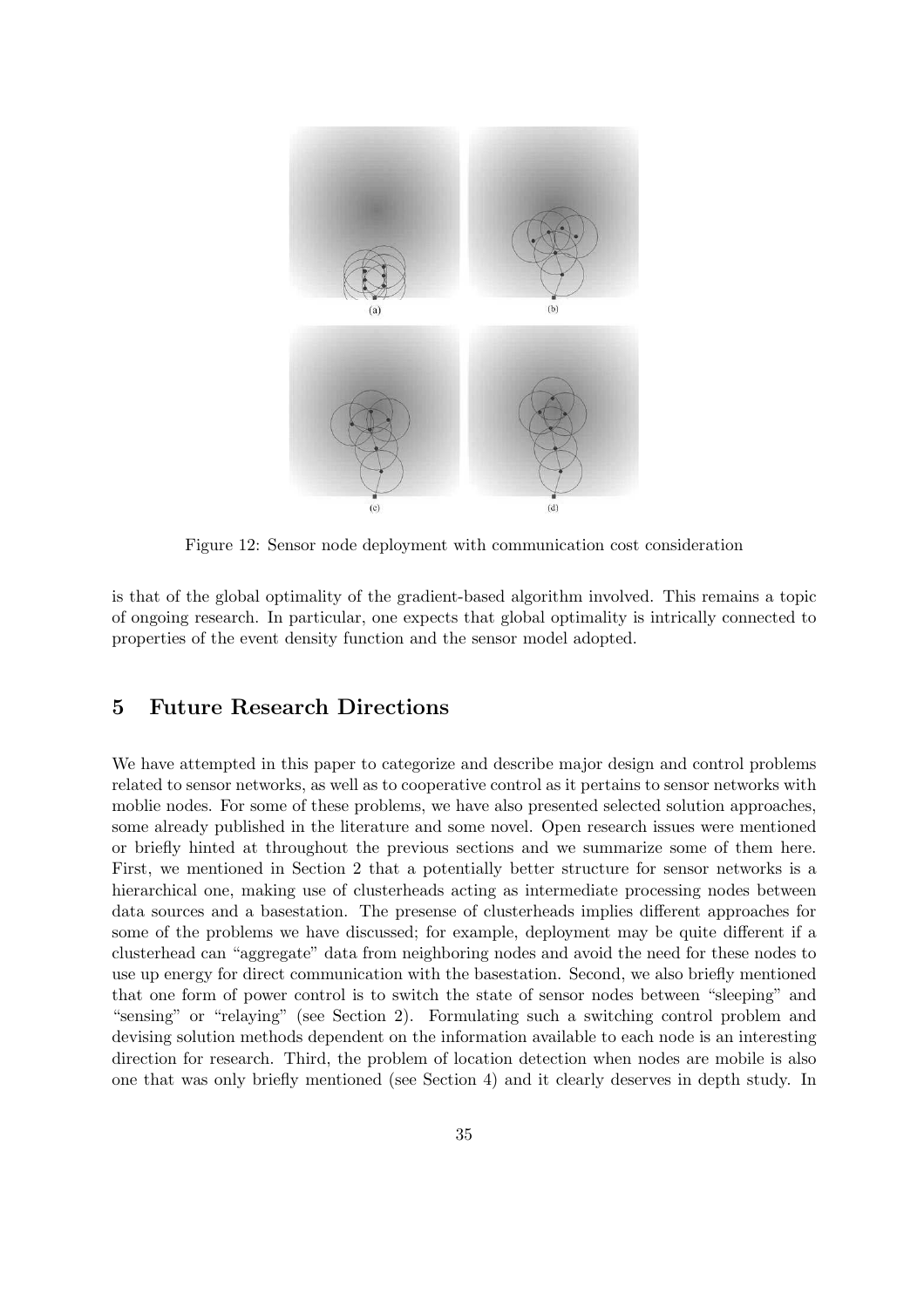

Figure 13: Comparison of sensing coverage



Figure 14: Comparison of communication costs

the context of cooperative control, we saw that one can define different types of sensor network missions, two classes of which were discussed in Section 4. Some of the most pressing technical concerns here are related to the properties of the associated optimization problems involved, particularly the questions of local vs global optimality and the need for mechanisms consistent with the distributed nature of sensor networks.

Although many of the open questions above are technically challenging in their own right, we would like to bring this section to a close by turning our attention to some more fundamental issues of much broader long-term impact where progress has been minimal. These issues are closely related to the convergence of communication, computing, and control which brings together three disciplines that often use different modeling paradigms and different ways of thinking. Naturally, bridging the gaps between them is a real challenge. One of these issues concerns the combination of asynchronous and synchronous modes of operation in a common system setting. While the gathering of data is inherently asynchronous (due to multiple sensor nodes operating in different temporal and spatial scales), the processes of data fusion and control are traditionally based on a synchronized time structure. This is one manifestation of the difference between time-driven and event-driven behavior; designing a system environment where both can coexist remains an open problem. The traditional setting of differential equation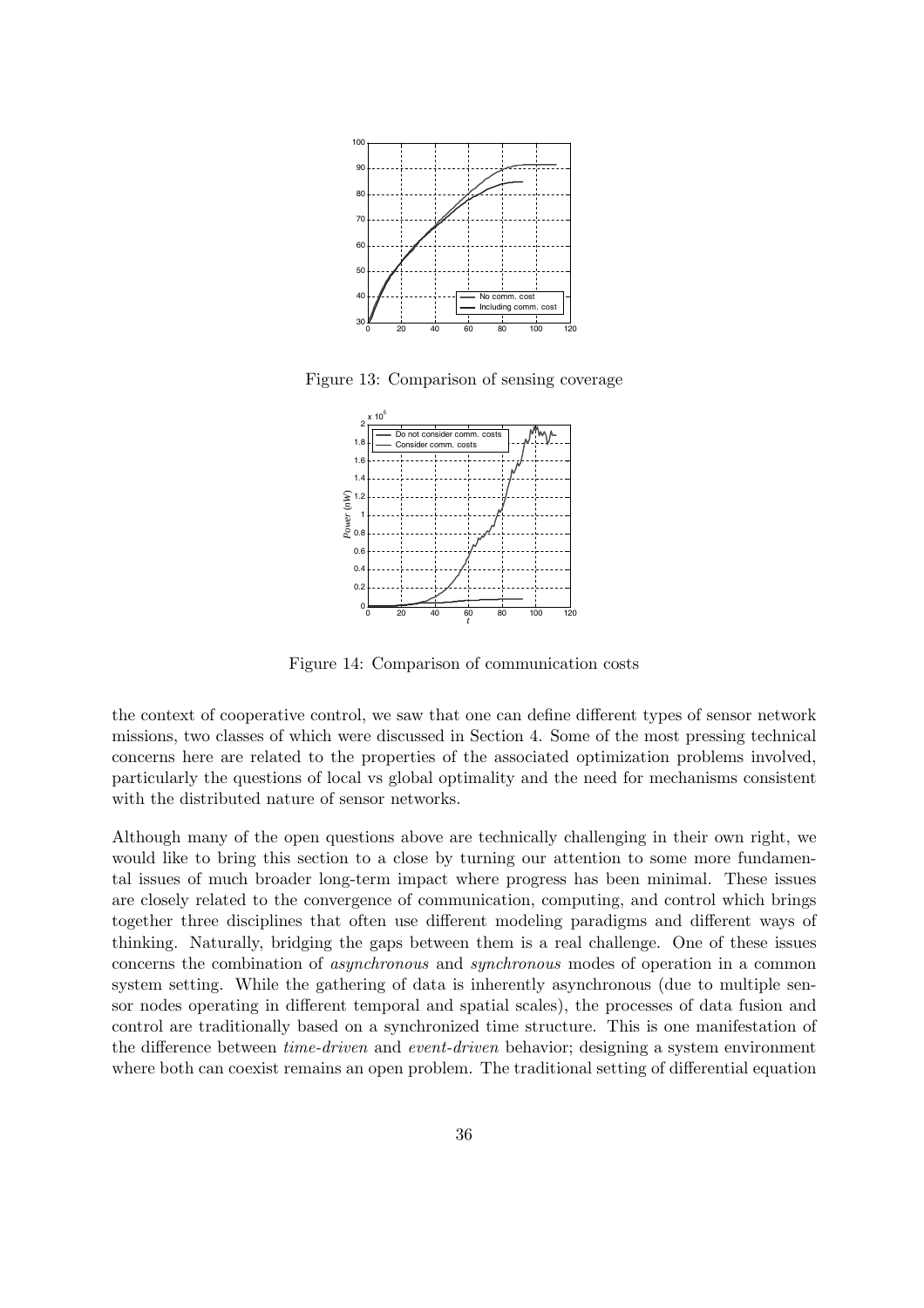models and time-driven digital sampling provides a comfortable infrastructure for communication and control methodologies, but that is being challenged by computational models which rely on event-driven processes and by the simple intuitive observation that time-driven sampling is inherently wasteful. The limited resources of sensor network nodes emphasize the need to switch to a more efficient event-driven sampling approach, where data are collected only when "something interesting" happens. To do so, however, requires new sampling mechanisms and possibly new data collection hardware as well.

A second research issue of particular importance to control theory is the obvious shift from sensor-poor to data-rich control systems. Traditional feedback control systems have been designed under the premise that sensors are few and expensive and much of the "intelligence" in such systems is concentrated on compensating for limited state information. The sudden wealth of sensor data (subject, of course, to bandwidth and delay limitations) shifts the need for "intelligence" towards processing potentially huge amounts of data and combining model-based methodologies with increasingly data-driven ones. To date, there appears to be a significant gap between schools of thought advocating one vs the other approach. One would expect that a combination can enable us to exploit advantages of both.

## **References**

[AKK04] J. N. Al-Karaki and A. E. Kamal. Routing techniques in wireless sensor networks: a survey. IEEE Trans. on Wireless Communications **11**(6), 6–28 (2004). [AMMMA03] H. AYDIN, R. MELHEM, D. MOSSÉ, AND P. MEJIA-ALVAREZ. Power-aware scheduling for periodic real-time tasks. to appear in IEEE Trans. on Computers (2003). [ASSC02] I. F. Akyildiz, W. Su, Y. Sankarasubramaniam, and E. Cayirci. A survey on sensor networks. IEEE Communications Magazine **40**(8), 102–114 (2002). [BCG01] M. BHARDWAJ, A. CHANDRAKASAN, AND T. GARNETT. Upper Bounds on the Lifetime of Sensor Networks. In "Proc. of IEEE International Conf. on Communications", pages 785–790 (2001). [Ber95] D. P. Bertsekas. "Nonlinear Programming". Athena Scientific (1995). [BGK05] G. BALIGA, S. GRAHAM, AND P. R. KUMAR. Middleware and Abstractions in the Convergence of Control with Communication and Computation. In "Proc. of 44th IEEE Conf. on Decision and Control" (2005). submitted for publication. [BL02] R. Bachmayer and N. E. Leonard. Vehicle Networks for Gradient Descent in a Sampled Environment. In "Proc. of 41st IEEE Conf. on Decision and Control", pages 112–117 (2002). [BTAH02] J. S. Bellingham, M. Tillerson, M. Alighanbari, and J. P. How. Cooperative Path Planning for Multiple UAVs in Dynamic and Uncertain Environments. In "Proc. of 41st IEEE Conf. on Decision and Control", pages 2816–2822 (2002).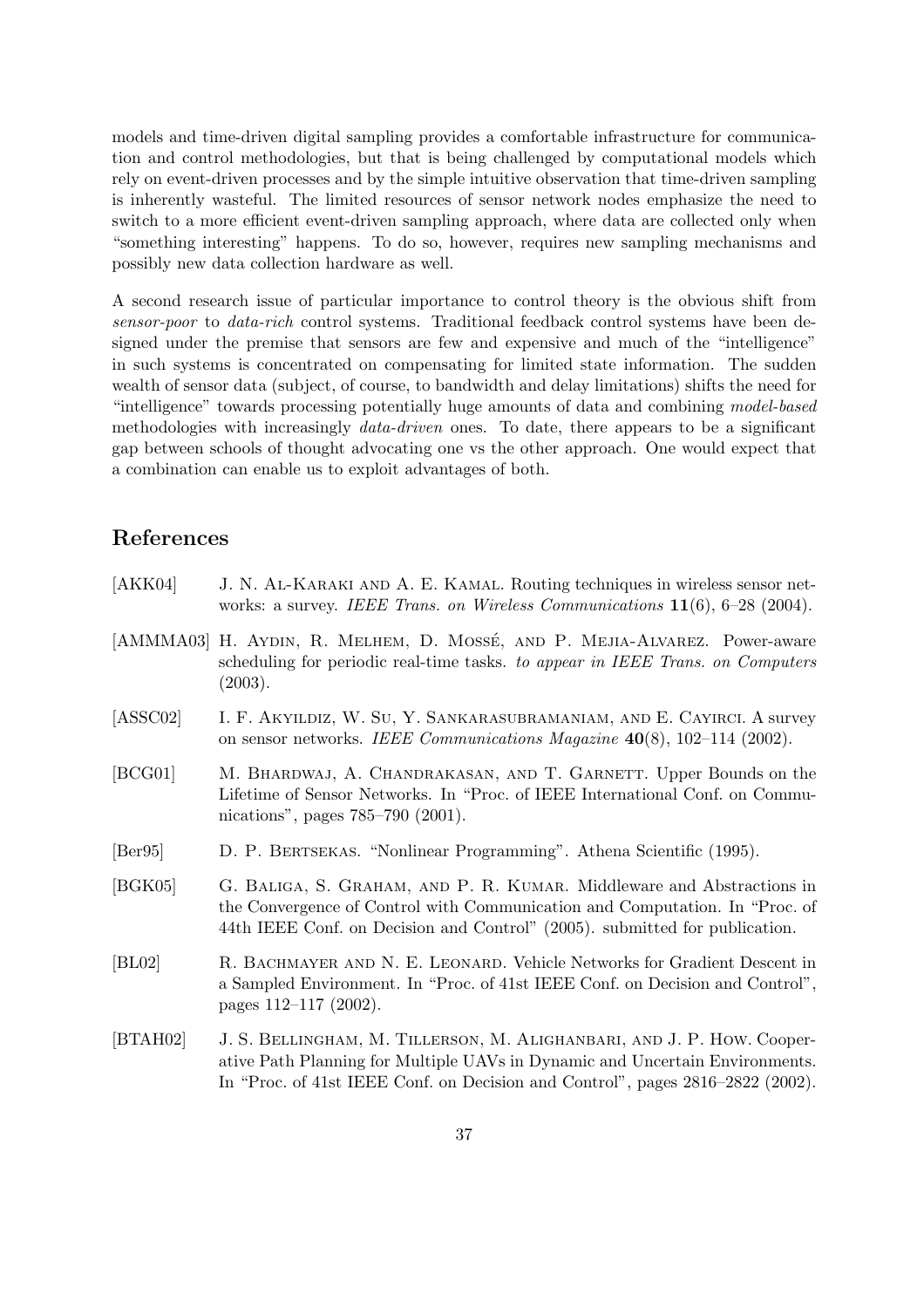[But97] G. C. Buttazzo. "Hard Real-time Computing Systems: Predictable Scheduling Algorithms and Applications". Kluwer Academic Publishers, Norwell, MA (1997). [C.C03] C.Chong. Sensor networks: Evolution, opportunities, and challenges. PRO-CEEDINGS OF THE IEEE **91**, 1247–1256 (Aug 2003). [CCP01] Y. C. Cho, C. G. Cassandras, and D. L. Pepyne. Forward decomposition algorithms for optimal control of a class of hybrid systems. Intl. J. of Robust and Nonlinear Control **11**(5), 497–513 (2001). [CL02] C. G. CASSANDRAS AND W. LI. A Receding Horizon Approach for Solving Some Cooperative Control Problems. In "Proc. of 41st IEEE Conf. on Decision and Control", pages 3760–3765 (2002). [Clo00] B. T. Clough. Unmanned Aerial Vehicles: Autonomous Control Challenges, a Researcher's Perspective. In R. Murphey and P. M. Pardalos, editors, "Cooperative Control and Optimization", pages 35–53. Kluwer Academic Publishers (2000). [CMKB04] J. Cortes, S. Martinez, T. Karatas, and F. Bullo. Coverage control for mobile sensing networks. IEEE Trans. on Robotics and Automation **20**(2) (2004). to be appear. [CPR01] P. R. Chandler, M. Pachter, and S. Rasmussen. UAV Cooperative Control. In "Proc. of 2001 American Control Conference", pages 50–55 (2001). [CPRS02] T. Clouqueur, V. Phipatanasuphorn, P. Ramanathan, and K. Saluja. Sensor Deployment Strategy for Target Detection. In "Proc. of 1st ACM Intl. Workshop on Wireless Sensor Networks and Applications", pages 42–48, Atlanta, Georgia, USA (2002). [CSGL01] J. B. Cruz, M. A. Simaan, A. Gacic, and Y. Liu. Moving Horizon Game Theoretic Approaches for Control Strategies in a Military Operation. In "Proc. of 40th IEEE Conf. on Decision and Control", pages 628–633 (2001). [CT04] J. H. Chang and L. Tassiulas. Maximum lifetime routing in wireless sensor networks. IEEE/ACM Trans. On Networking **12**(4), 609–619 (2004). [CW02] D. A. CASTAÑÓN AND J. M. WOHLETZ. Model Predictive Control for Dynamic Unreliable Resource Allocation. In "Proc. of 41st IEEE Conf. on Decision and Control", pages 3574–3579 (2002). [DM04] W. B. Dunbar and R. M. Murray. Receding Horizon Control of Multi-Vehicle Formations: A Distributed Implementation. In "Proc. of 43rd IEEE Conf. on Decision and Control", pages 1995–2002 (2004). [FB04] E. Frazzoli and F. Bullo. Decentralized Algorithms for Vehicle Routing in a Stochastic Time-Varying Environment. In "Proc. of 43rd IEEE Conf. on Decision and Control", pages 3357–3363 (2004). 38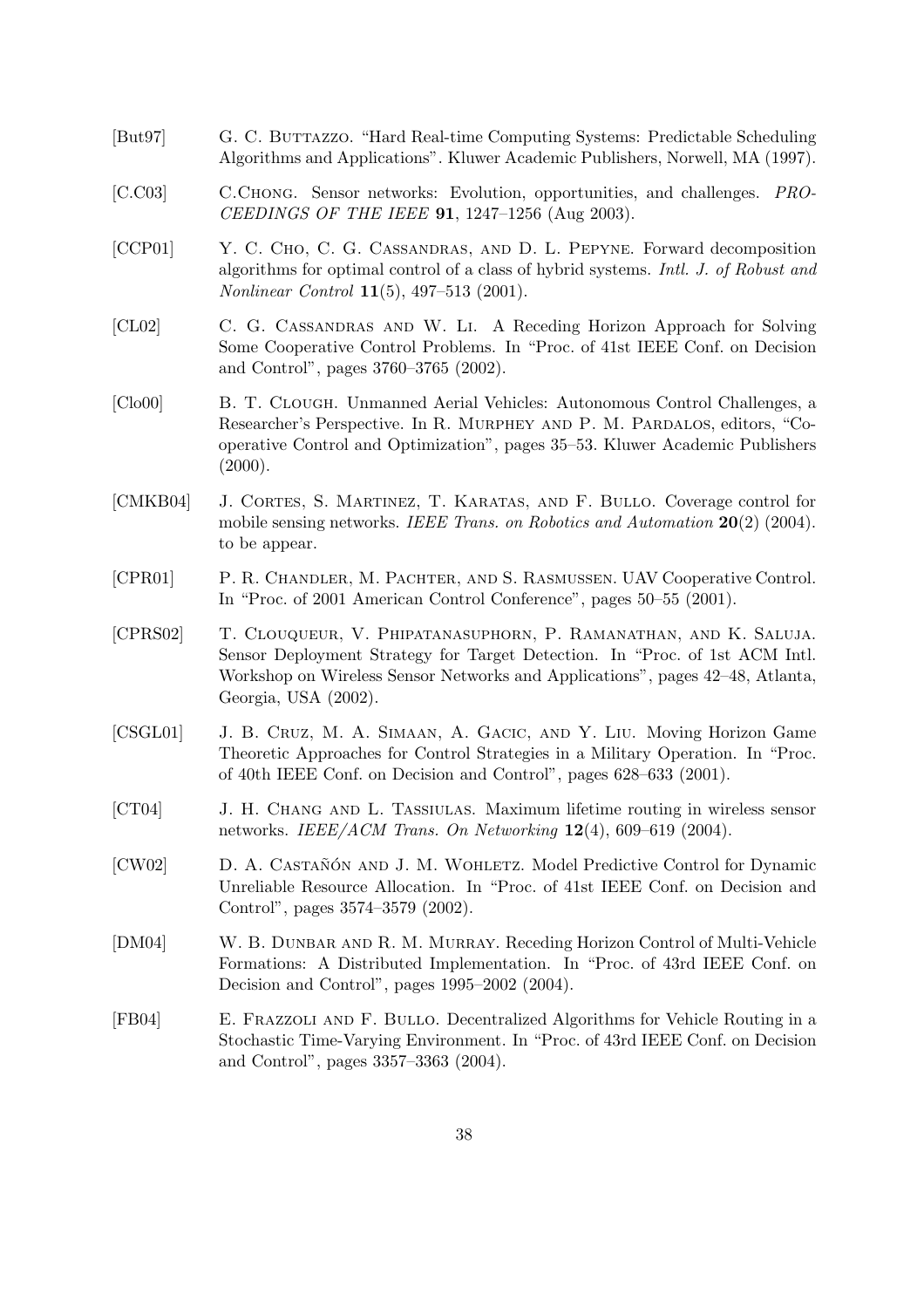[FPP04] E. Franco, T. Parisini, and M. M. Polycarpou. Cooperative Control of Discrete-Time Agents with Delayed Information Exchange: a Receding-Horizon Approach. In "Proc. of 43rd IEEE Conf. on Decision and Control", pages 4274– 4279 (2004). [FPS03] J. Finke, K. M. Passino, and A. G. Sparks. Cooperative Control Via Task Load Balancing for Networked Uninhabited Autonomous Vehicles. In "Proc. of 42nd IEEE Conf. on Decision and Control", pages 31–36 (2003). [GGSE01] D. Ganesan, R. Govindan, S. Shenker, and D. Estrin. Highly-resilient, energy-efficient multipath routing in wireless sensor networks. Mobile Computing and Communications Review **4**(5), 11–25 (2001). [GK98] P. GUPTA AND P. KUMAR. Critical power for asymptotic connectivity. In "Proc. of 37th IEEE Conf. on Decision and Control", pages 1106–1110 (1998). [GP02] V. Gazi and K. M. Passino. Stability Analysis of Social Foraging Swarms: Combined Effects of Attractant/Repellent Profiles. In "Proc. of 41st IEEE Conf. on Decision and Control", pages 2848–2853 (2002). [GSM+05] A. Ganguli, S. Susca, S. Martinez, F. Bullo, and J. Cortes. On collective motion in sensor networks: sample problems and distributed algorithms. In "Proc. of 44th IEEE Conf. on Decision and Control" (2005). submitted for publication. [HCB00] W. Heinzelman, Anantha Chandrakasan, and Hari Balakrishnan. Energy-efficient communication protocols for wireless microsensor networks. In "Proc. Hawaaian Int'l Conf. on Systems Science" (2000). [Hei00] W. Heinzelman. "Application-Specific Protocol Architectures for Wireless Networks". Massachusetts Institute of Technology (2000). Ph.D. thesis. [HKQ+99] I. Hong, D. Kirovski, G. Qu, M. Potkonjak, and M.B. Srivastava. Power optimization of variable-voltage core-based systems. IEEE Tran. Computer-Aided Design of Integrated Circuits and Systems **18**(12), 1702–1714 (1999). [HS01] J. HU AND S. SASTRY. Optimal Collision Avoidance and Formation Switching on Riemannian Manifolds. In "Proc. of 40th IEEE Conf. on Decision and Control", pages 1071–1076 (2001). [IGE00] C. Intanagonwiwat, R. Govindan, and D. Estrin. Directed Diffusion: A Scalable and Robust Communication Paradigm for Sensor Networks. In "Proc. of IEEE/ACM MobiCom" (2000). [JLS99] J. Jonsson, H. Lonn, and K.G. Shin. Non-preemptive scheduling of realtime threads on multi-level-context architectures. In "Proceedings of the IEEE Workshop on Parallel and Distributed Real-Time Systems", volume 1586, pages 363–374. Springer Verlag (1999). [JM96] DAVID B JOHNSON AND DAVID A MALTZ. Dynamic source routing in ad hoc wireless networks. In IMIELINSKI AND KORTH, editors, "Mobile Computing", volume 353. Kluwer Academic Publishers (1996).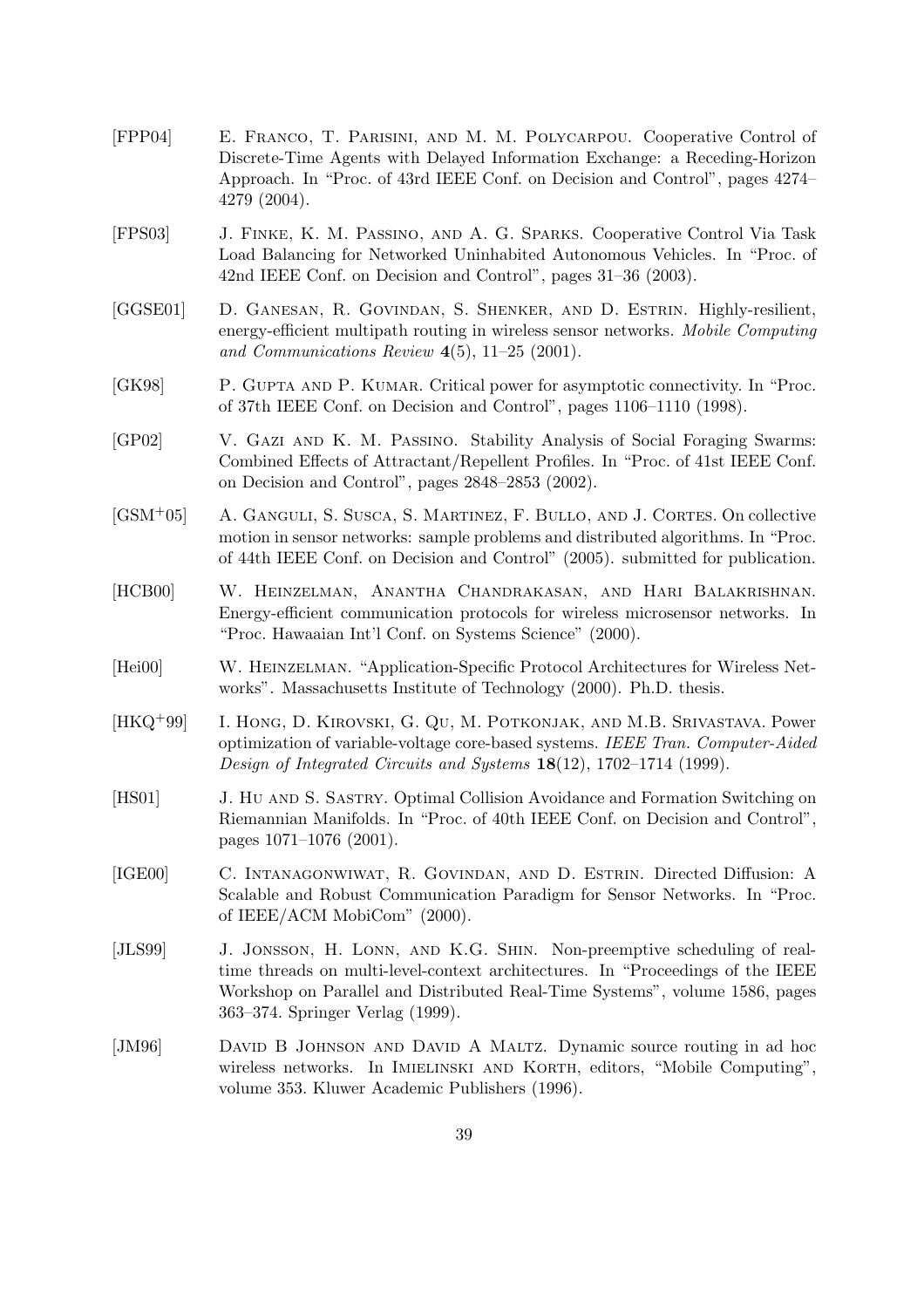[JSM91] K. Jeffay, D. F. Stanat, and C. U. Martel. On non-preemptive scheduling of periodic and sporadic tasks. In "Proc. of the IEEE Real-Time Systems Symposium", pages 129–139 (1991). [KK00] B. Karp and H. T. Kung. GPSR: Greedy Perimeter Stateless Routing for Wireless Networks. Proc. of the 6th annual international conference on Mobile Computing and Networking pages 243–254 (2000). [KSY+02] W. Kim, D. Shin, H. S. Yun, J. Kim, and S. L. Min. Performance comparison of dynamic voltage scaling algorithms for hard real-time systems. In "Proc. of RTAS'02", pages 219–228 (2002). [LC04a] W. Li and C. G. Cassandras. A Cooperative Receding Horizon Controller for Multi-Vehicle Uncertain Environments. IEEE Trans. Automatic Control (2004). submitted for publication. [LC04b] W. Li AND C. G. CASSANDRAS. Centralized and Distributed Cooperative Receding Horizon Control of Autonomous Vehicle Missions. Journal of Mathematical and Computer Modelling (2004). to appear. [LC05a] W. Li and C. G. Cassandras. A Minimum-Power Wireless Sensor Network Self-Deployment Scheme. In "Proc. of IEEE Wireless Communications and Networking Conference" (2005). [LC05b] W. Li and C. G. Cassandras. Distributed Cooperative Coverage Control of Sensor Networks. In "Proc. of 44th IEEE Conf. on Decision and Control" (2005). submitted for publication. [LM02] F. LIAN AND R. MURRAY. Real-Time Trajectory Generation for the Cooperative Path Planning of Multi-Vehicle Systems. In "Proc. of 41st IEEE Conf. on Decision and Control", pages 3766–3769 (2002). [LR02] S. LINDSEY AND C.S. RAGHAVENDRA. Pegasis: Power-efficient gathering in sensor information systems. In "Aerospace Conference Proceedings, 2002. IEEE", pages 1125–1130, vol. 3 (2002). [MC] LEI MIAO AND C.G. CASSANDRAS. Optimality of static control policies in some discrete event systems. IEEE Transactions on Automatic Control. To appear. [MC05] Lei Miao and C.G. Cassandras. Receding horizon control for a class of discrete event systems with real-time constraints. In "submitted to 44th IEEE Conference on Decision and Control and European Control Conference", Seville, Spain (2005). [MKPS01] S. MEGUERDICHIAN, F. KOUSHANFAR, M. POTKONJAK, AND M. B. SRIVAStava. Coverage problems in wireless ad-hoc sensor networks. In "Proc. of IEEE INFOCOM", pages 1380–1387 (2001). [MLBG02] L. Mihaylova, T. Lefebvre, H. Bruyninckx, and K. Gadeyne. Active sensing for robotics-a survey. In "Proc. of the 5th Intl. Conf. on Numerical Methods and Applications", pages 316–324, Borovets, Bulgaria (2002).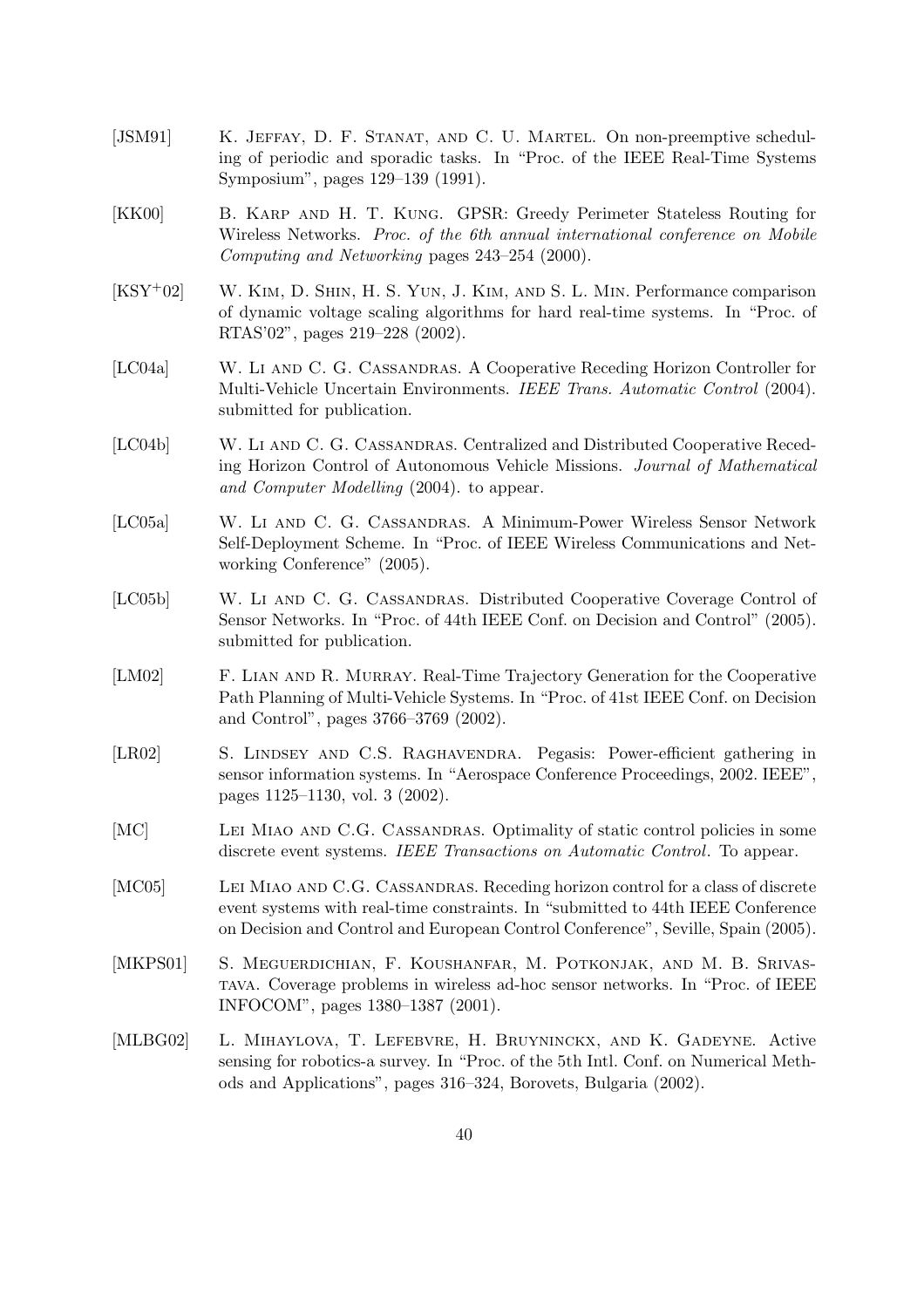- [MM90] D. Q. Mayne and L. Michalska. Receding Horizon Control of Nonlinear Systems. IEEE Trans. Automatic Control **AC-35**(7), 814–824 (1990).
- [MRK<sup>+</sup>05] V. P. MHATRE, C. ROSENBERG, D. KOFMAN, R. MAZUMDAR, AND N. SHROFF. A minimum cost heterogeneous sensor network with a lifetime constraint. IEEE Transactions on Mobile Computing **4**(1), 4–15 (2005).
- [MZC04] J. F. MAO, Q. C. ZHAO, AND C. G. CASSANDRAS. Optimal dynamic voltage scaling in power-limited systems with real-time constraints. In "Proceedings of the 43rd IEEE Conference on Decision and Control", pages 1472–1477 (December 2004).
- [PB94] C. E. Perkins and P. Bhagwat. Highly dynamic destination-sequenced distance-vector (DSDV) routing for mobile computers. In "Proc. of ACM SIG-COMM", pages 234–244 (1994).
- [PBB98] T. Pering, T. Burd, and R. Brodersen. Dynamic voltage scaling and the design of a low-power microprocessor system. In "Power Driven Microarchitecture Workshop", ISCA98 (1998).
- [PC97] V. D. Park and M. S. Corson. A highly adaptive Distributed routing algorithm for mobile wireless networks. In "Proc. Of IEEE INFOCOM", pages 1405–1413 (1997).
- [PLS01] J. Pouwelse, K. Langendoen, and H. Sips. Dynamic voltage scaling on a low-power microprocessor. In "Proceedings of the 7th annual international conference on Mobile computing and networking", pages 251–259 (2001).
- [PLS04] I. Ch. Paschalidis, W. Lai, and D. Starobinski. On maximizing the utility of uplink transmissions in sensor networks under explicit fairness constraints. In "Proceedings of the 43rd IEEE Conference on Decision and Control" (2004). to appear.
- [PPJ+00] K. Passino, M. Polycarpou, D. Jacques, M. Pachter, Y. Liu, Y. Yang, M. Flint, and M. Baum. Cooperative Control for Autonomous Air Vehicles. In R. Murphey and P. M. Pardalos, editors, "Cooperative Control and Optimization", pages 233–269. Kluwer Academic Publishers (2000).
- [PS98] C. H. Papadimitriou and K. Steiglitz. "Combinatorial Optimization: Algorithms and Complexity". Dover Publications (1998).
- [RH04] A. Richards and J. How. Decentralized Model Predictive Control of Cooperating UAVs. In "Proc. of 43rd IEEE Conf. on Decision and Control", pages 4286–4291 (2004).
- [SC00] V. Swaminathan and K. Chakrabarty. Real-time task scheduling for energyaware embedded system. In "Proc. IEEE Real-Time Systems Symp. (Work-in-Progress Session)" (2000).